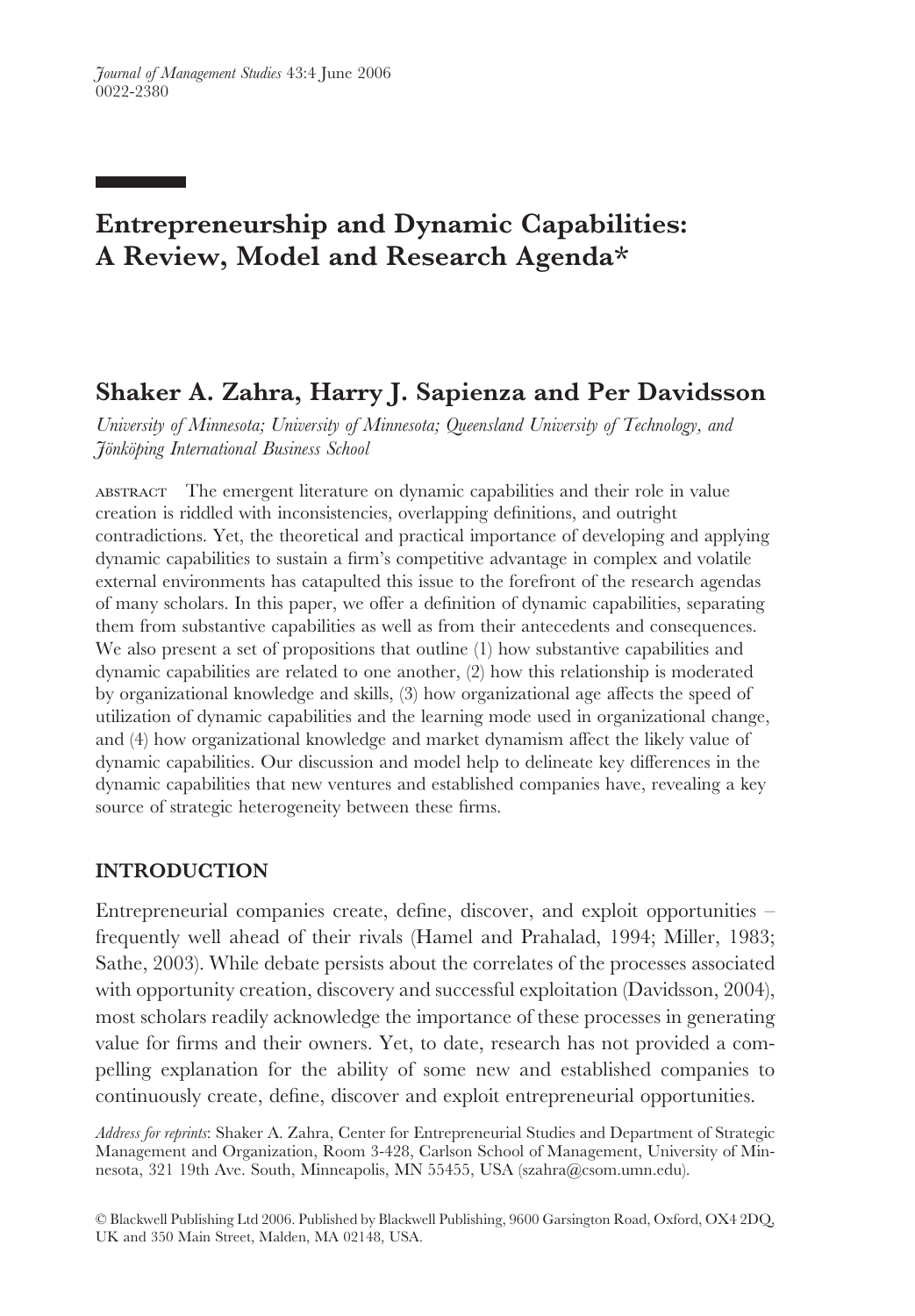We propose that one source of these differences lies in these firms' developing and applying different dynamic capabilities, which we define as *the abilities to reconfigure a firm's resources and routines in the manner envisioned and deemed appropriate by its principal decision-maker(s)*. Indeed, the creation and subsequent use of dynamic capabilities correspond to the entrepreneur, the entrepreneurial team, or the firm's senior management's *perception* of opportunities to productively change existing routines or resource configurations, their *willingness* to undertake such change, and their *ability* to implement these changes (Katona, 1951; Penrose, 1959). This ability is largely determined by the motivation, skills and experiences of the firm's key managers (Penrose, 1959). We further propose that, although dynamic capabilities may enable firms to pursue opportunities in new and potentially effective ways, they do not guarantee organizational success or survival. Consequently, we will explain why it is important to distinguish conceptually between dynamic capabilities and their possible outcomes. Finally, we will address theoretically how the processes of creating and sustaining such capabilities may differ in new versus established firms, which often battle for technological and market leadership especially in nascent and emerging industries.

This article seeks to bring clarity to the notion of dynamic capabilities and their potential and realized relationships to the performance of new ventures and established companies. This article addresses three research questions: (a) What are dynamic capabilities and how do they differ from substantive capabilities? (b) How do dynamic capabilities come into existence, and what is the role of the firm's entrepreneurial and learning processes in creating and sustaining these capabilities? and (c) How do new ventures and established companies vary in their dynamic capabilities and what are the consequences of these differences?

This article makes three contributions to the literature. First, we review the literature and surface important (but subtle) inconsistencies and ambiguities in the extant literature and suggest remedies that can direct future studies. Second, we advance the understanding of dynamic capabilities in new vs. established firms. The dynamic capabilities literature has given scant attention to younger firms as they create, discover, and exploit opportunities. However, recently researchers have begun to probe the birth and evolution of new ventures' dynamic capabilities (e.g. Arthurs and Busenitz, 2005; Zahra and Filatotchev, 2004). We believe that a systematic comparison of these different contexts provides new insights into the creation and exploitation of dynamic capabilities. Third, we deepen the discussion by advancing a set of propositions (largely based on a learning theory lens) regarding the relationships between substantive and dynamic capabilities, the effects of age and learning styles on capabilities, and the contingencies that affect the value of dynamic capabilities.

The paper is organized as follows. First, we review the literature to show how dynamic capabilities have been portrayed in the literature. We then examine ambiguities in the literature and how they might be resolved. Next, focusing on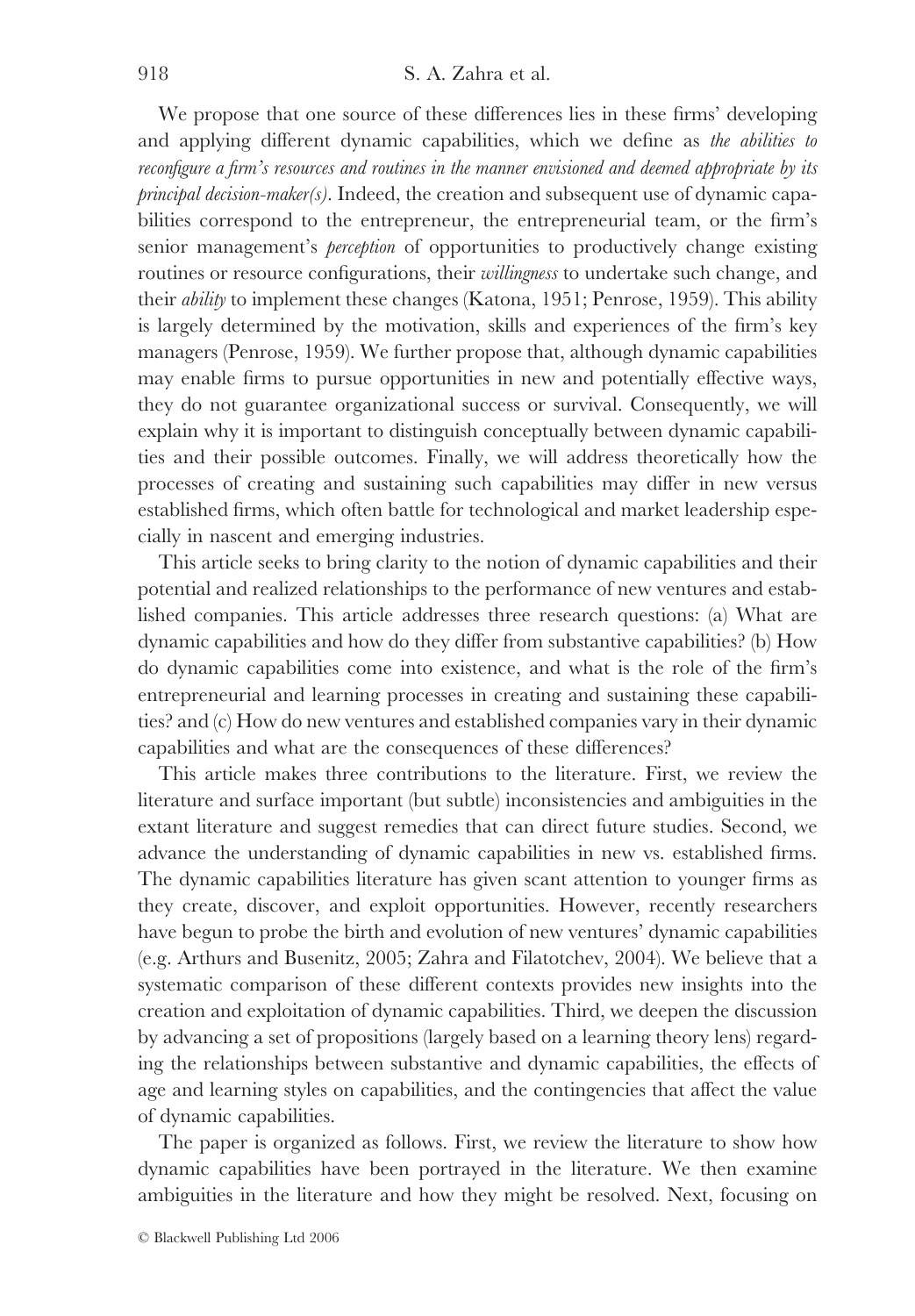differences in new vs. established firms, we develop propositions on the relationships among substantive capabilities, dynamic capabilities, learning modes, and performance. Finally, we conclude with a discussion of our propositions.

The literature on dynamic capabilities has addressed the fundamental question of how companies develop the skills and competencies that allow them to compete and gain an enduring competitive advantage. To appreciate the contributions of this literature, it is important to separate studies based on *organizational type* (new ventures vs. established corporations). The literature suggests that these firms need different types of capabilities. To further gain insights into the contributions of the literature, it is essential to separate studies based on their *intellectual foci*. Some studies have focused on the nature of dynamic capabilities; others have addressed the antecedents vs. outcomes of these capabilities. Still other studies have explored the various processes and activities needed to develop and exploit dynamic capabilities for competitive advantage. As would be expected, some studies had multiple intellectual foci and examined more than one area by covering; for example, the process of dynamic capabilities as well as the outcomes of these capabilities.

Even though our review of the literature is not exhaustive, it serves to show that most research and theory building has focused on established companies thus ignoring new ventures and SMEs. We find this gap in the literature to be puzzling given that SMEs and new ventures need unique and dynamic capabilities that allow them to survive, achieve legitimacy, and reap the benefit of their innovation (Sapienza et al., 2006). The skills and competencies that these firms have must to be upgraded and new dynamic capabilities are built to ensure successful adaptation for growth.

Reviewing the studies in Table I, we note also that prior researchers have studied established companies in diverse industries, allowing for a richer test of the key propositions of the dynamic capability view. The literature shows that established companies benefit from having dynamic capabilities in crafting new business and corporate strategies (Bowman and Ambrosini, 2003); entering new market arenas (King and Tucci, 2002); completing successful mergers; learning new skills (Bowman and Ambrosini 2003; Zollo and Winter, 2002); overcoming inertia (King and Tucci, 2002; Repenning and Sterman, 2002); leveraging their other resources (Bowman and Ambrosini, 2003); introducing innovative programmes that stimulate strategic change (Repenning and Sterman, 2002); and successfully commercializing new technologies generated within their R&D units (Marsh and Stock, 2003). These activities increase organizational agility and market responsiveness (Zahra and George, 2002b). The literature also suggests that dynamic capabilities also encourage and facilitate internationalization (Griffith and Harvey, 2001) and learning in international markets. More broadly, prior research suggests that dynamic capabilities are also important for the creation and evolution of new ventures (Newbert, 2005) and successful entry and survival, especially in international markets (Sapienza et al., 2006).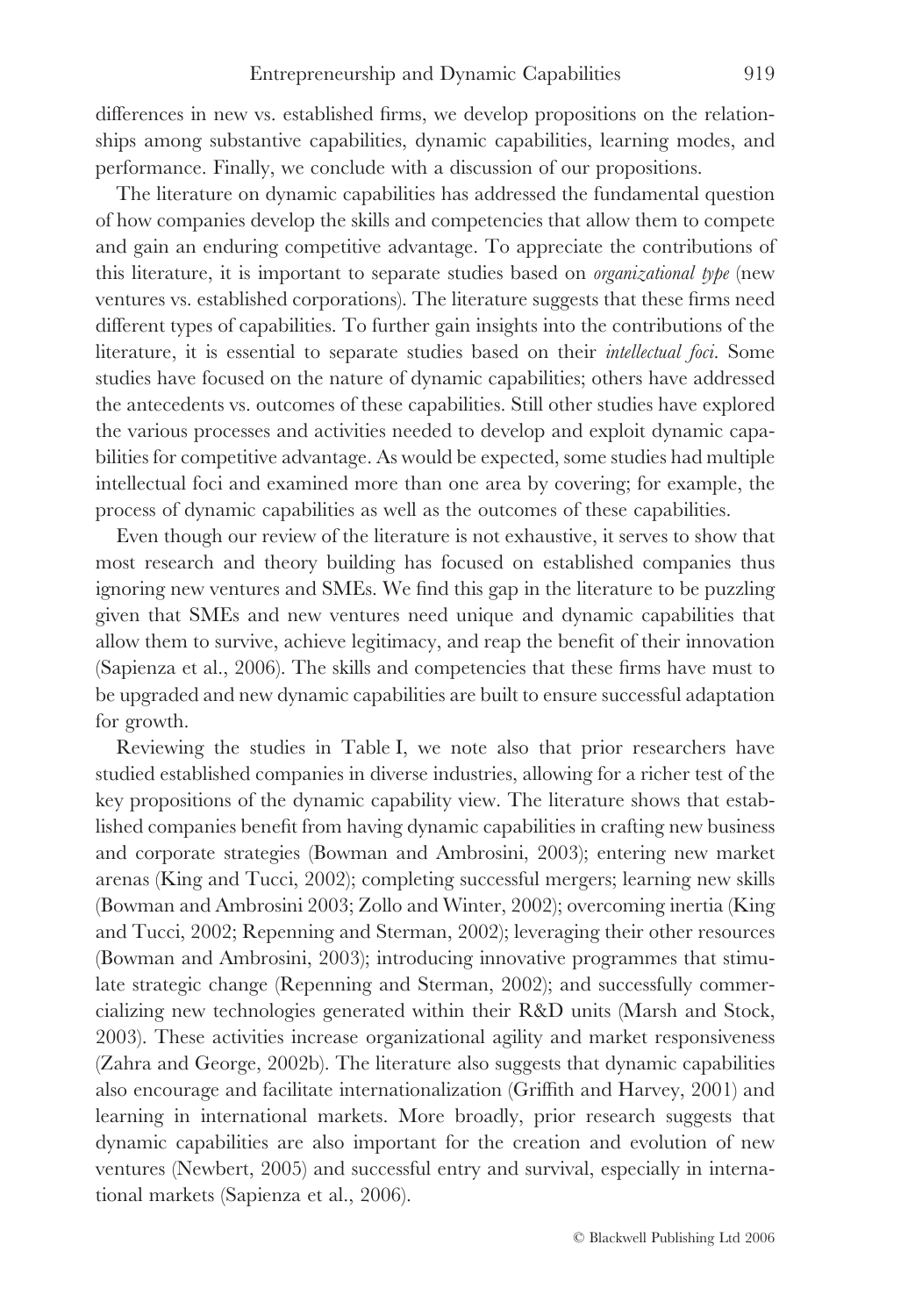| Variable        | New ventures                                                                | <i>Established companies</i>                                                                                                                                                                                             |
|-----------------|-----------------------------------------------------------------------------|--------------------------------------------------------------------------------------------------------------------------------------------------------------------------------------------------------------------------|
| Nature          | George et al. (2004)                                                        | Eisenhardt and Martin (2000); Geiger and<br>Kliesch (2005); Winter (2003)                                                                                                                                                |
| Antecedents     | Arthurs and Busenitz (2005)                                                 | Blyler and Coff (2003); Korr and<br>Mahoney (2005); Verona and Ravasi<br>$(2003)$ ; Wheeler $(2002)$ ; Zollo and<br>Winter $(2002)$                                                                                      |
| Process         | George et al. (2004)                                                        | George (2005); Lampel and Shamsie<br>$(2003)$ ; Lazonick and Prencipe $(2005)$ ;<br>Mosey $(2005)$ ; Salvato $(2003)$ ; Zollo and<br>Winter $(2002)$                                                                     |
| <b>Outcomes</b> | Arthurs and Busenitz (2005); Newbert<br>$(2005)$ ; Sapienza et al. $(2006)$ | Blyler and Coff (2003); Bowman and<br>Ambrosini (2003); Eisenhardt and<br>Martin (2000); George (2005); Lazonick<br>and Prencipe (2005); Lenox and King<br>(2004); Verona and Ravasi (2003);<br>Zahra and George (2002b) |

Table I. Overview of past research on dynamic capabilities

Our review of the literature highlights the dearth of studies that examined SMEs and new ventures has limited the context in which dynamic capabilities are studied. The few studies reported about these companies to date (Table I) tend to be case study based, focused on a given activity such as internationalization (George et al., 2004). The literature does not tell much about the antecedents of new firms' dynamic capabilities. Moreover, our review of the literature and the studies summarized in Table I, suggests that prior researchers have not given much attention to the process by which these capabilities develop, emerge or evolve especially in younger firms that have limited resources, knowledge bases and expertise in building and integrating diverse capabilities.

# **DYNAMIC CAPABILITIES: WHAT ARE THEY, AND WHY ARE THEY IMPORTANT?**

The emergent discussion of dynamic capabilities in the literature is grounded in the evolutionary theory of the firm (Nelson and Winter, 1982). The theory traces its intellectual heritage to Alchian (1950) and March and Simon (1958, 1993) who have suggested that because managers make decisions under uncertainty and are boundedly rational, they 'satisfice' rather than optimize in searching for and selecting solutions to problems. The implication is that managers (both in young and established firms) do not, and probably should not, create 'once-andfor-all' solutions or routines for their operations but continually reconfigure or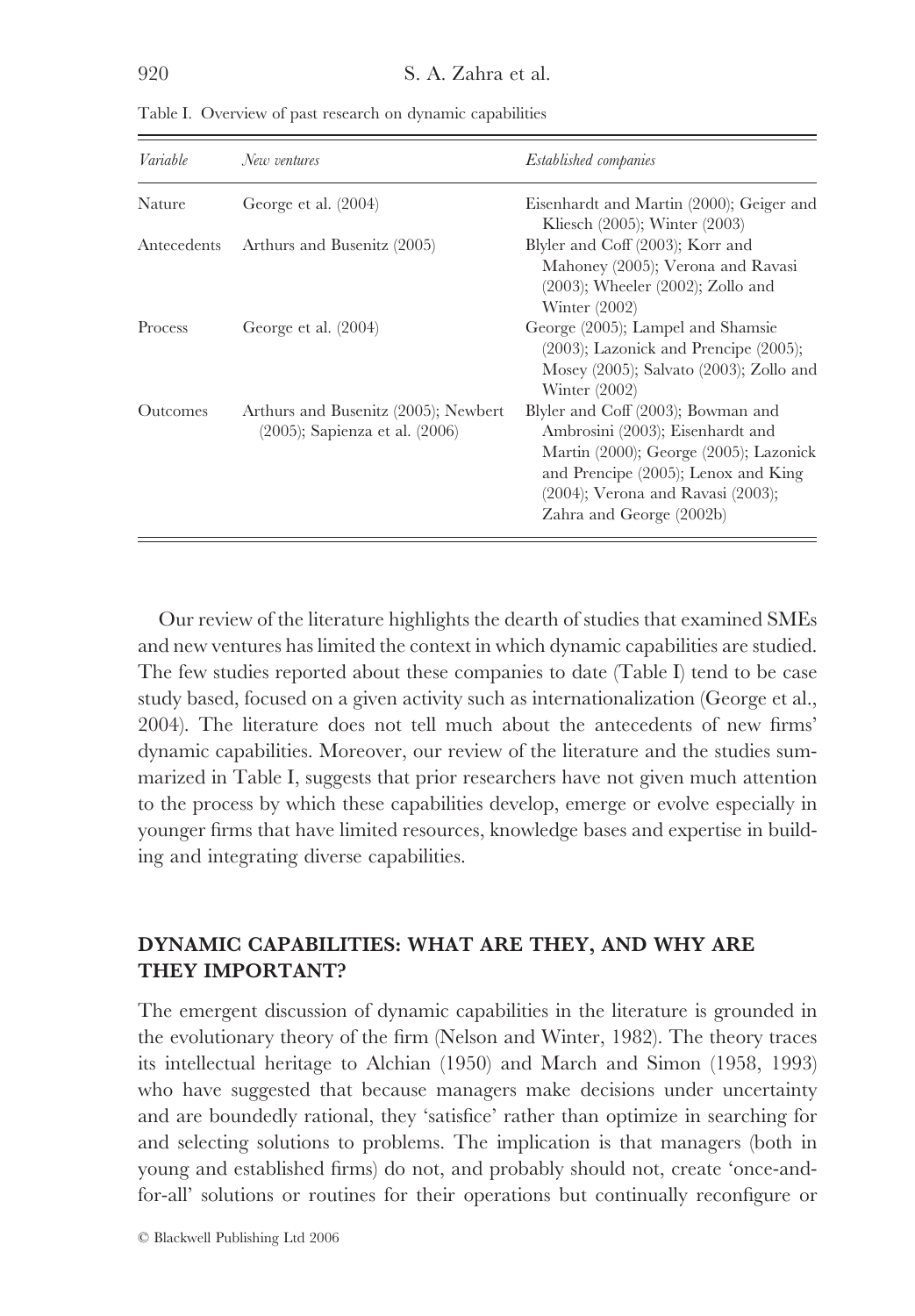revise the capabilities they have developed. When the environment is dynamic or unpredictable, firms are especially challenged to revise their routines (March, 1991). The new routines form the foundation of firms' knowledge bases. However, along with these new capabilities, the firm also develops the capacity to change routines and integrate them into their operations. This description introduces three elements that have come to be confounded in the literature: (1) the ability to solve a problem (a substantive capability); (2) the presence of rapidly changing problems (an environmental characteristic); and (3) the ability to change the way the firm solves its problems (a higher-order *dynamic* capability to alter capabilities).

We refer, as have some other theoreticians (e.g. Winter, 2003), to the set of abilities and resources that go into solving a problem or achieving an outcome as a substantive (or 'ordinary') capability. We distinguish substantive capability from the *dynamic ability to change or reconfigure existing substantive capabilities*, which we term as the firm's dynamic capabilities. Thus, the qualifier 'dynamic' distinguishes one type of ability (e.g. the substantive ability to develop new products) from another type of ability (e.g. the ability to *reform* the way the firm develops new products). A new routine for product development is a new substantive capability but the ability to *change* such capabilities is a dynamic capability.<sup>[1]</sup> Just as a firm has many substantive capabilities of varying strengths, it has many dynamic capabilities of varying strengths. For example, the firm may have a strong dynamic capability to change its product development routine while at the same time have but a weak ability to reconfigure its accounting systems.

The literature on the distinction between dynamic and substantive capabilities is in its infancy (Winter, 2003). Reviewing this literature, we find it riddled with inconsistencies, overlapping definitions, and contradictions (Salvato, 2003). Nonetheless, the theoretical and practical importance of dynamic capabilities to a firm's competitive advantage (especially in complex, volatile, and uncertain external environments) has catapulted this issue to the forefront of the research agendas of many scholars (Daniel and Wilson, 2003; Lampel and Shamsie, 2003; Lenox and King, 2004; Salvato, 2003; Teece et al., 1997; Zott, 2003).

Lack of agreement about whether a dynamic capability refers to substantive capabilities in volatile environments or to the organization's ability to alter existing substantive capabilities, regardless of the volatility of the environment, is perhaps the single largest source of confusion. This confusion is compounded when effectiveness is incorporated into definitions. Such definitions are implicitly tautological. For example, in his thoughtful analysis, Anand (2001) argues that a dynamic alliance capability is an organizational ability to choose good and reliable partners and to structure relationships with partners in a manner that improves performance.[2] Are we to infer that if performance is not superior, then the firm does not possess a dynamic alliance capability? Or, if it does perform well, does this mean it has such a capability? Further, if the environment is not very volatile, does that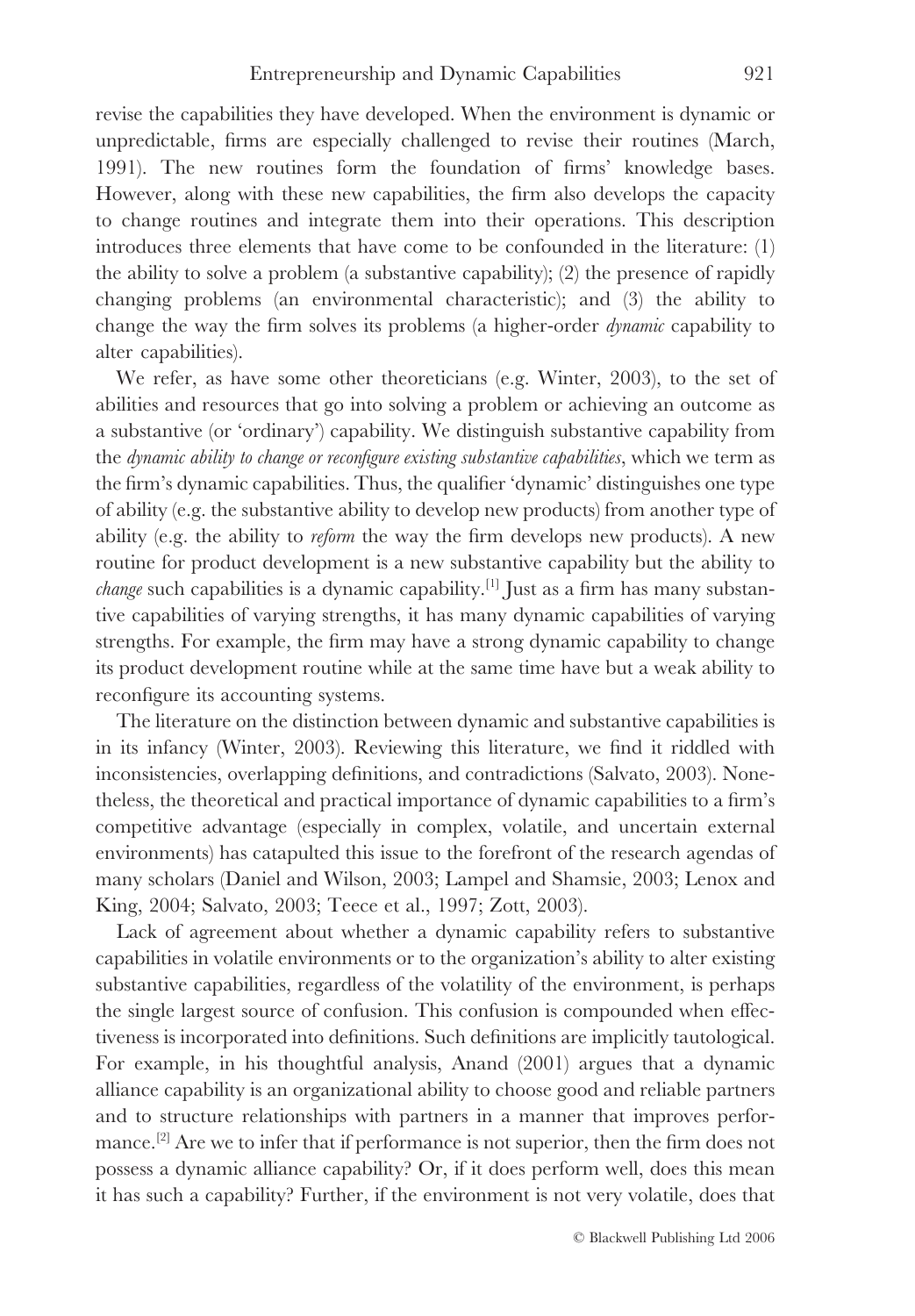Table II. Key definitions of dynamic capabilities

| Author                       | Definition                                                                                                                                                                                                                                                                                                                                                       |
|------------------------------|------------------------------------------------------------------------------------------------------------------------------------------------------------------------------------------------------------------------------------------------------------------------------------------------------------------------------------------------------------------|
| Helfat (1997)                | The subset of the competences/capabilities which allow the firm<br>to create new products and processes and respond to changing<br>market circumstances.                                                                                                                                                                                                         |
| Teece et al. $(1997)$        | The firm's ability to integrate, build, and reconfigure internal and<br>external competences to address rapidly changing environments.                                                                                                                                                                                                                           |
| Eisenhardt and Martin (2000) | The firm's processes that use resources - specifically the processes<br>to integrate, reconfigure, gain and release resources - to match<br>or even create market change. Dynamic capabilities thus are the<br>organizational and strategic routines by which firms achieve<br>new resources configurations as market emerge, collide, split,<br>evolve and die. |
| Griffith and Harvey (2001)   | A global dynamic capability is the creation of difficult-to-imitate<br>combinations of resources, including effective coordination of<br>inter-organizational relationships, on a global basis that can<br>provide a firm a competitive advantage.                                                                                                               |
| Lee et al. $(2002)$          | A newer source of competitive advantage in conceptualizing how<br>firms are able to cope with environmental changes.                                                                                                                                                                                                                                             |
| Rindova and Taylor (2002)    | Dynamic capabilities evolve at two levels: a micro-evolution<br>through 'upgrading the management capabilities of the firm'<br>and a macro-evolution associated with 'reconfiguring market<br>competencies'.                                                                                                                                                     |
| Zahra and George (2002a)     | Dynamic capabilities are essentially change-oriented capabilities<br>that help firms redeploy and reconfigure their resource base to<br>meet evolving customer demands and competitor strategies.                                                                                                                                                                |
| Zollo and Winter (2002)      | A dynamic capability is a learned and stable pattern of collective<br>activity through which the organization systematically generates<br>and modifies its operating routines in pursuit of improved<br>effectiveness.                                                                                                                                           |
| Winter $(2003)$              | Those that operate to extend, modify or create ordinary<br>(substantive) capabilities.                                                                                                                                                                                                                                                                           |

mean that the firm's capabilities are not 'dynamic'? We encounter the same difficulties in interpreting many of the existing definitions of dynamic capabilities (see Table II).

While entrepreneurs and managers are the key agents of change, dynamic capabilities may also be embedded in organizational routines and may be employed to reconfigure the firm's resource base by shedding idle or decaying resources (Sirmon and Hitt, 2003), or recombining resources in innovative ways that develop virtually new substantive capabilities in existing or new market arenas (Kogut and Zander, 1992; Schumpeter, 1942; Sirmon et al., 2006). Dynamic capabilities *may* be most valuable when the external environment is changing rapidly or unpredictably (as several studies in Table II suggest), but a volatile or changing environment is not a necessary component of a dynamic capability. One of our key objectives is to stem the proliferation of confusing discussions regarding

© Blackwell Publishing Ltd 2006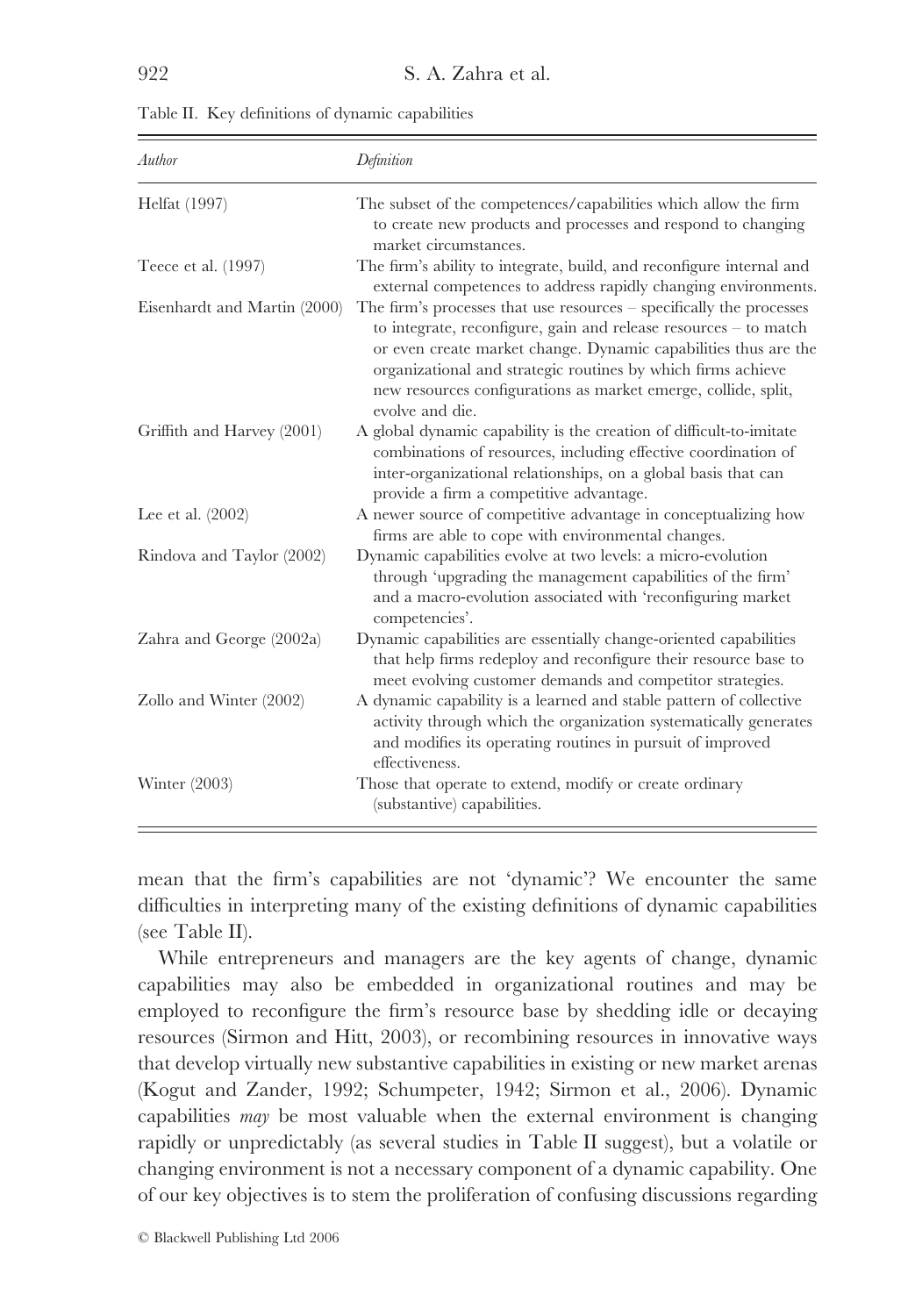substantive capabilities and dynamic capabilities. Table II presents, in chronological order, a sample of the most well-known definitions that have appeared in the literature to date.

As we review prior definitions (Table II), we find that they share the idea that dynamic capabilities ensure that a firm's substantive capabilities *change over time* (Rindova and Kotha, 2001). Some, however, refer to dynamic capabilities only as capabilities that respond to changes in the environment. Others require that dynamic capabilities are only those that provide a source of competitive advantage. From a theoretical point of view, the requirement that dynamic capabilities are only those that result in competitive advantage represents an unsatisfying tautology.[3] Although most definitions imply that dynamic capabilities are (or *can be*) valuable, some scholars correctly note that dynamic capabilities create value indirectly. Helfat and Peteraf (2003, p. 999), for instance, observe that, unlike new product development for example, dynamic capabilities 'do not involve production of a good or provision of a marketable service'. That is, the capacity to change routines is valuable to the extent that the resulting substantive capabilities are valuable. Yet, reviewing the literature and Table I reveals that even if the resulting substantive capabilities at a given point in time prove ineffective, the dynamic capabilities may yet prove valuable the next time the firm needs to alter the way it competes.

# **INCONSISTENCIES AND AMBIGUITIES IN THE EXTANT LITERATURE**

Reviewing the literature reveals that researchers have tended to identify dynamic capabilities *post hoc*, inferring their existence from successful organizational outcomes such as profitability and growth, as prior definitions would suggest (Table II). This practice might reflect the difficulty of gaining access to managers and/or entrepreneurs as they build or upgrade these capabilities and the difficulty of distinguishing the creation of a new substantive capability from the transformation of an existing capability (i.e. the application of a dynamic capability to reconfigure the firm's resources or their uses). The result is that dynamic capabilities have been conceptualized and assessed in ways that make it difficult or even impossible to separate their existence from their effects.

Another source of the confusion in the literature is the tendency of some scholars to equate the presence of dynamic capabilities with environmental conditions. For example, in their seminal article, Teece et al. (1997) identify a dynamic capability as the firm's ability to address rapidly changing environments. Clearly, the use (and usefulness) of dynamic capabilities is greater in dynamic environments, but one should not confound external conditions with organizational capability. In dynamic environments, firms can gain but temporary advantages that evaporate with changes in environmental conditions. These firms have to continually recon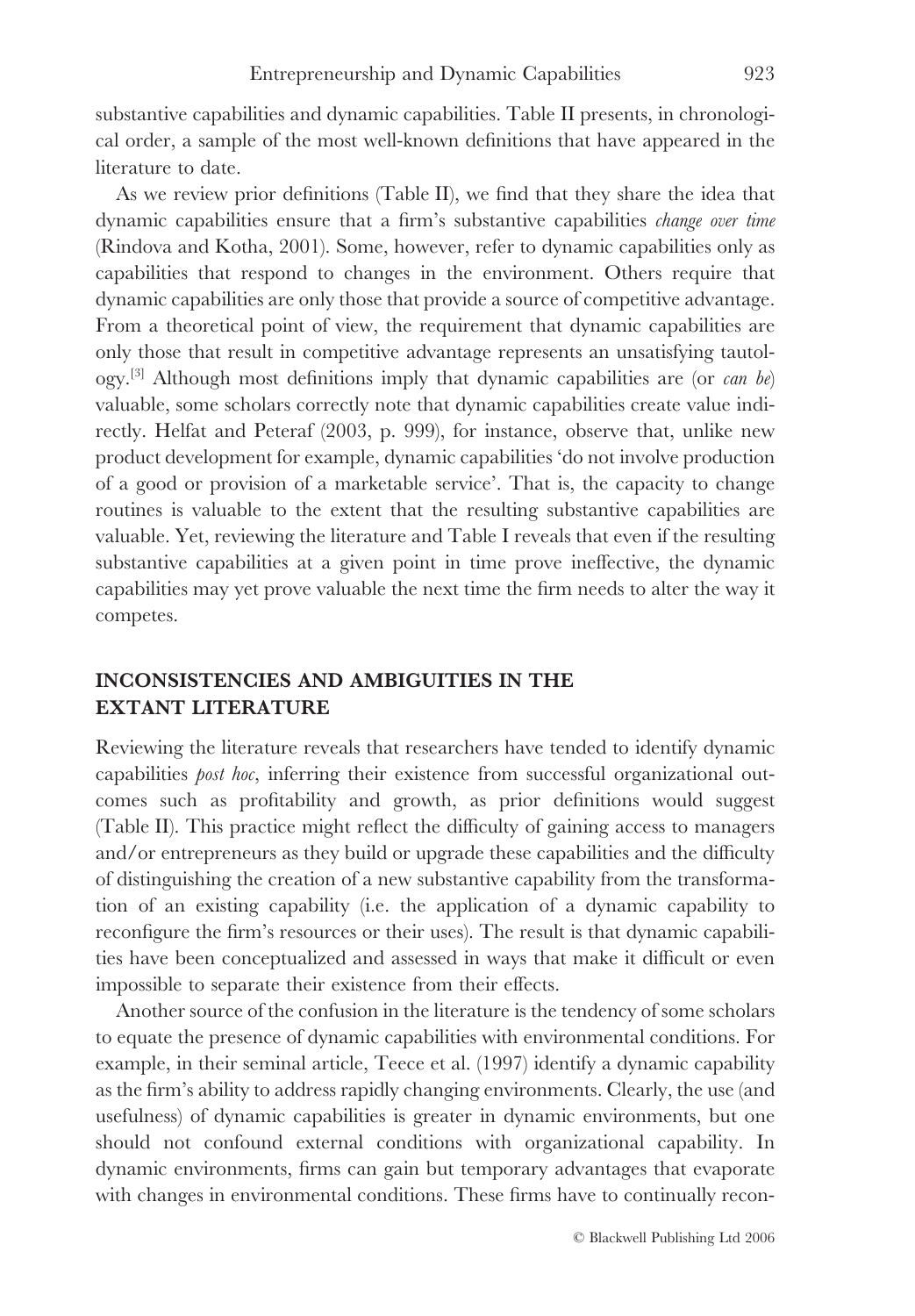figure their resources to protect their competitive lead (Sirmon and Hitt, 2003; Sirmon et al., 2006). Yet, judging whether a capability is 'dynamic' or not depending on the rate of change in a firm's external environment misses the true nature of the distinction between first and second order capabilities. Furthermore, the *need* for reconfiguration or the renewal of routines may emanate from changes in organizational conditions (e.g. change in resources) rather than in the external environment. For example, when a young firm undergoes rapid growth, it faces the challenge of how to reconfigure its internal processes in order to achieve effective functional specialization and to cultivate it through effective integration (Churchill and Lewis, 1983; Hambrick and Crozier, 1985; Penrose, 1959; Vohora et al., 2004). Moreover, if a firm's leaders come to believe that operating in a dramatically different way would improve performance (regardless of the level of environmental volatility), their ability to implement desired change would demonstrate a dynamic capability, whether or not they were correct in their belief. Indeed, misapprehension of the state of nature or misuse of the dynamic capabilities can undermine results.

We view dynamic capabilities as the abilities to reconfigure a firm's resources and routines in the manner envisioned and deemed appropriate by the firm's principal decision-maker(s).<sup>[4]</sup> Our definition parallels that of Winter  $(2003)$  who characterizes an 'ordinary' (substantive) capability as the organization's ability to produce a desired output (tangible or intangible), and a dynamic capability as the higher-order ability to manipulate their substantive capabilities. The distinctions we add are: (1) to tie the definition not necessarily to financial performance but to the ability to reconfigure as desired; and (2) to make explicit the role of decisionmakers in enacting and directing such capabilities. The first distinction avoids some of the performance tautology noted in the literature and past definitions (presented in Table II). The latter distinction emphasizes the strategic choice perspective (Child, 1972, 1997) underlying our view and acknowledges the responsibility of managers for the actions of the firm (Ghoshal, 2005).

As we reflect on the literature and the definitions shown in Table II, we believe that several implicit myths about dynamic capabilities should be questioned and dispelled. Importantly, dynamic capabilities are not the sole province of established firms. The creation of dynamic capabilities and the transformation of substantive capabilities can commence very early in an organization's life, as we elaborate later. Further, dynamic capabilities develop in response to a variety of conditions, not just environmental dynamism, for example: (a) perceived external change that does not fully accord with objective facts; (b) learning about external conditions for the first time, and among other things; and (c) internal pressures towards change. In short, the possession of dynamic capabilities per se does not necessarily lead to superior organizational performance. Dynamic capabilities must be well-targeted and deployed in order to achieve strategic goals. Therefore, the *management* of these capabilities is critical in gaining organizational performance-related benefits.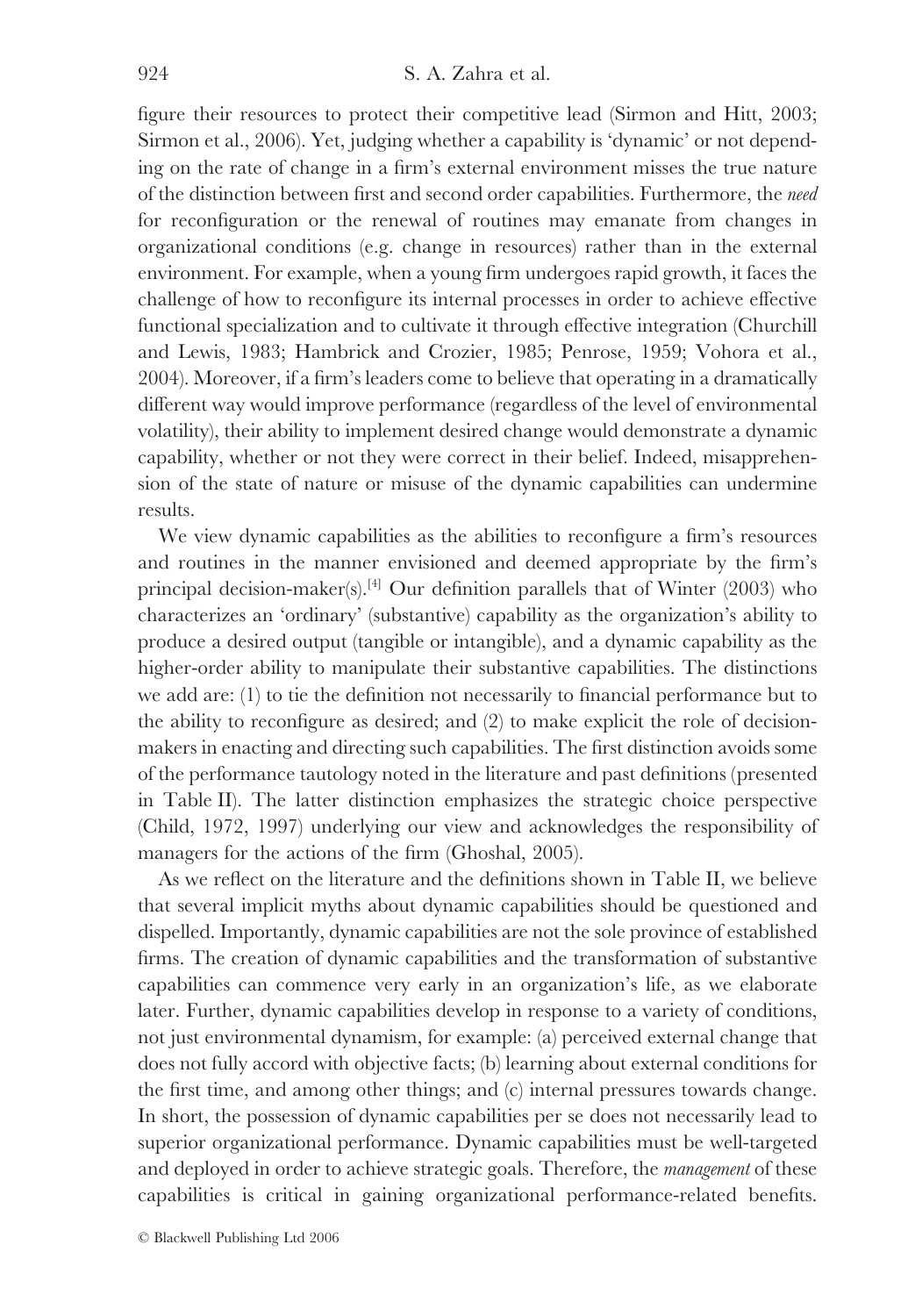Further, the building and use of dynamic capabilities are costly and can therefore lead either to losses or gains; some impact short-term performance, whereas others are likely to be important in the long run. Some dynamic capabilities play only a secondary role in enabling substantive capabilities to generate value. Dynamic capabilities emanate from a variety of situations, and they vary in timing and effects.

In summary, our definition emphasizes the dynamism of the capability itself, not the environment. This definition puts 'managerial choice' at the centre of the conversation (King and Tucci, 2002). Such choices give direction, substance, and variety to the firm's entrepreneurial activities (Miller, 1983; Sathe, 2003). Consequently, we further urge researchers to avoid the tautology of suggesting that successful outcomes necessarily signal the possession of dynamic capabilities or vice versa.

Having differentiated substantive from dynamic capabilities and offered a definition of dynamic capabilities, we now build on the literature to develop a set of propositions that further delineate the relationships among substantive capabilities, dynamic capabilities, integration skills, organizational age, learning modes, and organizational performance.

# **A THEORETICAL MODEL OF DYNAMIC CAPABILITIES AND THEIR CORRELATES**

Thus far, we have not discussed how dynamic capabilities come into existence nor the factors affecting their nature and use. Table I shows that several authors have discussed specific qualities of dynamic capabilities (Zollo and Winter, 2002), the internal and external antecedents of their formation processes (Blyler and Coff, 2003; Korr and Mahoney, 2005; Verona and Ravasi, 2003; Wheeler 2002; Zollo and Winter, 2002) and the various managerial and entrepreneurial activities and processes associated with the evolution of these capabilities (George, 2005; King and Tucci, 2002; Salvato, 2003). These studies are informative in highlighting the contradictory forces that shape the emergence and subsequent evolution of dynamic capabilities. Yet, a model that integrates prior findings on the various activities associated with the evolution of these capabilities is lacking. Below we present such a model, hoping to bring clarity to this issue.

Figure 1 presents a broad, stylized model of the various activities associated with the creation of dynamic capabilities and, in turn, their effect on a company's performance. The starting point in Figure 1 is the firm's entrepreneurial activities, defined as those activities that centre on the identification and exploitation of opportunities. Figure 1 depicts entrepreneurial activities as influencing the selection of resources and skills *and* promoting organizational learning processes to capture external knowledge as new situations arise. These choices combine to create new substantive capabilities and the organization's knowledge base. Orga-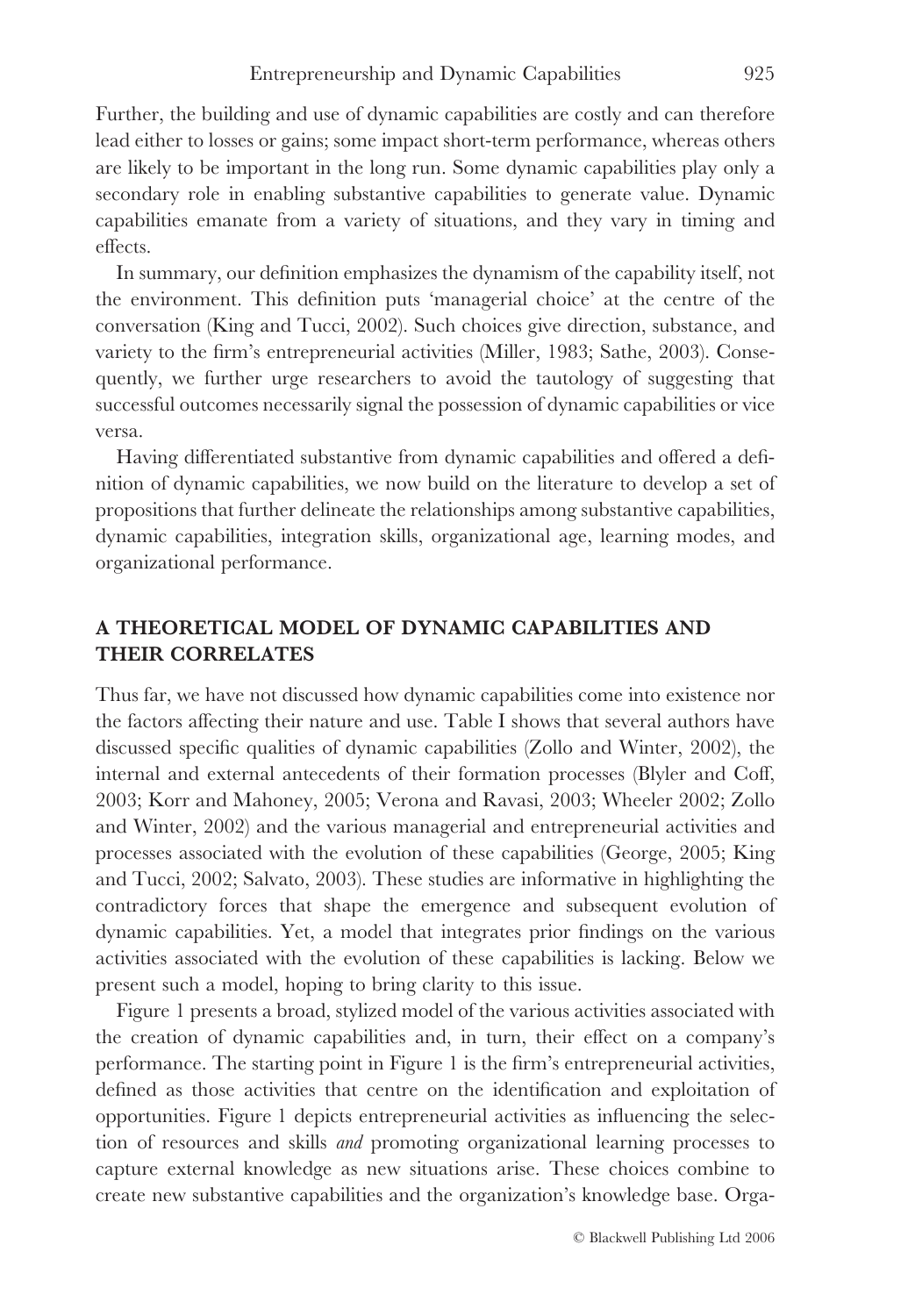

Figure 1. A stylized model of capability formation and performance

nizational knowledge is the set of all that is known or understood by the organization and its members, whereas the firm's substantive capabilities are the set of things that the firm can do. Clearly, the two affect one another in that what the firm can do (its skills) is shaped in part by what it knows, and what the firm knows is affected in part by what it does. Together, organizational knowledge and substantive capabilities determine which dynamic capabilities are necessary to adapt to emerging conditions. The bi-directional arrows to and from dynamic capabilities indicate that dynamic capabilities are affected by and transform substantive capabilities and the firm's knowledge base. Together, the substantive capabilities and firm's knowledge base directly and interactively affect the organization's performance. Finally, performance results affect future entrepreneurial choices.

Figure 1 implies that entrepreneurial processes shape the recombination of substantive capabilities and, over time, increase its 'strategic variety' which Miller (1993) views as the ability of the firm to conceive and implement varied, multiple, and innovative strategic responses to the challenges it faces in its environment. However, our central interest here is to elucidate how substantive and dynamic capabilities are related to one another, how these differ between young versus established firms, and how these differences and environmental conditions shape the likely effects of dynamic capabilities on performance of organizations. We now develop four sets of propositions which address our earlier research questions.

## **THE NATURE, DEVELOPMENT, AND EFFECTS OF DYNAMIC CAPABILITIES**

The propositions we develop are based primarily on learning (e.g. Cohen and Levinthal, 1990) and behavioural theories (e.g. Cyert and March, 1963). One basic assumption that we make is that there are costs to developing and using dynamic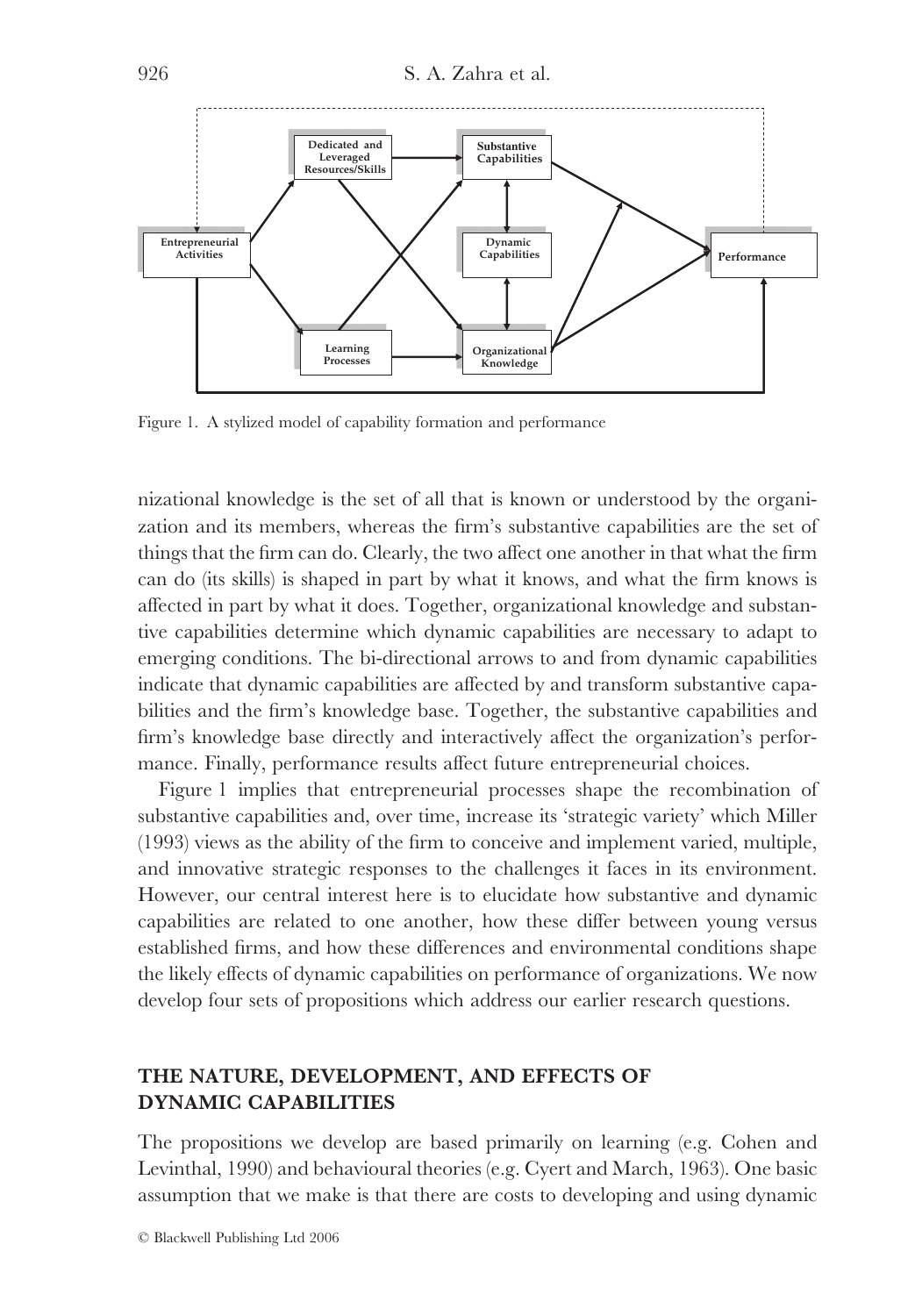

Figure 2. Evolutionary and Path Dependent Processes in Dynamic Capability Development

capabilities. These costs involve the consumption of organizational resources in devising new capabilities and in reconfiguring existing capabilities, not to mention the potential costs of wrongly estimating the need for change. Thus, although such capabilities are developed in order to realize strategic advantages, their development does not ensure organizational success.

Figure 1 implies that, in the earliest instance, substantive capabilities precede dynamic capabilities. Over time, however, the relationship between substantive and dynamic capabilities becomes complex and intricately interwoven. Our first set of propositions examines how the exercise of capabilities affects their strength and persistence.

#### **Relationships between Substantive and Dynamic Capabilities**

As we have indicated earlier, dynamic capabilities are affected by and operate on substantive capabilities. In Figure 2, we explicate in greater detail the complex relationship between the two. A path dependency develops over time as the configuration of, understanding of, and 'automatic' processes of substantive capabilities are embedded in what the firm does and how it does it.

Both learning and behavioural theories of organizational change recognize that decisions to change are dependent on the willingness to change, the awareness of the need to change, and the perceived capacity to change effectively (Katona, 1951; Penrose, 1959). Learning theory holds that organizational capacities evolve out of learning from repeated trials (Cohen and Levinthal, 1990; Zahra and George, 2002a). As firms exercise their capabilities in similar and dissimilar circumstances, they learn more about cause-effect relationships and how to achieve desired results. In short, the effects of intense, repeated exercise of routines is increased knowledge of cause-effect relationships and hence greater confidence in their use. Therefore, the exercise of routines is self-reinforcing in that it reduces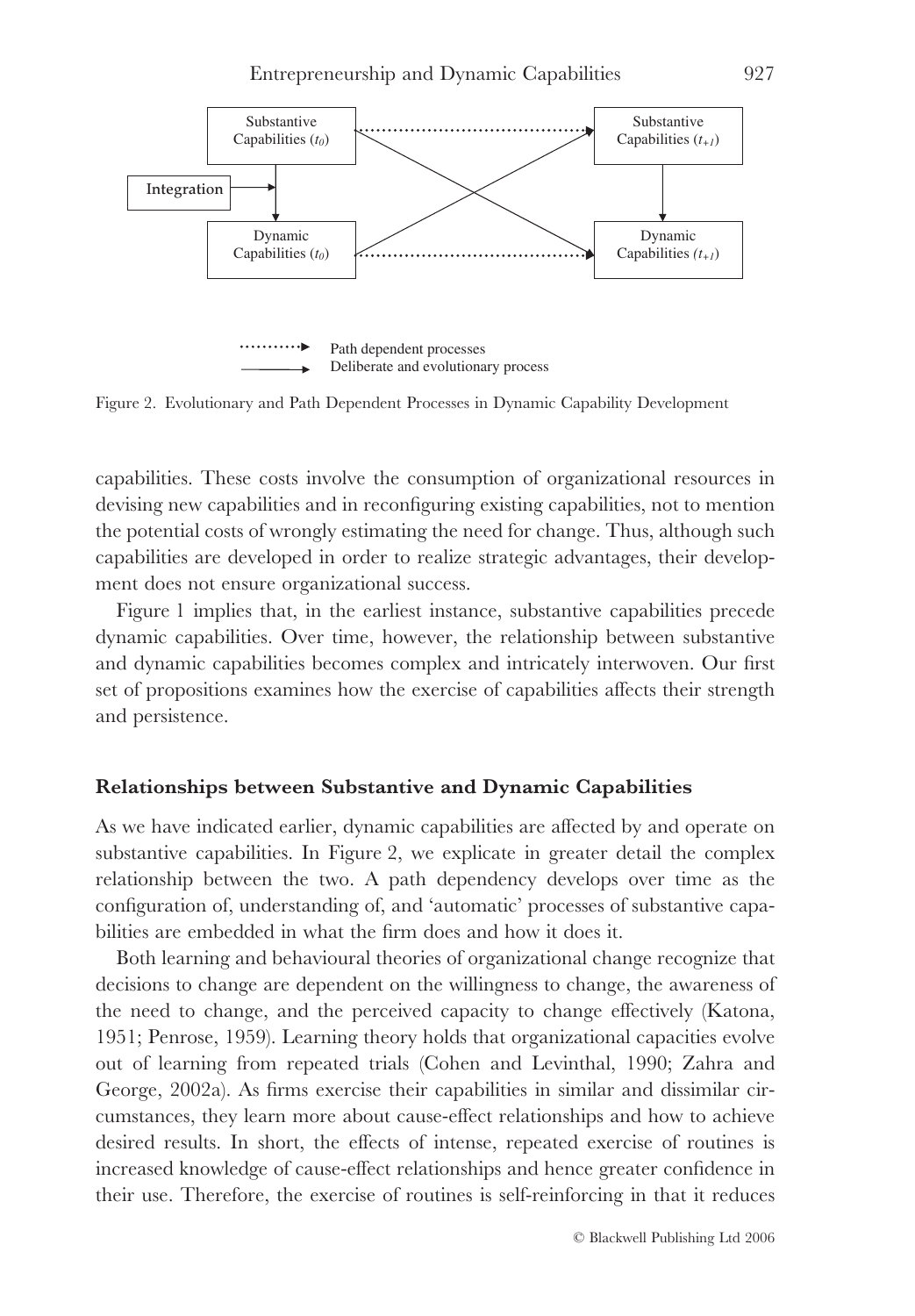variability in the results (allowing managers to minimize risks by repeating these routines rather than trying new ones), minimizes the costs of repeating these actions, and increases managers' confidence in their future use of these routines. These ideas suggest that the more managers exercise substantive capabilities and dynamic capabilities, the more facile they become with these capabilities. Therefore:

*Proposition 1*: Substantive capabilities and dynamic capabilities strengthen with use.

Our first proposition implies that the more firms exercise their capabilities, the more they gain command over the efficient exercise of these capabilities. The inverse is also implied: when firms do not exercise these capabilities, their *command* over these capabilities will atrophy. Nonetheless, learning theory suggests that are dangers inherent in exercising the same capabilities, especially substantive capabilities, without exploring for new ones.

The well-known notions of competency- and propinquity-traps (Ahuja and Lampert, 2001) acknowledge the self-reinforcing nature of substantive capabilities implied in our first proposition. However, the very command and efficiency gained through repetition has a downside: they provide disincentive to change. That is, great command of substantive capabilities may induce firms to repeatedly exercise those capabilities in exactly the same way with little significant effort to adjust them. The result will be ever-increasing command and ever-increasing tightlycoupled relationships among sub-routines. Therefore:

*Proposition 2a*: The repeated use of substantive capabilities without change (i.e. without developing or exercising dynamic capabilities) renders substantive capabilities more difficult to change in the future.

At the other extreme, a firm could be continually tinkering with its substantive capabilities. One of our premises is that such tinkering is costly. Continual change consumes time and resources and disrupts the learning process by preventing the firm from being able to observe differences in the same processes under different conditions. All else equal, the cost of executing the firm's key substantive capabilities (e.g. new product development or distribution capabilities) will be minimized if the systems, resources, and processes in place are used uniformly across time. If new individuals are chosen to carry out functions, learning time will be required; if different systems or processes are to be put in place, the accommodation of the old with the new will also take time and consume resources.

Yet, if a firm is continually utilizing its dynamic capabilities, there may be gains in efficiency to be realized when major changes are suddenly determined to be necessary. According to Proposition 2a, firms that have made little use of their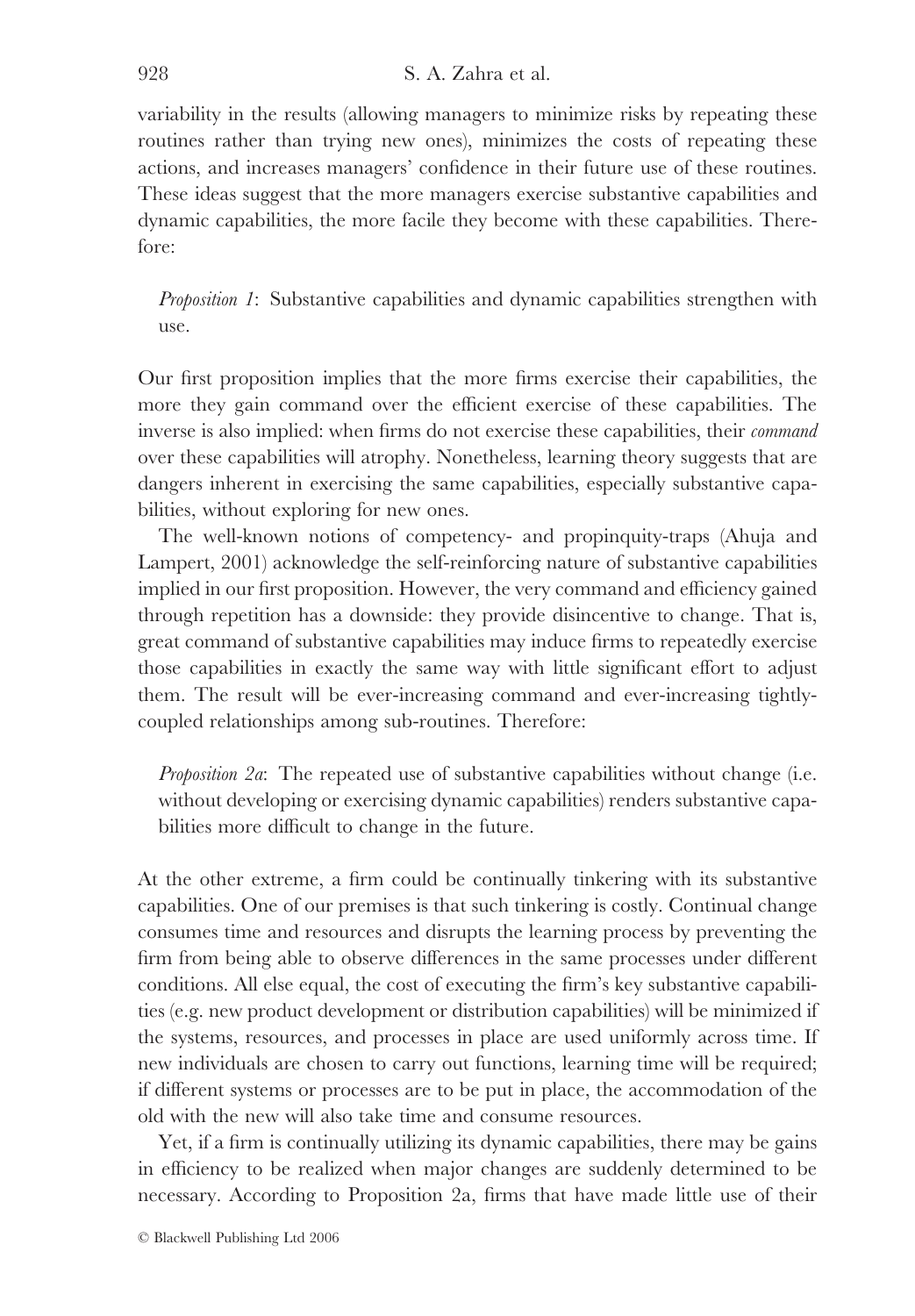dynamic capabilities will find altering their substantive capabilities difficult, costly, and minimally effective. The short-term costs of frequent exercise of dynamic capabilities must be weighed against the potentially large costs of leaving substantive capabilities unaltered. Therefore:

*Proposition 2b*: The repeated application of dynamic capabilities to substantive capabilities increases the costs of substantive capability utilization but decreases the costs of future dynamic capability utilization.

A key direct value of the exercise of dynamic capabilities is that they keep substantive capabilities flexible, but at a short-term cost. Firms will typically develop a rhythm or habit in their application of dynamic capabilities, establishing a pattern that regulates their propensity to alter substantive capabilities. In the next section we consider the primary factors (beyond idiosyncratic preference) that influence the frequency of use.

## **Triggers for Developing/Using Dynamic Capabilities**

The persistence of existing capabilities depends on the strength of the perceived need to change, the impetus for change, and the managerial capacity to integrate and recombine resources as desired (Penrose, 1959). Hamel and Prahalad (1994) have shown that allocating and dedicating resources are not in themselves sufficient to build capabilities or sustain a competitive advantage. Yet, fear of disrupting existing systems constrains firms from change. We propose here that a firm's facility with integration, its inability to keep up with competition, and the rate of change or volatility in the market environment provide for developing and/or utilizing its dynamic capabilities.

The detailed explication of the relationship between substantive and dynamic capabilities depicted in Figure 2 indicates the role of integration. Noting a paucity of research on capability development, transformation and evolution, Burgelman (1991) illustrates the complexity of the process by which senior managers choose new capabilities. Burgelman's work shows that inevitable conflicts arise between autonomous (e.g. improvisation) and induced strategic behaviour (e.g. formally planned actions). These conflicts can be especially acute in new ventures because their 'search' processes (March, 1991) are not well developed, command is in the hands of a few people, and strategic objectives are still in flux. In established companies, conflicts also arise regarding priorities (what areas and capabilities to build) as well as how to obtain and assemble resources without incurring the wrath of existing powers. Coordination, selection and combination are important dimensions of the process of integration; these enable the firm to build its dynamic capability to reconfigure their substantive capability routines. Coordination involves formal and informal efforts to resolve disputes, disagreements, or conflicts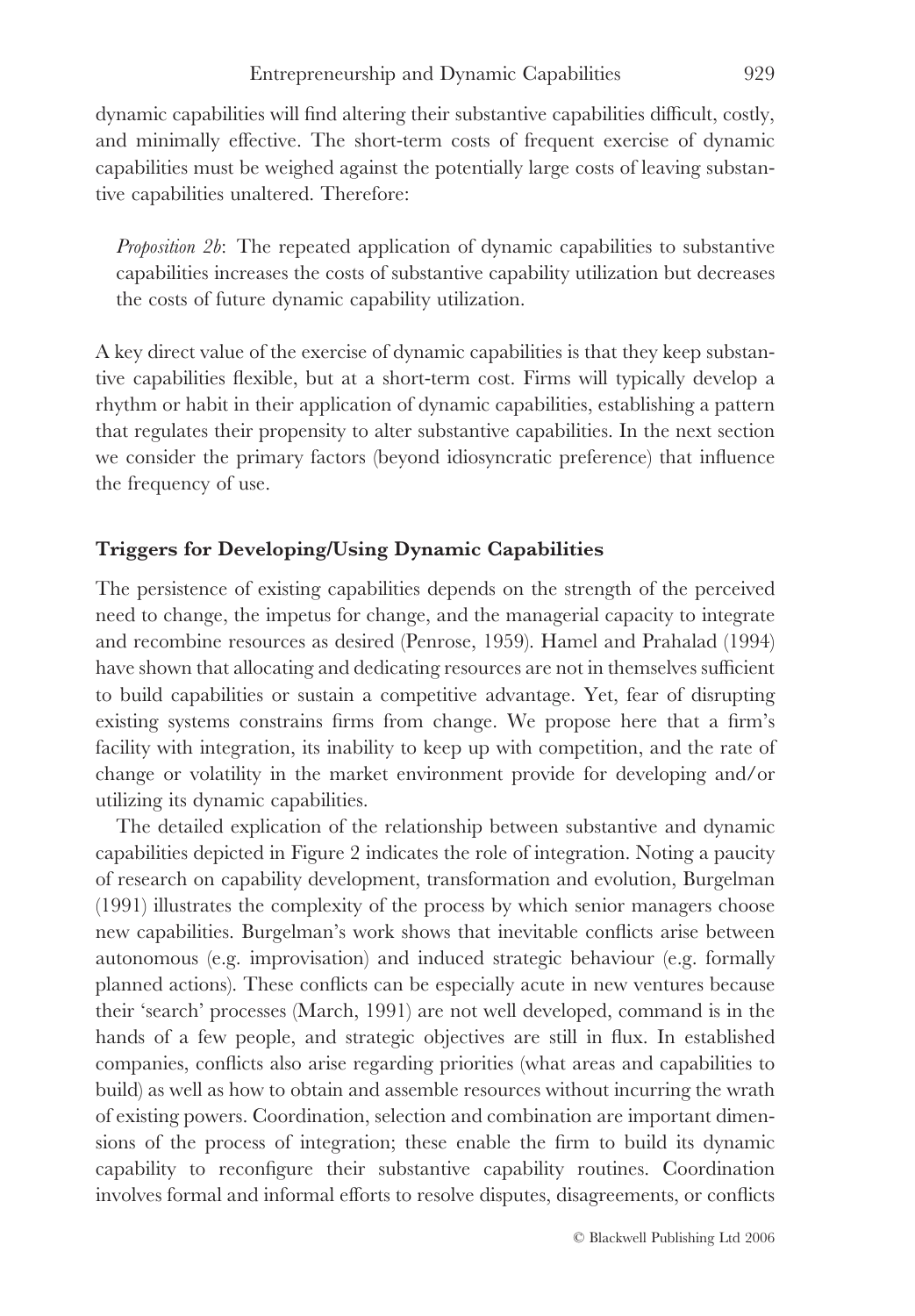about the nature and scope of capabilities to be built and how to obtain needed resources (Zahra and Nielsen, 2002). Selection induces coherence through the identification of those capabilities worthy of further refinement and development. The combination of these different capabilities occurs once coordination and selection have occurred. In sum, the aim of integration in both new and established ventures is to increase efficiency. Several researchers (e.g. Eisenhardt and Martin, 2000; Iansiti and Clark, 1994; Teece et al., 1997) have highlighted the importance of integration in their discussion and definition of dynamic capabilities.

In new ventures and established companies alike, managers may identify multiple capabilities as potential candidates for development. Conflicts about the judicious use of resources often pressure entrepreneurs and managers to make difficult choices about the capabilities that could be further developed. These choices are shaped by entrepreneurs' and managers' views of their competitive arena, projections about the industry's evolution, and beliefs about their ability to integrate the firm's capabilities. These increase 'variety' within the capability development process (Burgelman, 1991). Firms make use of this variety to map out strategic options and exploit their capabilities. But managers must decide how many (and which) of these capabilities they can afford to develop.

The ability to combine multiple capabilities in a coherent fashion can minimize redundancies, ensure congruence of strategic direction, and set the stage for effective deployment of resources (Penrose, 1959; Zahra and Nielsen, 2002). The possession of well-developed integration skills helps a firm overcome its fear of change. It also sets the expectation that exercising dynamic capabilities will result in positive outcomes for the firm, and thereby increases the propensity to enact reconfiguration processes. These observations lead to the following proposition:

*Proposition 3*: Integration skills increase the development and use of dynamic capabilities.

Implicit in Proposition 3 is that the more confidence a firm has in its integration skills, the more inclined it will be to develop dynamic capabilities. Yet, as we have asserted throughout this article, such skills will not necessarily ensure success. Behavioural theory holds that when firms succeed, they are apt to continue to utilize the resources, routines, and initiatives associated with this success (Cyert and March, 1963). Thus, when a firm matches or exceeds the results of key competitors, it will see its configuration and execution of its substantive capabilities as adequate or superior. Its confidence in its ability to respond to the market if necessary will be reinforced and the search for alternatives will be curtailed. It is likely that even when firms are being marginally outperformed by competitors, self-serving bias and hubris (Campbell and Sedikides, 1999, Kroll et al., 2000) will cause them to attribute lack of success to luck or factors outside their control. Yet, they will not necessarily be motivated to instigate change.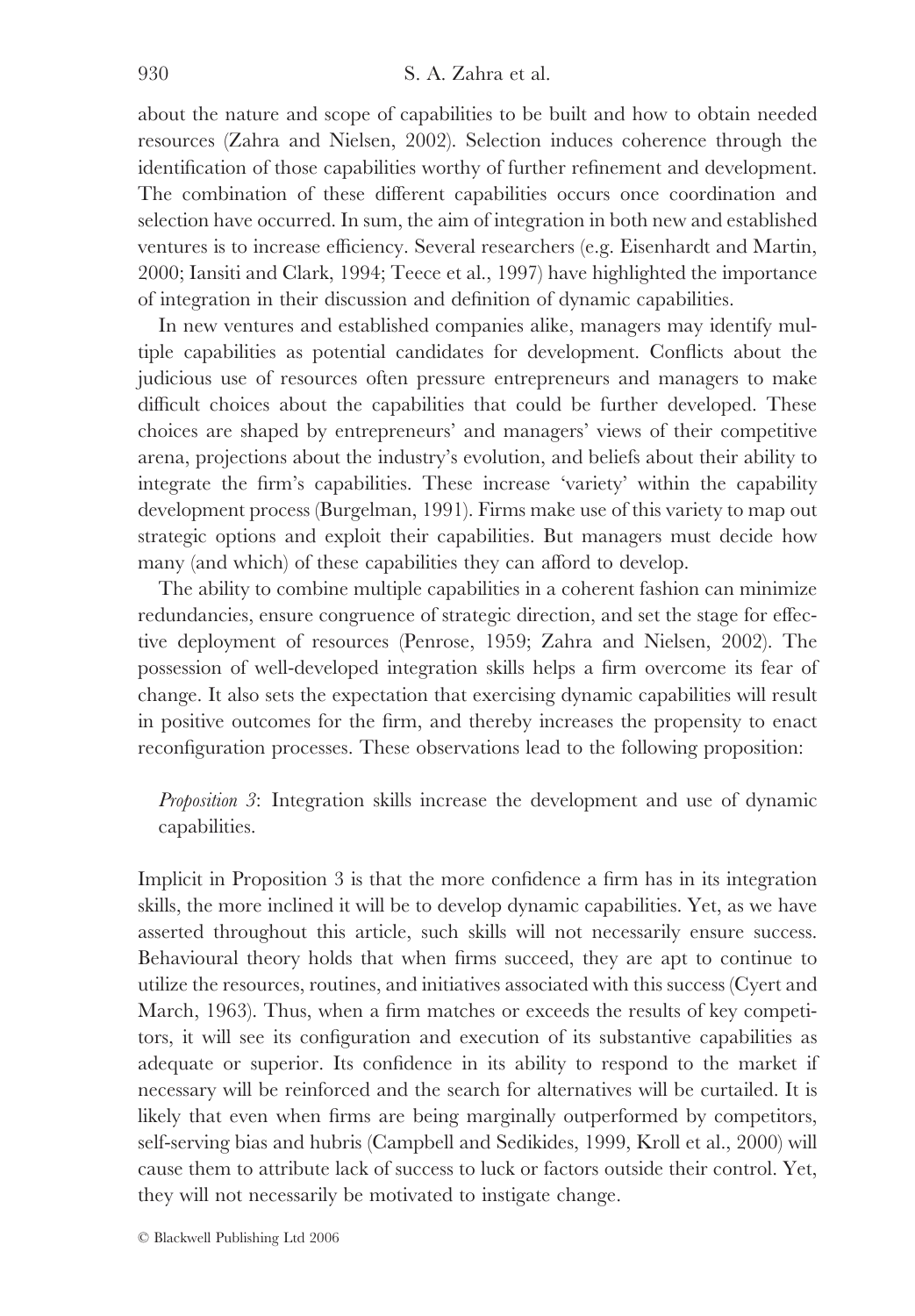Still, as a firm's results begin to fall significantly behind referent others, the pressure to change will grow. Firms that fall well below aspirations, regardless of how good their integration skills may actually be, may begin to lose confidence in how they are operating and may begin to seek new ways to compete. McGrath (1995) has noted that, for firms in her study, change was spurred by failure via a three step process of *recognition* of the failure, *interpretation* of results as failure, and finally *adjustment of capabilities*. In short, behavioural logic and empirical observation suggest that the greater the success of current operations, the less the incentive to change. Success breeds a kind of complacency and comfort that render many firms, new and established, content to continue with the current modes of operation. Therefore:

*Proposition 4*: Lack of success with current substantive capabilities increases the development and use of dynamic capabilities.

The literature reveals that external factors may also trigger a firm's use of dynamic capabilities. Cyert and March (1963) observe that when the environment is volatile, organizations are likely to alter their goals, priorities ('attention rules'), and where and how they search for new knowledge and opportunities ('search rules'). Despite internal inertial forces for consistency, significant or constant change in environmental circumstances can make a firm aware of the inadequacy of current substantive capabilities. Operating in volatile environments where change is common and/or rapid, such as in high-technology industries, will cause firms to be aware of the need to repeatedly reconfigure substantive capabilities (whether by preconceived plans or spur-of-the-moment responses) in order to compete. Indeed, Moorman and Miner (1998b) found that firms in turbulent environments were more apt to improvise and experiment than those in more stable environments.

We would expect that, on average, development and use of dynamic capabilities will vary with the rate of change in the industry itself. Large disruptive events such as the introduction of a radically new technology (e.g. the emergence of digital cameras) or of drastic changes in market segments or preferences (e.g. the emergence of the dual income family) will also spur firms' efforts to develop and utilize dynamic capabilities to transform or reconfigure their substantive capabilities. Majumdar (2000) concluded in his study of the telecommunications industry over 16 years that, contrary to myths regarding the depth of inertia in larger firms, even larger more stable firms can and do transform in the face of huge structural changes. Therefore:

*Proposition 5*: Major or continual environmental change increases the development and use of dynamic capabilities.

We expect the foregoing propositions to be applicable to both young and established firms. The learning literature suggests, however, that younger and older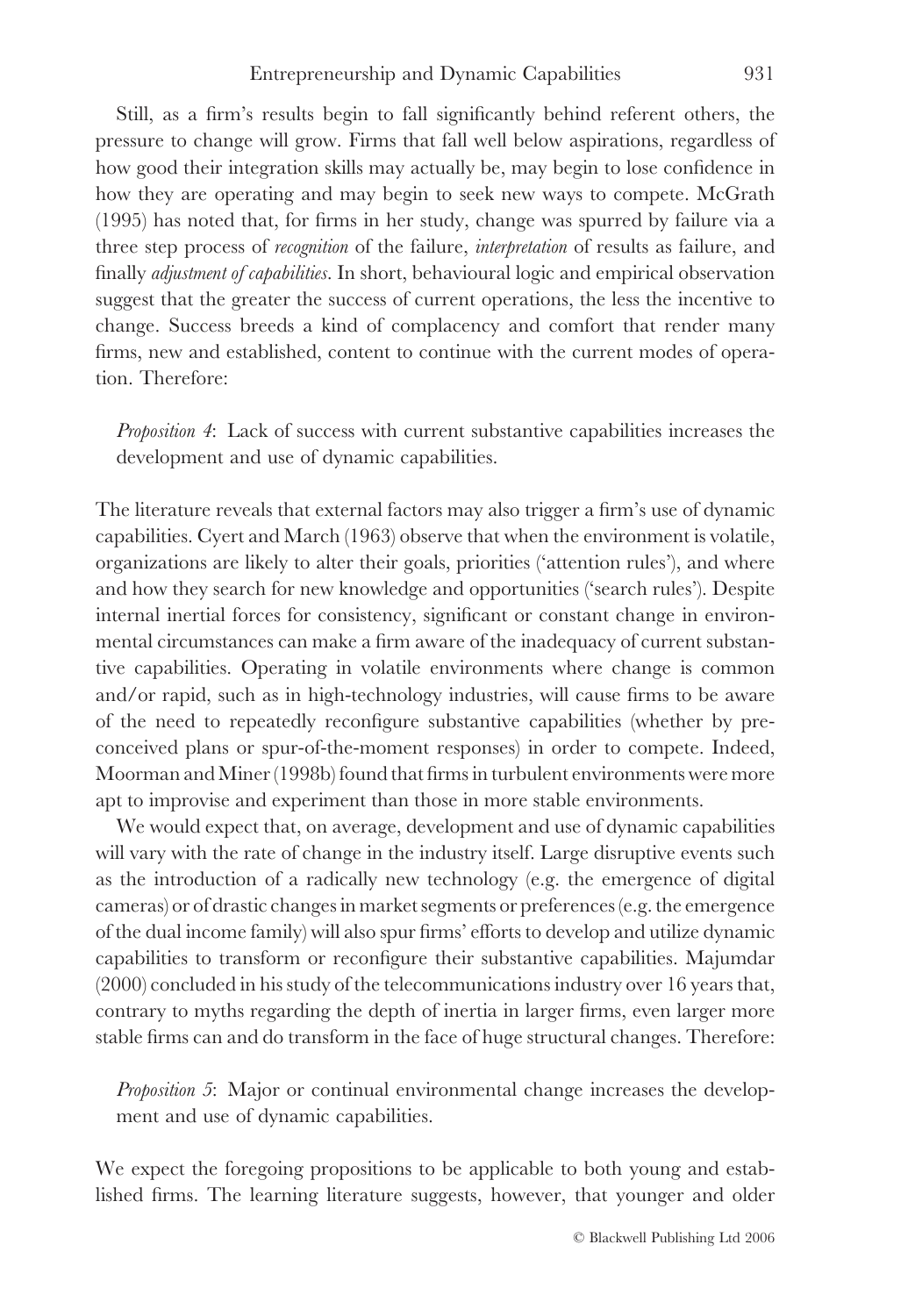firms may indeed vary in how and what they learn, and consequently in how much and how rapidly they change. We develop in the next section propositions on the relationship between organizational age and modes of learning, and on the impact of the learning modes on speed and rate of change in capabilities.

### **Organizational Age, Learning Modes, and Rate of Change**

An important insight from the literature is that circumstances outside the control of entrepreneurs and managers often require responses that are not within the firm's repertoire of routines (Christensen and Raynor, 2003; Miller, 1993; Moorman and Miner, 1998a, 1998b). A firm must often 'invent' solutions in order to survive. Both new and established firms engage in experimentation (Ahuja and Lampert, 2001), learning-by-doing (Minniti and Bygrave, 2001), trial-and-error learning (Eisenhardt and Tabrizi, 1995; Moorman and Miner, 1998a, 1998b), and improvisation (Moorman and Miner, 1998a, 1998b) to deal with changing demands. However, because learning is a path dependent process wherein what firms learn depends on what they already know (Cohen and Levinthal, 1990; Zahra and George, 2002a), how and what firms learn and how they change depends in part on the length of their history and the development stage of their organizational routines (Autio et al., 2000).

A vast literature on learning covers a wide spectrum of modes of learning from highly deliberate learning (Zollo and Winter, 2002) to unplanned learning (Moorman and Miner, 1998b). This literature is particularly helpful in investigating how the relatively well-explored arenas of improvisation, trial-and-error learning, and experimentation vary over the life span of organizations. Such an examination will help to reveal how and why dynamic capabilities operate differently in young versus established firms. We also consider imitation as a mode for developing dynamic capabilities, though we see this approach as less systematically related to firm age than the other modes.

Miner et al. (2001, p. 319) distinguish these three learning types as follows: Improvisation involves real-time, unplanned experience in which action informs design as it occurs. Trial-and-error learning involves the taking of actions, planned or unplanned, to inform *future* action. Experimentation is the deliberate and systematic use of varied conditions to learn cause-effect relationships. The majority of research on capability building and organizational learning has examined these processes in well-established companies (e.g. Bosch et al., 1999; Helfat, 1997). In order to provide some insight into what the literature reveals, we reviewed 19 studies that touched upon organizational learning and capability creation that appeared from 1992 to 2002 in the management, strategy and entrepreneurship journals.[5] Table III highlights the samples and conclusions of these studies. Most of the studies in Table III have focused on established firms in high technology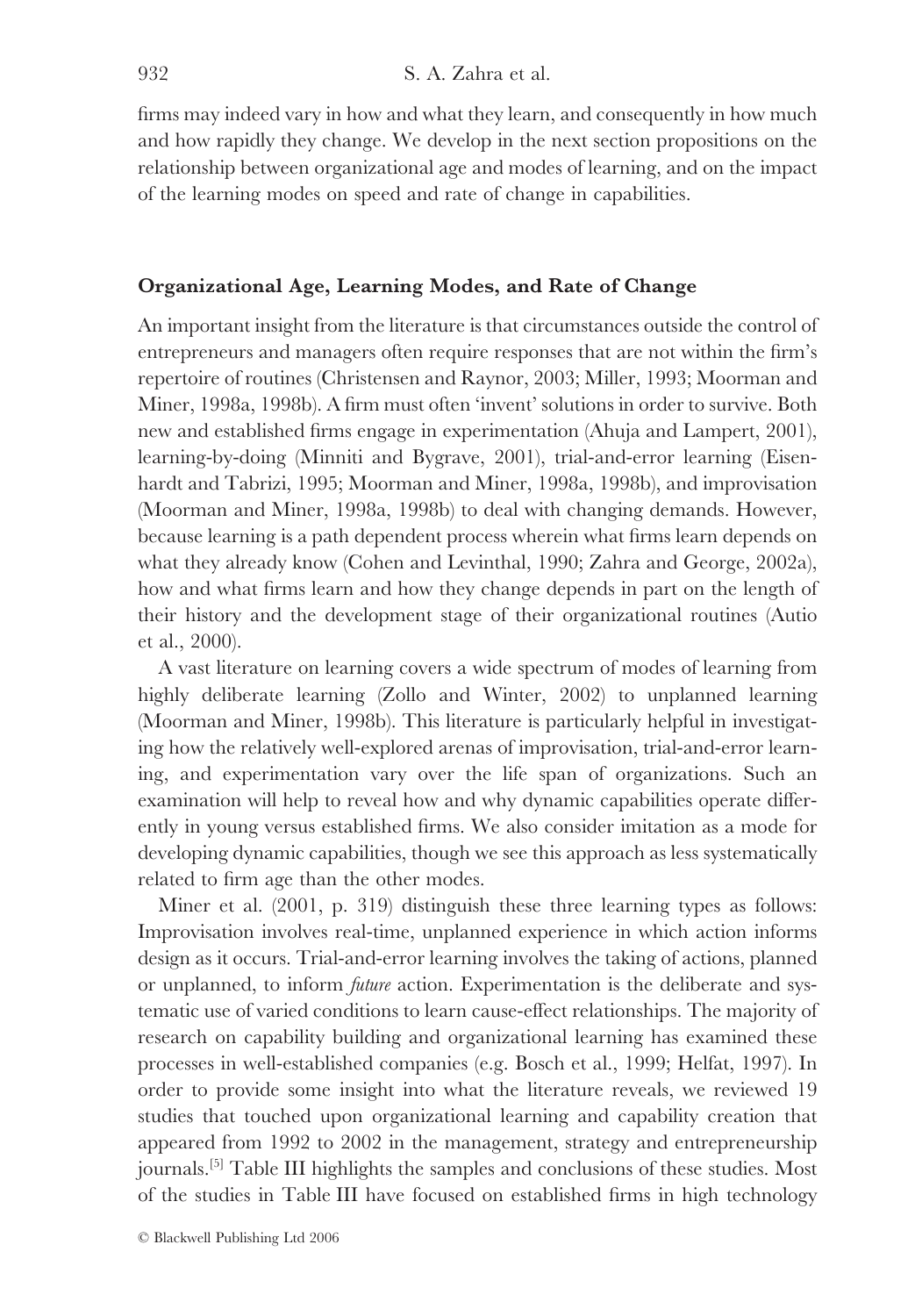| Authors (year)                                  |           | Type of study Sample and method                                                                                                        | Key issue(s) examined                                                                                                                             | Results or conclusions                                                                                                                                                                                                                                                                                                                                |
|-------------------------------------------------|-----------|----------------------------------------------------------------------------------------------------------------------------------------|---------------------------------------------------------------------------------------------------------------------------------------------------|-------------------------------------------------------------------------------------------------------------------------------------------------------------------------------------------------------------------------------------------------------------------------------------------------------------------------------------------------------|
| $1.$ Van de Ven<br>and Polley<br>(1992)         | Empirical | innovation over a five<br>year period; in-depth<br>multiple sources and<br>ongoing observation<br>Single biomedical<br>case study with | technological innovations by<br>Examined the process of trial<br>a joint venture created to<br>commercialize products<br>and error learning in    | - Observed greater escalation of commitment and other types of<br>non-rational behaviour than implied in the learning literature<br>• foster frank communication across departments and levels<br>Suggested the following to increase adaptation ability:<br>· limit 'impression management' opportunities<br>separate planning from resource funding |
| 2. Eisenhardt and Empirical<br>Tabrizi $(1995)$ |           | multi-respondents per<br>firms, (72 projects);<br>36 Computer-related<br>case studies -<br>project                                     | Examined effects of planning,<br>CAD tools, teams, supplier<br>time schedules on product<br>involvement, reward, and<br>development time          | Found planning and CAD tools increase the time to develop new<br>Cross-functional teams, frequent iterations, leader power, and<br>trial-and-error learning decrease development time<br>products                                                                                                                                                     |
| 3. McGrath<br>(1995)                            | Empirical | 23 Financial services<br>firms; over 200<br>interviews                                                                                 | internal corporate venturing<br>how firms process and learn<br>Exploratory research to see<br>from poor outcomes in                               | • recognition of failure (measurement, involvement, communication of<br>Noted three processes needed to learn from disappointments:<br>• interpretation of results into a business model that can be<br>results)<br>tested                                                                                                                            |
| 4. Helfat (1997)                                | Empirical | of time; historical and<br>over extended period<br>26 largest energy firms<br>secondary data                                           | external conditions depends<br>complementary know-how<br>responses to changes in<br>Examined if success of<br>on existing stocks of<br>and assets | knowledge and physical assets experienced greater increase in<br>Yet, such increased capabilities could not compensate for the<br>Firms with larger stocks of complementary technological<br>• action taken to change routines<br>large drop in real oil prices<br>capabilities                                                                       |

Table III. Review of representative studies on organizational learning and capability development Table III. Review of representative studies on organizational learning and capability development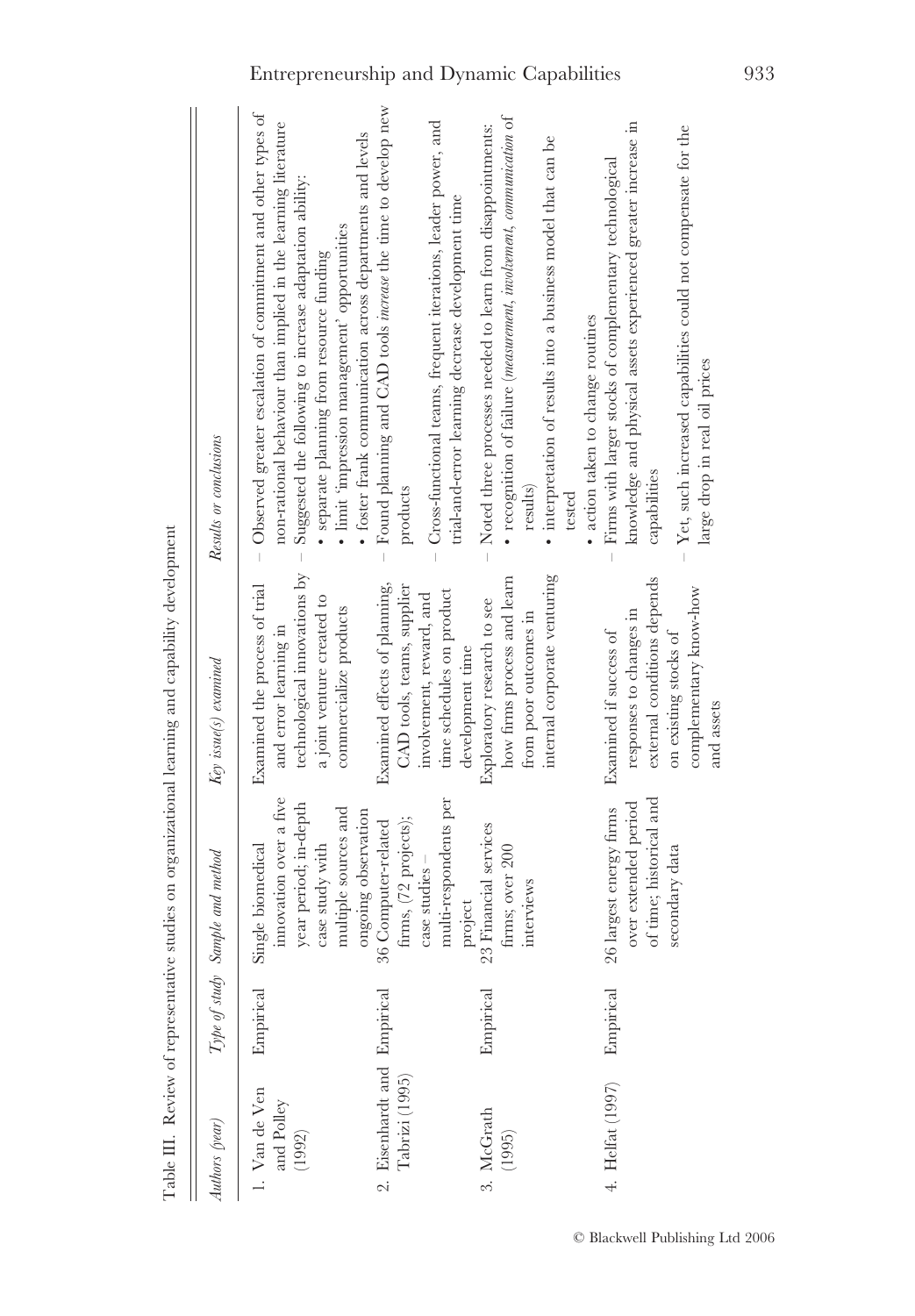| Table III. Continued                      |            |                                                                                                                                                          |                                                                                                                                                                                                                       |                                                                                                                                                                                                                                                                                                                                                                                                                                                                                                |
|-------------------------------------------|------------|----------------------------------------------------------------------------------------------------------------------------------------------------------|-----------------------------------------------------------------------------------------------------------------------------------------------------------------------------------------------------------------------|------------------------------------------------------------------------------------------------------------------------------------------------------------------------------------------------------------------------------------------------------------------------------------------------------------------------------------------------------------------------------------------------------------------------------------------------------------------------------------------------|
| Authors (year)                            |            | Type of study Sample and method                                                                                                                          | Key issue(s) examined                                                                                                                                                                                                 | Results or conclusions                                                                                                                                                                                                                                                                                                                                                                                                                                                                         |
| 5. Brown and<br>Eisenhardt<br>(1997)      | Empirical  | industry (41 projects);<br>firms in computer<br>case studies<br>$\circ$                                                                                  | in response to high velocity<br>Examined the ability of firms<br>competences continuously<br>to change their<br>environments                                                                                          | · well-defined managerial responsibilities and project priorities<br>approaches in favour of time-paced responses. Learning and<br>Reject notion of punctuated equilibrium and event-based<br>• frequent low-cost experiments and iterations<br>dynamic capability creation based on:<br>extensive communication<br>$\mathbb{L}$                                                                                                                                                               |
| 6. Moorman and<br>Miner (1998a)           | Conceptual | n.a.                                                                                                                                                     | Consider how procedural and<br>effects of improvisation on<br>coherence of organization<br>declarative organizational<br>the novelty, speed, and<br>memory moderate the<br>action                                     | • presence of prior related knowledge (declarative memory) will<br>Argue that improvisation (convergence of planning and action)<br>has no direct effects on organization action but is moderated<br>• presence of existing routines (procedural memory) will<br>increase novelty and coherence, but decrease speed<br>decrease novelty, increase speed and coherence<br>thus:                                                                                                                 |
| 7. Moorman and Empirical<br>Miner (1998b) |            | instruments firm; one<br>over nine months);<br>food products firm<br>$(107 \text{ action events}$<br>survey data on<br>selected events<br>ne electronics | environmental turbulence,<br>organization memory on<br>efficiency/effectiveness<br>product and process<br>improvisation, and<br>Examined the effects                                                                  | However, organization memory significantly improves positive<br>Turbulence has a weak positive effect on use of improvisation<br>When turbulence is low, improvisation has negative effect on<br>Organization memory has a negative effect on improvisation<br>effects of improvisation on all process and product outcomes<br>effectiveness; when turbulence is high, the effect is positive<br>$\overline{\phantom{a}}$                                                                      |
| 8. Zahra et al.<br>(1999)                 | Conceptual | n.a.                                                                                                                                                     | moderates the effects of new<br>especially interested in how<br>knowledge on competence<br>Considers the skills that add<br>unique value to a firm's<br>knowledge integration<br>products or services;<br>development | Argues that greater potential for distinctiveness and competitive<br>deployment of acquisitive (learning from external sources) and<br>Argues that value creation requires management to articulate,<br>Argues that learning enables the creation and extension of<br>existing competencies via the application, integration, and<br>advantage can be derived from experimental learning<br>experimental (internal learning) knowledge<br>focus, share, and transfer knowledge<br>$\mathbf{I}$ |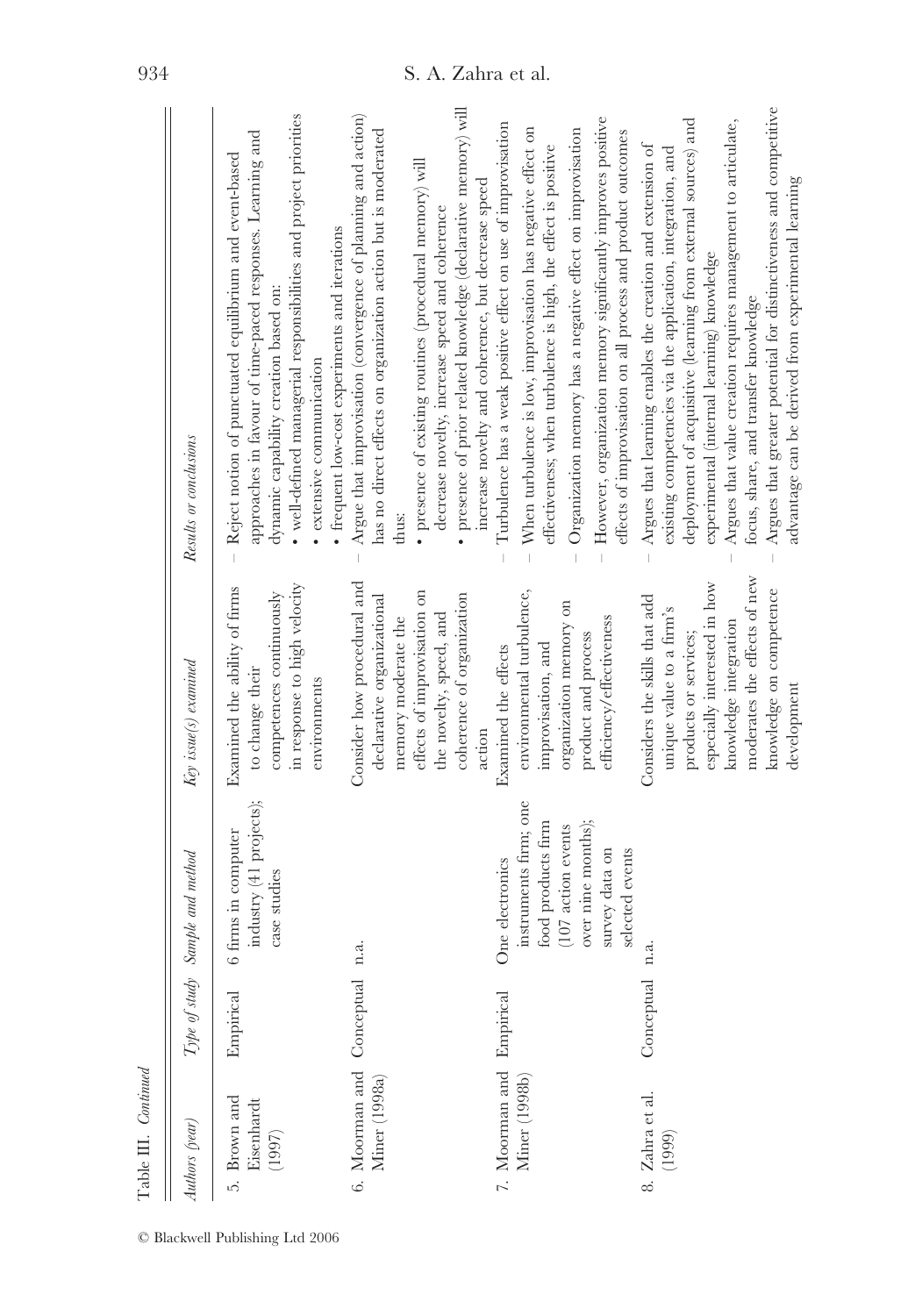| 9. Kazanjian<br>and $\rm{Rao}$<br>(1999) | Empirical* | 225 Computer-related<br>companies; survey<br>data in two waves                                                                                  | Examined factors influencing<br>institutionalization in firms<br>highly dependent on this<br>engineering capability<br>expertise                                                       | Found institutionalization more likely with smaller TMTs<br>Found mixed results with regard to CEO background<br>Found no effects of formalization or centralization<br>Found managerial advocacy key positive factor<br>$\overline{1}$<br>$\mathbf{I}$<br>$\mathbb{I}$                                                                                                                                                                                                                                                       |
|------------------------------------------|------------|-------------------------------------------------------------------------------------------------------------------------------------------------|----------------------------------------------------------------------------------------------------------------------------------------------------------------------------------------|-------------------------------------------------------------------------------------------------------------------------------------------------------------------------------------------------------------------------------------------------------------------------------------------------------------------------------------------------------------------------------------------------------------------------------------------------------------------------------------------------------------------------------|
| 10. Bosch et al.<br>(1999)               | Empirical  | illustration of two<br>Publishing firms;<br>cases                                                                                               | Focused on how organization<br>capabilities mediate effects<br>of prior related knowledge<br>on absorptive capacity<br>form and combinative                                            | • Functional form is $+$ for efficiency, $-$ for flexibility, $-$ for speed<br>• Divisional form is - for efficiency, + for flexibility, + for speed<br>Definitive conclusions hard to draw, but arguments regarding<br>• Matrix form is - for efficiency, + for flexibility, + for speed<br>organization forms are:                                                                                                                                                                                                          |
| 11. Majumdar<br>(2000)                   | Empirical  | Telecommunication<br>firms over 16 yrs;<br>secondary data<br>39                                                                                 | changes in the environment<br>Examined effects of structural<br>on resource accumulation,<br>configuration, and utiliza-<br>tion capabilities of firms                                 | Concludes that contrary to popular beliefs, larger more stable<br>firms can indeed transform their capabilities in the face of<br>overwhelming structural changes to the industry                                                                                                                                                                                                                                                                                                                                             |
| 12. Autio et al. $(2000)$                | Empirical  | repeat surveys and<br>secondary sources<br>59 Electronics firms;<br>panel survey data<br>validation from<br>over four year<br>period, some      | advantages over older firms.<br>inter-nationalization on the<br>Examined the effects of early<br>firms may possess learning<br>prospects of smaller firms'<br>growth. Argued that such | Found that internationalization at an early age was associated<br>with greater growth both domestically and internationally<br>Found knowledge intensity positively related to growth<br>Found product imitability to be positively rather than<br>negatively associated with growth<br>$\mathbb{I}$                                                                                                                                                                                                                          |
| $13.$ Zahra et al. $\,$<br>$(2000)$      | Empirical* | second respondents<br>and secondary data<br>321 High technology<br>different sectors);<br>survey data with<br>validation from<br>firms (from 12 | technological learning and<br>international diversity and<br>mode of market entry on<br>Examined the effects of<br>performance of high<br>technology firms                             | positive effects of diversity on the breadth, depth, and speed of<br>Found that knowledge integration significantly enhanced the<br>Found that international diversity had positive effects on the<br>Found a positive relationship between international diversity<br>breadth, depth, and speed of technological learning in new<br>significantly affected breadth, depth, and speed of learning<br>technological learning; found that modes of entry also<br>internationalizing high technology ventures<br>and performance |

# Entrepreneurship and Dynamic Capabilities 935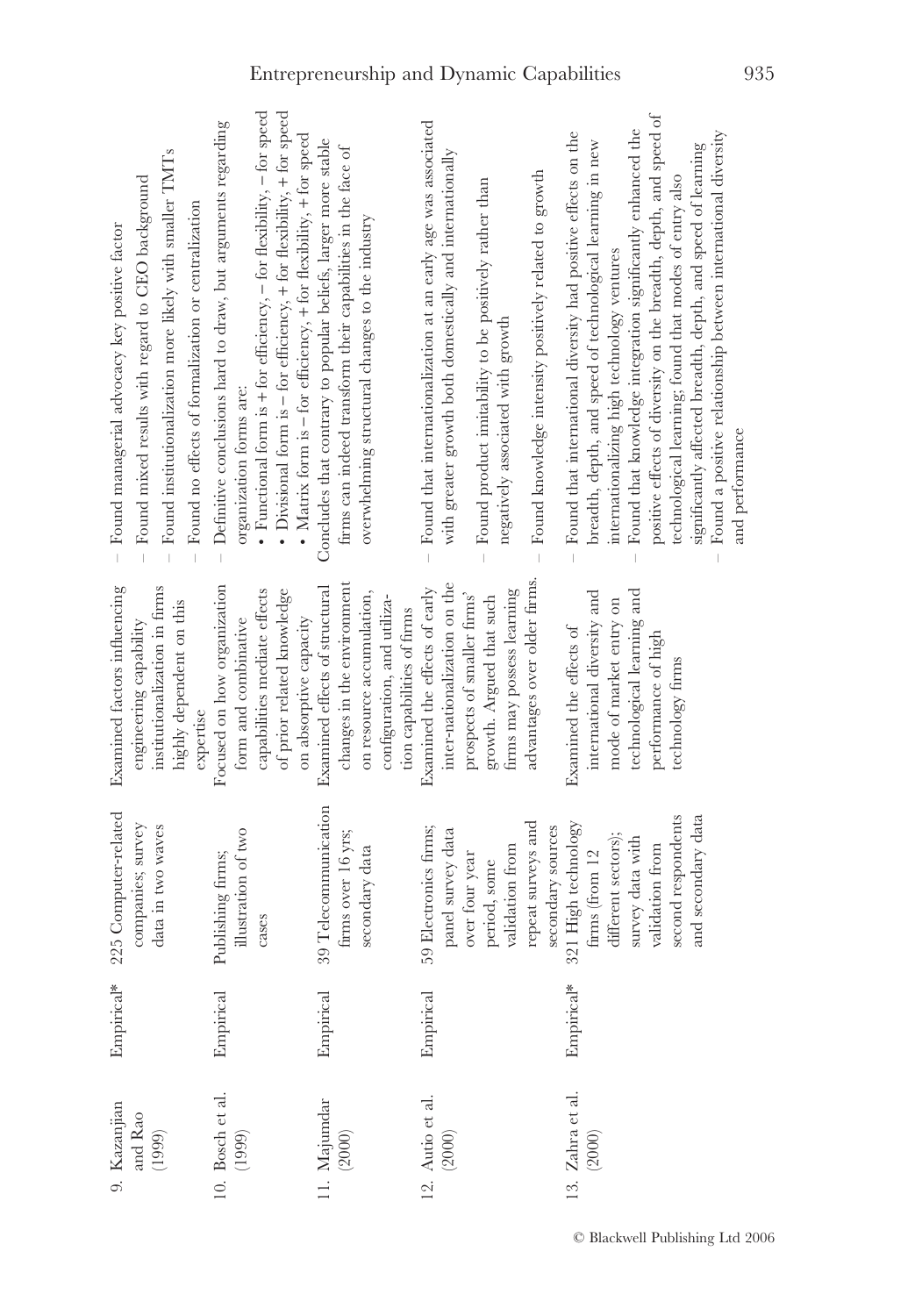| Table III. Continued              |               |                                                                                |                                                                                                                                                                                            |                                                                                                                                                                                                                                                                                                                                                                                                                          |
|-----------------------------------|---------------|--------------------------------------------------------------------------------|--------------------------------------------------------------------------------------------------------------------------------------------------------------------------------------------|--------------------------------------------------------------------------------------------------------------------------------------------------------------------------------------------------------------------------------------------------------------------------------------------------------------------------------------------------------------------------------------------------------------------------|
| Authors (year)                    | Type of study | Sample and method                                                              | Key issue(s) examined                                                                                                                                                                      | Results or conclusions                                                                                                                                                                                                                                                                                                                                                                                                   |
| Bygrave (2001)<br>14. Minniti and | Conceptual*   | n.a.                                                                           | Considered how entrepreneurs<br>accumulate and update<br>their knowledge bases                                                                                                             | Argued learning occurs in unpredictable ways, based on ability<br>assessments can be myopic, have elements of non-rational and<br>of entrepreneur and random events that reinforce existing<br>Learning is path dependent and may be based on false<br>Thus, entrepreneurs seek to maximize, but subjective<br>feedback or information<br>suboptimal<br>beliefs<br>$\mathbb{L}$<br>$\begin{array}{c} \hline \end{array}$ |
| Lampert (2001)<br>15. Ahuja and   | Empirical     | 97 Global chemical<br>firms; secondary<br>data, especially<br>patent citations | them overcome competency<br>pioneering technology helps<br>breakthrough inventions<br>and how exploration of<br>novel, emerging, and<br>corporations create<br>Examined how large<br>traps | Found inverted-U shaped relationship of exploration of novel<br>Concluded that continual activity and experimentation are<br>and emerging technologies with creation of breakthrough<br>Found positive relationship of exploration of pioneering<br>needed for firms to renew and reconfigure capabilities<br>technologies with creation of breakthrough invention<br>invention                                          |
| Ahuja (2002)<br>16. Katila and    | Empirical     | 124 Robotics firms;<br>especially patent<br>secondary data,<br>citations       | Examined the effects of search<br>on a firm's ability to create<br>depth and search breadth<br>change in product<br>introduction                                                           | depth on new product introduction; but, beyond a certain level,<br>additional depth begins to reduce new product introduction<br>Concluded that exploitation is a broader concept and more<br>Found a positive relationship between search breadth and<br>beneficial than previously believed                                                                                                                            |

Note:  $*$  New firms study. *Note:* \* New firms study.

© Blackwell Publishing Ltd 2006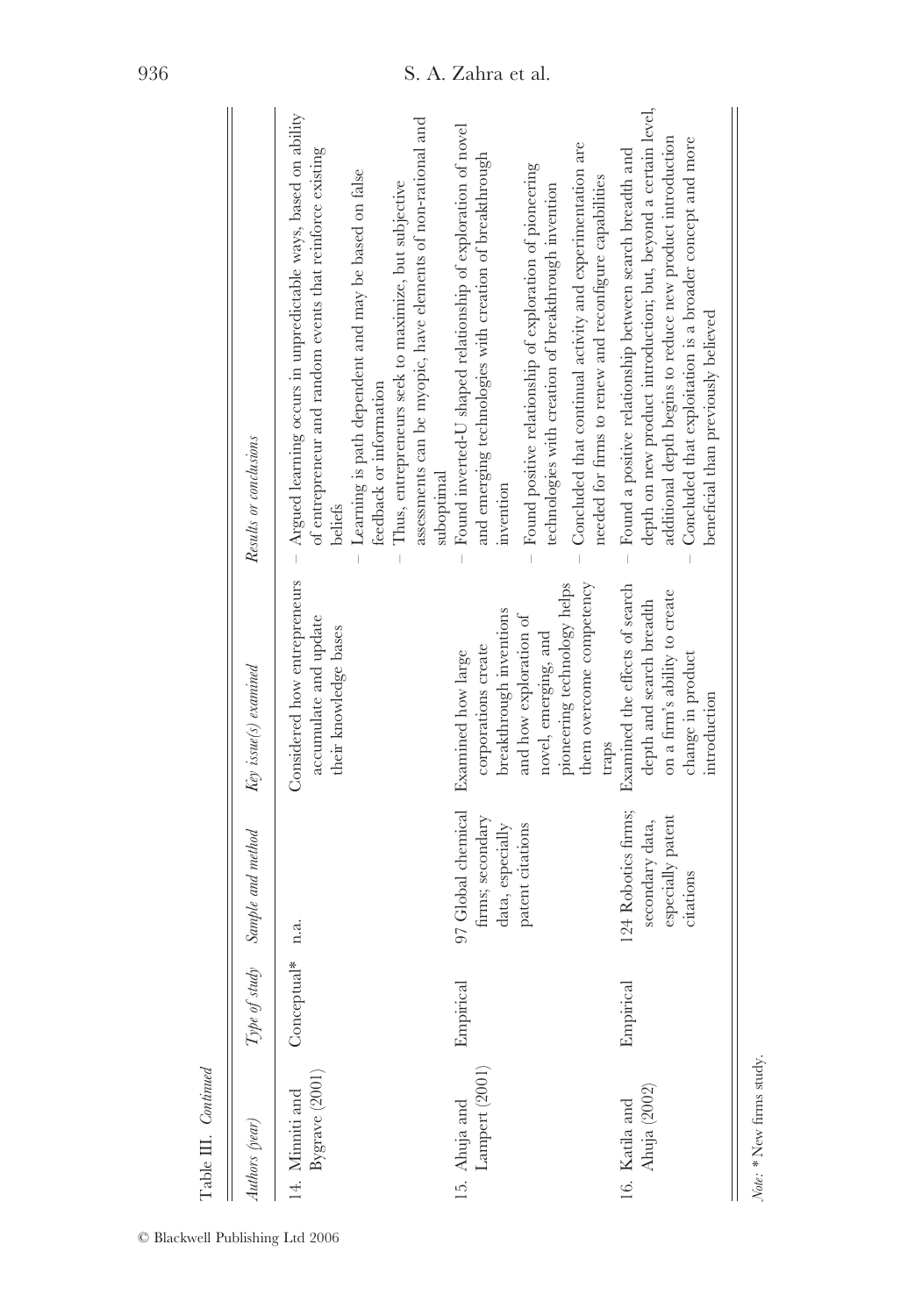industries, and most have emphasized innovation, new product development, or new market entry activities to illustrate concepts.

As we reflect on prior studies we find that they are largely cross-sectional and because few focus specifically on young firms, they provide little direct empirical evidence on differences in learning processes for newly founded versus established firms. As two exceptions, Van de Ven and Polley (1992) and Autio et al. (2000), suggest that learning modes and practices do change over time. Observing a single firm over five years, Van de Ven and Polley (1992) noted a tendency for the firm to become more 'set' in its ways over time. Consistent with this view and based on panel data, Autio et al. (2000) argued that younger firms have some 'learning advantages' because their short history provides them with less to *un*learn. However, taken as a whole, the empirical evidence is suggestive rather than definitive. Therefore, Propositions 6a–d (below) regarding the links between organizational age and learning modes for dynamic capability development are based primarily on theory and logical inferences.

Although empirical data show that firms learn via all of the above-mentioned modes *throughout* their existence, reasons exist to expect that the younger the firm, the more likely it is to resort to improvisation. Young firms are notorious for having to 'fight fires' (Churchill and Lewis, 1983). They do not possess the slack resources that would allow time to plan actions or to experiment with different contingencies, even if planning might indeed pay off (Delmar and Shane, 2003). Furthermore, their limited experience dictates that, especially in the very earliest stages, they will be confronted with many situations they have never seen before. Without adequate time or resources to plan fully, and without a large repertoire of prior experience, they will often be forced to improvise to create or enact solutions. Over time, if they survive, the need to improvise will decline, even if it never disappears completely. Consistent with these arguments, Moorman and Miner (1998b) found organization memory to have a negative effect on the tendency to use improvisation. All else equal, as the venture builds its knowledge base, its need to improvise will decline. Therefore:

*Proposition 6a*: Improvisation becomes a *decreasingly* likely choice for developing and using dynamic capabilities as firms age.

Trial-and-error learning (prepared actions aimed at least in part to inform future decisions) shares some properties with improvisation but also differs in critical ways (Miner et al., 2001). Like improvisation, it implies that the firm has a significant degree of discomfort with its level of knowledge of the critical causal relationships. However, unlike improvisation, it involves planning to utilize part of the firm's 'bag of tricks' to learn how it should proceed in the future. In order to engage in trial-and-error learning, then, the firm must build a stock of capabilities to draw upon, and it must be able to afford the time to pre-plan, execute,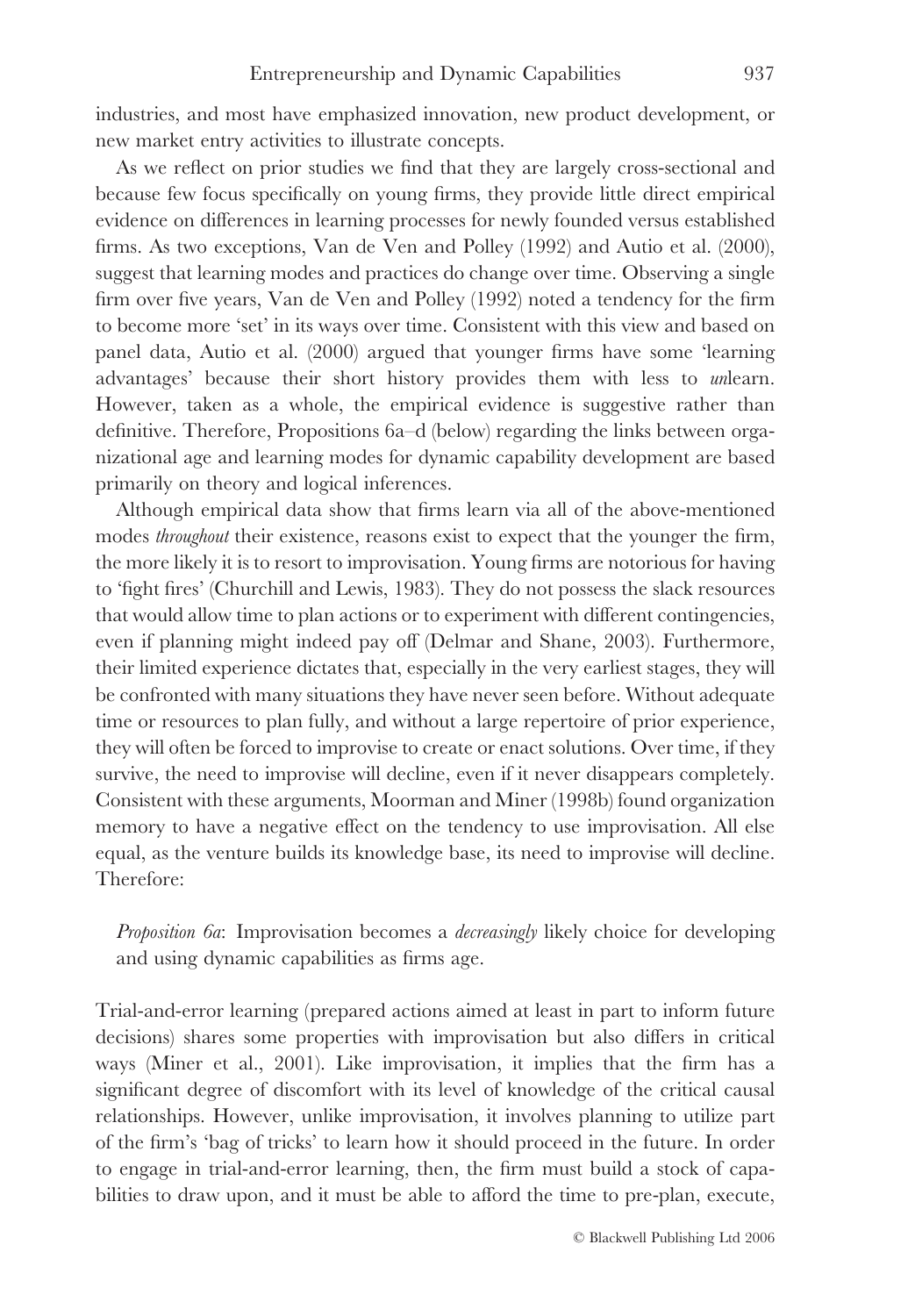and use the information for later significant decisions. Thus, it appears that trialand-error-learning would increase in usage over the early stages of the ventures' life as it builds knowledge, routines, and slack resources. However, given the non-systematic nature of its utilization (Miner et al., 2001), we would expect the use of this mode of learning to level off or decrease over time as firms' processes and knowledge become more structured. In short, we see trial-and-error learning as an important mode for the early development of the firm, but we do not expect that it will continue to be used at the same rate later in the life of the venture. Therefore:

*Proposition 6b*: Trial-and-error learning first becomes an *increasingly* and then a *decreasingly* likely choice for developing and using dynamic capabilities as firms age.

We have used the literature to argue that efforts to upgrade capabilities tend to be spontaneous and spur-of-the-moment for young firms, a condition which itself requires continual change in how new ventures respond to change. In contrast, established companies are likely to be more deliberate in their approach to thinking about, developing, and reconfiguring capabilities. In established firms, senior managers will typically have more resources to devote to systematically exploring the potential contributions of existing approaches to performance. Managers are apt to focus also on leveraging what their companies are already doing while stretching the uses of given capabilities into new fields (Hamel and Prahalad, 1994). Such tendencies match Miner et al.'s (2001, p. 319) observations of the characteristics of experimental learning. They note that in experimental learning, 'inputs are deliberately varied and contexts compared so outcomes can be attributed to inputs... Reflection is high because observing outcomes under varied conditions is the goal.'

For the resource and time reasons articulated in Propositions 6a and 6b, young firms will have little inclination or ability to 'experiment' in order to develop their capabilities. They will rarely have the luxury of planning ahead how they might convert substantive capabilities over time, much less the luxury of waiting for or comparing the results of multiple experiments. Consistent with Sarasvathy's (2001) work on effectuation (which posits that entrepreneurial search often proceeds from resources to goals rather than the reverse), young firms sink or swim with what they have; they tend to learn by doing. As time passes, however, these firms will become increasingly aware of exactly what they know and do not know and will be more able to design and execute experiments to revise capabilities. Furthermore, if indeed they do become increasingly bound to existing ways of doing things (Autio et al., 2000; Cohen and Levinthal, 1990; Majumdar, 2000), the more incremental and controlled means of gaining knowledge afforded by experimentation will become increasingly appealing. Thus, we propose: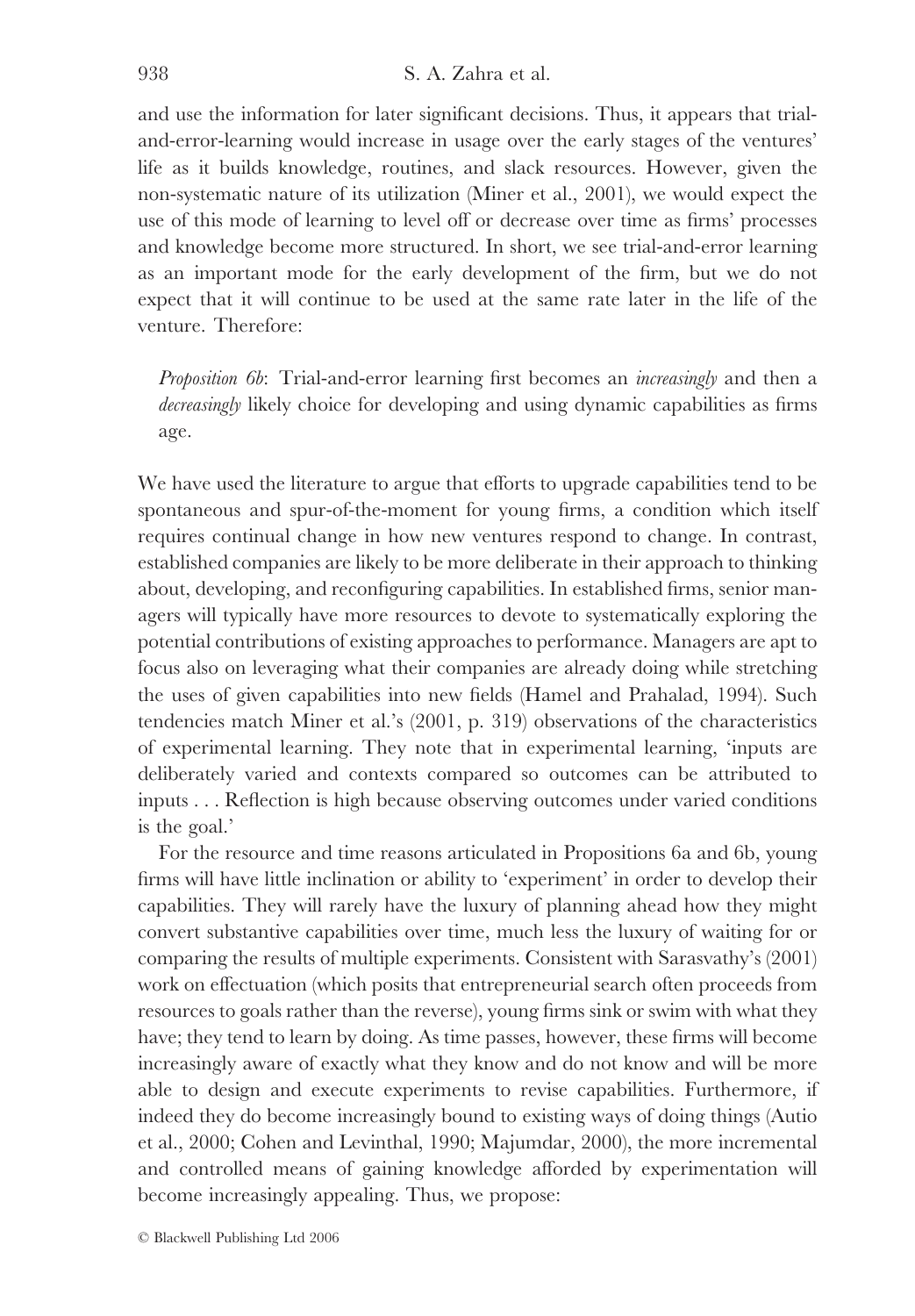*Proposition 6c*: Experimentation becomes an *increasingly* likely choice for developing and using dynamic capabilities as firms age.

Besides experimentation, another important source of intentional change or variation in organizations is imitation (Aldrich, 1999). Although many new ventures may initiate or change routines based on imitation of others, an effective process of imitation is more complex and difficult than is readily apparent. Miner et al. (1999) note that firms use different bases of imitation (frequency of use, outcomes, and traits) and may find imitation as challenging as the creation of their own change processes because of lack of transparency and lack of commensurability across settings. Although incentives to emphasize imitation as a means of selecting and initiating change would appear to differ between young and mature firms, the net result may be that young and old are equally likely (or unlikely) to learn through imitation. Young firms may wish to use imitation as a means of acquiring new knowledge because of their relative inexperience and lack of knowledge. Older firms may observe newcomers succeeding where they have stumbled and wish to 'get in on' the new way of doing things; institutional pressures from external stakeholders may also push them to conform to the state of the art. Even without external pressure, managers in some older firms may simply deem that it is time to try something new, and, rather than 'reinventing the wheel' they may look to copy ideas from competitors.

Imitation holds some perils for firms of any age as well. Young firms' lack of experience may limit the extent to which they can choose the right candidates for imitation; it may also hamper their ability to execute imitated actions effectively, even if they choose the right ones. Older firms may simply perpetuate their own sedentary habits if they copy rather than create new processes. Yet, because of the unpredictable nature of transferring practices across organizational boundaries, imitation can actually be a reasonable source of innovation (Aldrich, 1999), intendedly or unintendedly, for both young and old firms. In summary, it appears that incentives to utilize and to eschew imitation exist for both younger and older firms. Therefore:

*Proposition 6d*: Imitation for developing and using dynamic capabilities is unrelated to firms' age.

Despite the popular idea that young firms are much more agile and 'fit' for change (such as the reconfiguring of routines) than are older firms, Aldrich (1999) notes that evidence in the sociological literature on whether organizational variation is associated with age is equivocal at best. Further, based on his review of 18 empirical studies, Baum (1996) concluded that the age-variation association was unclear and recommended that researchers focus their energy instead on understanding the underlying processes. We have proposed above that a firm's choice of processes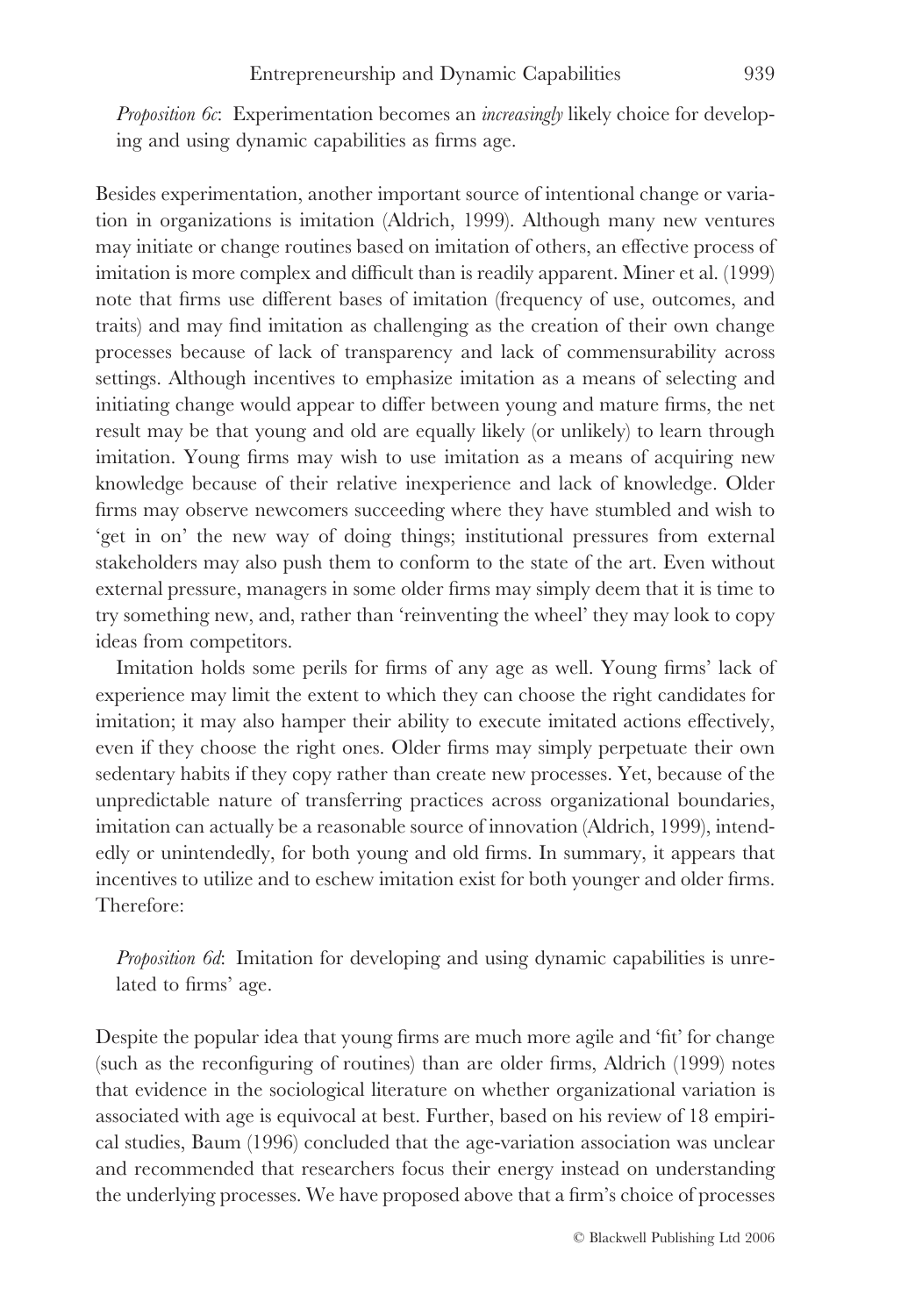of change may be related to age: e.g. greater use of improvisation early on and greater experimentation later on. We now suggest that the amount and speed of change in capabilities may be related to the chosen processes as well.

By its very nature, experimentation implies a higher level of control than that present in improvisation and even trial-and-error learning. The deliberate and systematic choice of inputs for subtle variation and comparison used in experimentation allows for fine-grained understanding of the effects of incremental change. In contrast, improvisation requires that a firm 'invent' on the fly, that it proceed without a roadmap as to where it is going, and that it contend with whatever may come its way. Trial-and-error learning also requires that a firm voyage outside its familiar comfort zone (Miner et al., 2001). Both improvisation and trial-and-error learning thus involve some unplanned and online aspects not typical in experimentation. Given its reliance on detailed planning and evaluation, experimentation requires more time from initiation to integration of lessons learned then improvisation and trial-and-error learning. Consistent with this assertion, Eisenhardt and Tabrizi (1995) found that, in comparison to trial-and-error learning, planning tools increase time to develop responses.

Not only may the speed of change be greater with the less structured learning processes, but the *amount* of change may be greater as well. Using controlled experiments to drive change limits the firm to its sphere of knowledge (Cohen and Levinthal, 1990). The truly novel and unexpected is much more likely to emerge when the firm opens itself to learning from unstructured, external stimuli (Zahra and George, 2002a). Indeed, Aldrich (1999) notes that processes emanating out of the lack of knowledge may produce the greatest variations. Thus, taken together, the foregoing arguments suggest that the speed and amount of reconfiguration of a firm's capabilities will depend in part on the learning processes themselves. Given that 'planned' change processes require more time to develop and that they tend to remain in the vicinity of what is known, we propose:

*Proposition 7*: The amount and speed of change in substantive capabilities is greater from trial-and-error and improvisation than experimentation processes.

Table IV presents an overview of the implications of the foregoing propositions. We consider Table IV suggestive rather than definitive because many of the ideas in this layout have not been tested, nor have we had space within the framework of this review to develop all of the underlying logic. It is worth noting that our focus on how organizational age affects the propensity to choose different learning styles highlights two important issues. First, the *tendency* to choose particular learning modes explains, on average, why younger firms are more likely to change more dramatically than older firms. Still, the fact that some do not choose in this fashion explains why the link between age and capacity to change is not clear-cut (Aldrich, 1999; Baum, 1996; Majumdar, 2000). This fact highlights why managers are an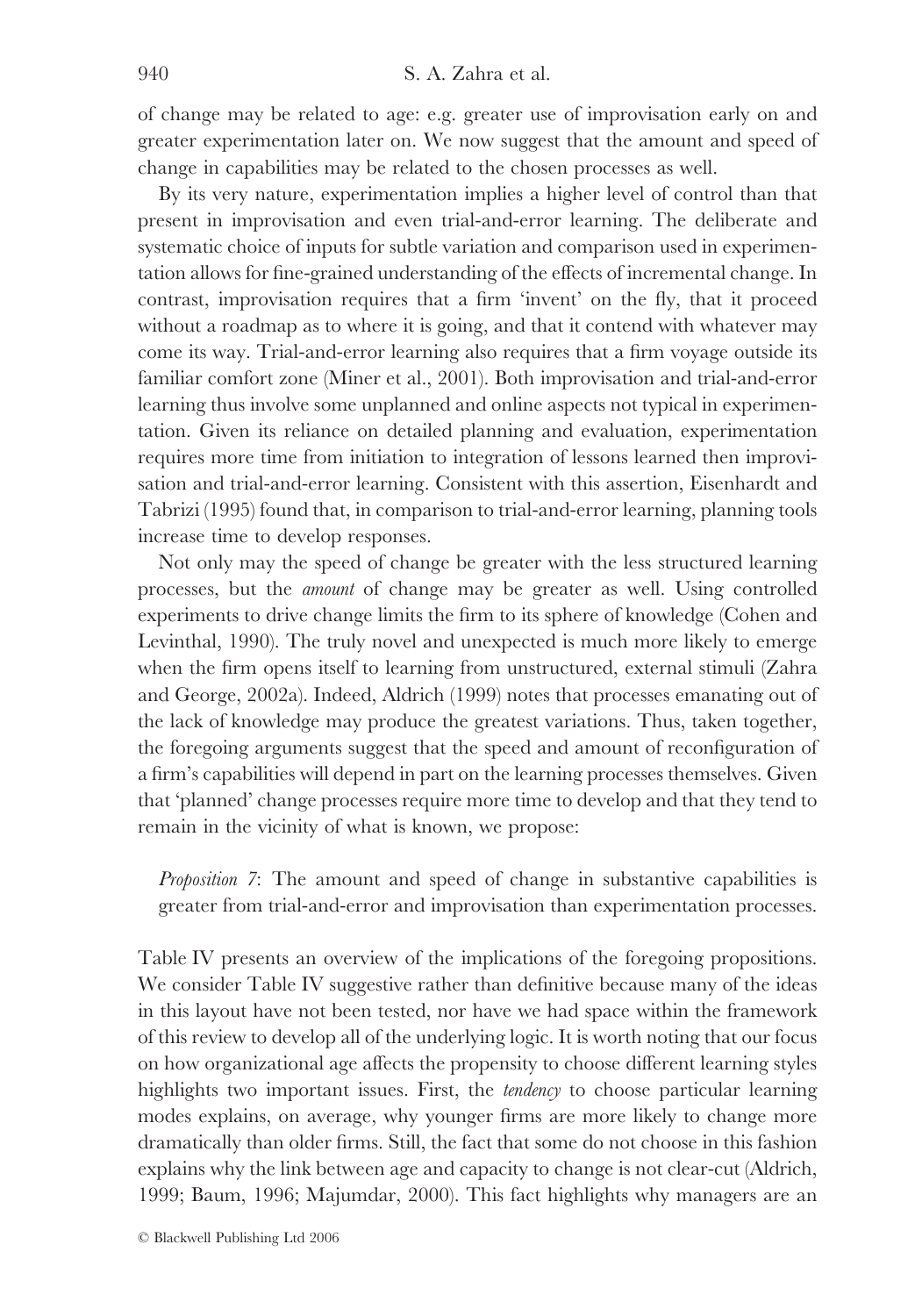### Entrepreneurship and Dynamic Capabilities 941

| Dimension                                                                       | New ventures                                                                                                                                                                                  | <b>Established</b> companies                                                                                                                                                                                  |
|---------------------------------------------------------------------------------|-----------------------------------------------------------------------------------------------------------------------------------------------------------------------------------------------|---------------------------------------------------------------------------------------------------------------------------------------------------------------------------------------------------------------|
| Configuration and attributes<br>of DC (number, scope,<br>complexity, stability) | $\bullet$ Few<br>• Focused<br>• Simple then complex<br>• Rapidly changing                                                                                                                     | • Many<br><b>Broad</b><br>Complex then simple<br>• Resistant to change                                                                                                                                        |
| Triggers/speed for the<br>development and use of DC                             | • Increasing integration skills,<br>recent execution failures,<br>opportunities in previously<br>unexplored areas, and major<br>changes in demands from<br>customers                          | • Presence of integration skills,<br>recent repeated execution<br>failures, and major changes<br>in the competitive landscape<br>whereby competitors have<br>leapfrogged the firm's<br>technology or features |
|                                                                                 | • Development, use likely<br>follows vary rapidly upon<br>event; changes sometimes<br>dramatic                                                                                                | • Development, use occurs<br>after a significant gap<br>following changed<br>circumstances; changes<br>rarely dramatic                                                                                        |
| Primary method(s) for<br>discovering or developing<br>DC                        | • Trial-and-error<br>• Improvisation<br>• Imitation                                                                                                                                           | • Learning from experience<br>· Planned change,<br>experimentation<br>• Imitation                                                                                                                             |
| Capability upgrading                                                            | • Learning is based on action<br>more than planning<br>• A key goal is filling major<br>gaps in the firm's existing<br>capability portfolio to<br>explore opportunities for<br>organic growth | • Deliberate, with an<br>emergent quality<br>• The focus is on building<br>dynamic capabilities that<br>both leverage what the firm<br>is already doing while<br>stretching its competence<br>basis           |

Table IV. Dynamic capabilities in new ventures versus established companies

important aspect for understanding the evolution and development of dynamic capabilities: development, though path dependent, is not inevitable nor deterministic. Managers' perceptions, preferences, capacities, and errors significantly influence the path taken and its results.

One aspect of Table IV is worth a special mention here. We imply in the table, but do not develop in our arguments, that routines start as relatively simple processes, become more complex, and finally tend toward simplicity once again. The logic is that firms start with little knowledge or resources, add resources and knowledge as they grow so that the complexity of relations among components expands, and finally simplifies as they become more knowledgeable and efficient. Yet, this pattern may be disrupted under conditions of severe upheaval so that the performance of firms that cling to old, simplified patterns when change is necessary, may suffer. We now turn our attention to the issue of dynamic capabilities and performance.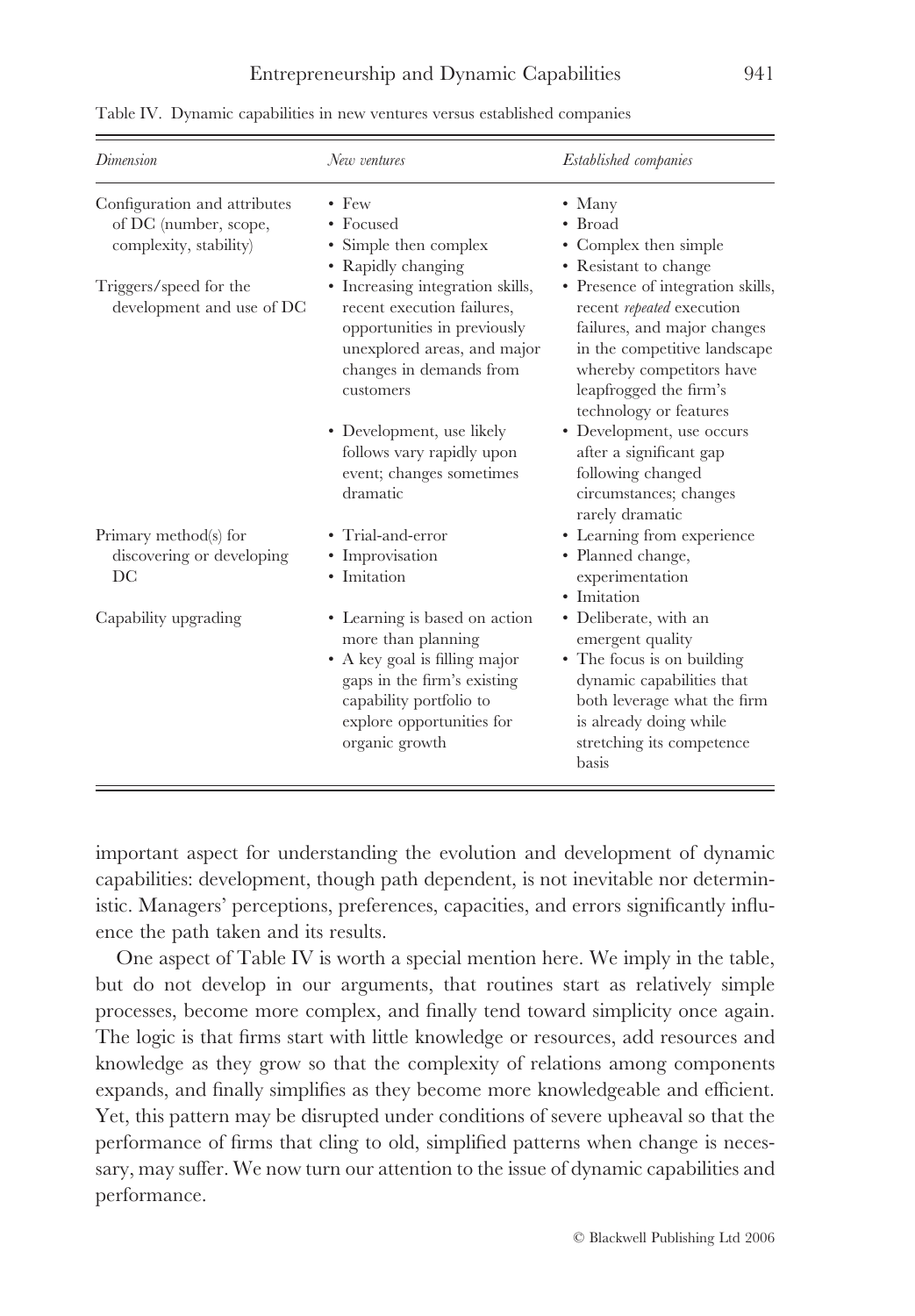## **Dynamic Capabilities and Organizational Performance**

We began our review of the popular definitions of dynamic capabilities with the opinion that a good definition should not define the concept in terms of its results. In particular, we objected to defining dynamic capabilities as those capabilities that produced superior performance in dynamic environments. We are still left, however, with the question of whether dynamic capabilities are directly and significantly related to organizational performance. Indeed, a major reason for the ongoing interest in dynamic capabilities is their *potential* for influencing a firm's performance. We agree with Eisenhardt and Martin's (2000) view that having dynamic capabilities *per se* does not lead to superior firm performance. Such capabilities are necessary but not sufficient for conditions with a sustained advantage. If the substantive capabilities upon which they operate are mediocre and remain so after reconfiguration, no advantage will accrue. Yet, we would argue that given two firms with equivalent substantive capabilities, those firms with superior dynamic capabilities are more likely to meet emerging challenges in a timely fashion. The fact that different firms *could* arrive at the same point from different processes or angles does not diminish the potential advantage of possessing the ability to rapidly adjust, reconfigure, or change as desired.

We believe that the realization of the potential advantage accruing to dynamic capabilities depends on two factors: the need to change and the wisdom of the chosen changes. The less often a firm needs to change, the lower the opportunity to cover the costs of developing dynamic capabilities. Our premise that the development and use of dynamic capabilities involves costs has implications for the potential value of the dynamic capabilities. If a firm rarely has need to change substantive capabilities because its market or technological environment is stable, its performance may be harmed if it expends significant resources to develop change capabilities. On the other hand, if the environment is highly volatile, frequently and unpredictably necessitating changes in substantive capabilities, the potential value of dynamic capabilities can be quite high. In short, we hold that the potential value of dynamic capabilities is moderated by the dynamism of the external environment. Therefore:

*Proposition 8*: The *potential* gain from dynamic capabilities (through substantive capabilities and organizational knowledge) is greater in dynamic environments.

Several studies have attempted to catalogue and document the various effects of dynamic capabilities. Several of these studies appear in Table I (see 'outcomes'), covering larger and well established companies. The literature summarized in Table II highlights key reasons why dynamic capabilities can improve a firm's performance. For example, Anand (2001) argues that a dynamic alliance capability enables the firm to choose good and reliable partners and structure their relationships effectively, and gain new knowledge that improves its performance. Teece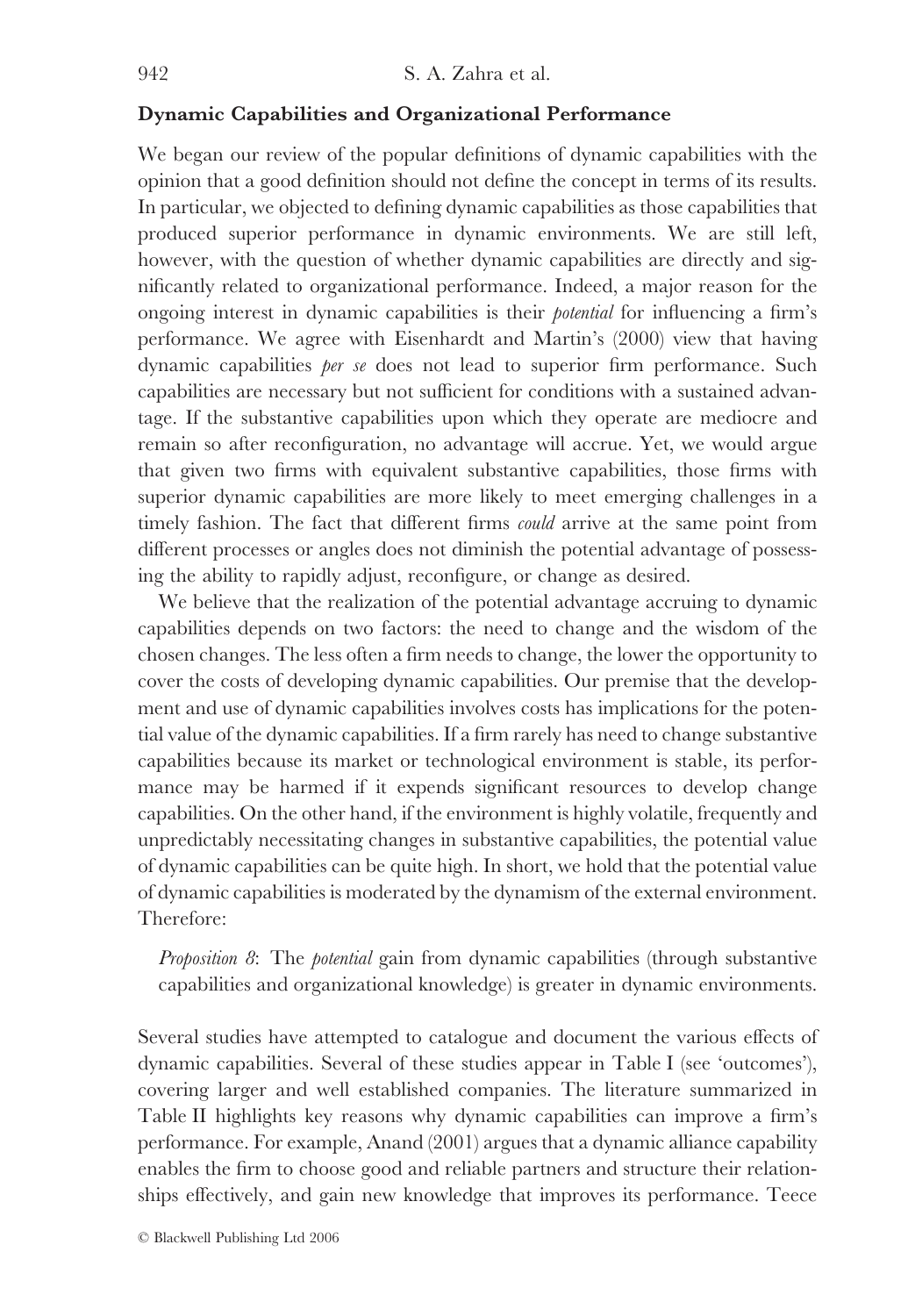et al. (1997) note that dynamic capabilities renew a firm's competencies that improve performance, especially in dynamic markets. Rindova and Taylor (2002) believe that a dynamic management capability is essential for upgrading a firm's managerial skills to spot and exploit opportunities in evolving environments. Daniel and Wilson (2003) suggest that dynamic capabilities enhance the success of organizational transformational efforts. Lee et al. (2002) observe that a new source of competitive advantage lies in the ability to conceptualize how firms can cope with environmental changes by identifying and exploiting opportunities. These views reflect the general tenor of the literature on the value of dynamic capabilities to creating and sustaining competitive advantage.

Some researchers observe, however, that not all organizational learning or change is purposeful or useful (Huber, 1991). Eisenhardt and Martin (2000), for example, question whether dynamic capabilities are capable of providing a *sustainable* advantage for firms. We have ourselves asserted that dynamic capabilities are costly and that they may be used to achieve misguided aims. For us, then, the effect of dynamic capabilities on performance will depend on the quality of the organization's knowledge base. The use of dynamic capabilities when they need not be implemented or when based on incorrect cause-effect assumptions may harm rather than help performance outcomes. Yet, as the knowledge base of the firm increases, so should the positive outcomes of the learning and change processes. Consistent with this position is Moorman and Miner's (1998b) finding that even though organizational memory has a negative effect on the propensity to improvise, it significantly improves the positive effects of improvisation on processes and outcomes.

To summarize, currently there is some disagreement in the literature on the potential effect(s) of dynamic capabilities on organizational performance. Some researchers believe that dynamic capabilities *necessarily* enhance performance by increasing companies' agility and strategic flexibility. We have argued, instead, that the effects of dynamic capabilities on organizational performance work through substantive capabilities ('what the firm can do') and depend on the quality of the organization's knowledge base ('what the firm knows'), as Figure 1 shows. Therefore:

*Proposition 9a*: The relationship between dynamic capabilities and performance is mediated by the (resulting) quality of substantive capabilities.

*Proposition 9b*: The effect of substantive capabilities (and, indirectly, dynamic capabilities) on performance is moderated by organizational knowledge such that low organizational knowledge increases losses and high organizational knowledge increases gains.

As the above discussion indicates, changes in the firm's entrepreneurial processes and resource allocation patterns can set the stage for developing new substantive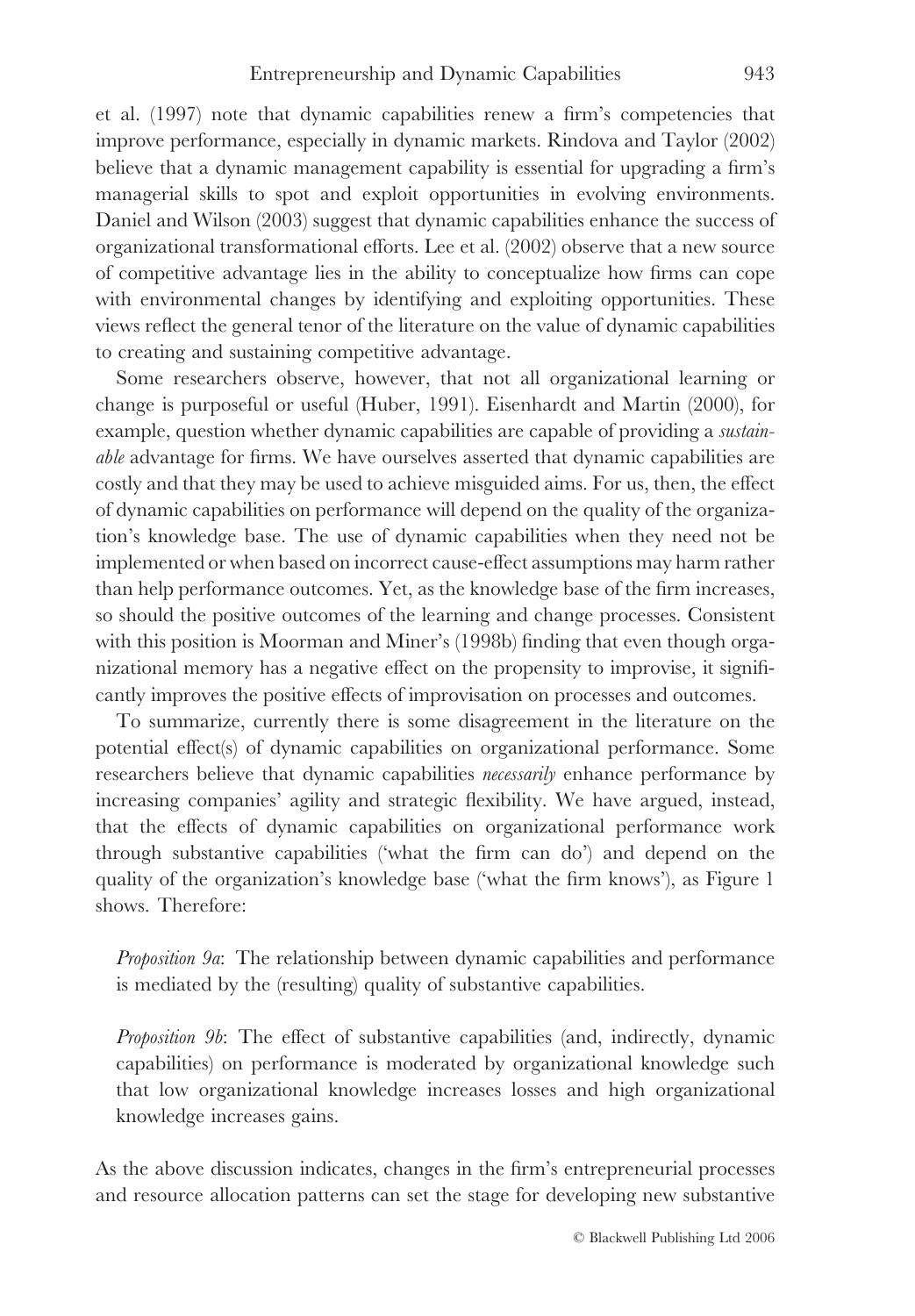capabilities that open up new strategic options and require the parallel development of corresponding dynamic capabilities. Burgelman (1983) has noted that a firm's strategy guides such choices. Managers may also see the potential for a new strategic direction in the process of exercising new capability development; thus, capability development may also drive new strategy. Over time, some firms may develop dynamic capabilities that stimulate and foster an entrepreneurial orientation throughout their operations.

The ongoing cycle between strategy and capability development makes it possible for the firm to quickly exploit its discoveries in conceiving and implementing innovative strategic alternatives that give the firm a potential source of competitive advantage. The novelty of these strategies improves the firm's market standing. This cycle also reduces the time that elapses between the development of new strategies and their execution, enhancing the firm's agility and market responsiveness.

### **DISCUSSION**

Dynamic capability is an important and complex concept that occupies a central place in the entrepreneurship and competitive strategy literatures. Recognizing this importance and complexity, we have defined the concept so as to avoid tautology and have developed a framework that explicates the relationships among substantive capabilities, dynamic capabilities, learning, and organizational performance. We have emphasized the role that managerial choice plays in these processes and have posited that the realized value of dynamic capabilities depends on environmental conditions and organizational knowledge. Our framework highlights the role of organizational learning in the evolution of capabilities. This view extends the ideas of Cyert and March (1963) who suggest that organizational learning is multifaceted and centres on adaptations of goals, existing attention rules (what is important), and existing search rules (where and how to look for new ideas and knowledge). We have also articulated key differences between new ventures and established companies in the nature and use of their dynamic capabilities. We now discuss some of the implications of our framework for managerial practice and theory.

### **Managerial Implications**

Our definition of dynamic capabilities places entrepreneurs and managers at the centre of the process by which companies give birth to substantive capabilities and develop the dynamic capabilities to transform them over time. Our view is that, it is managers' (and entrepreneurs') visions and integration skills that make an important difference in directing the development of these capabilities. Thus, there is a need for managerial vision in thinking about the firm's competitive arena and the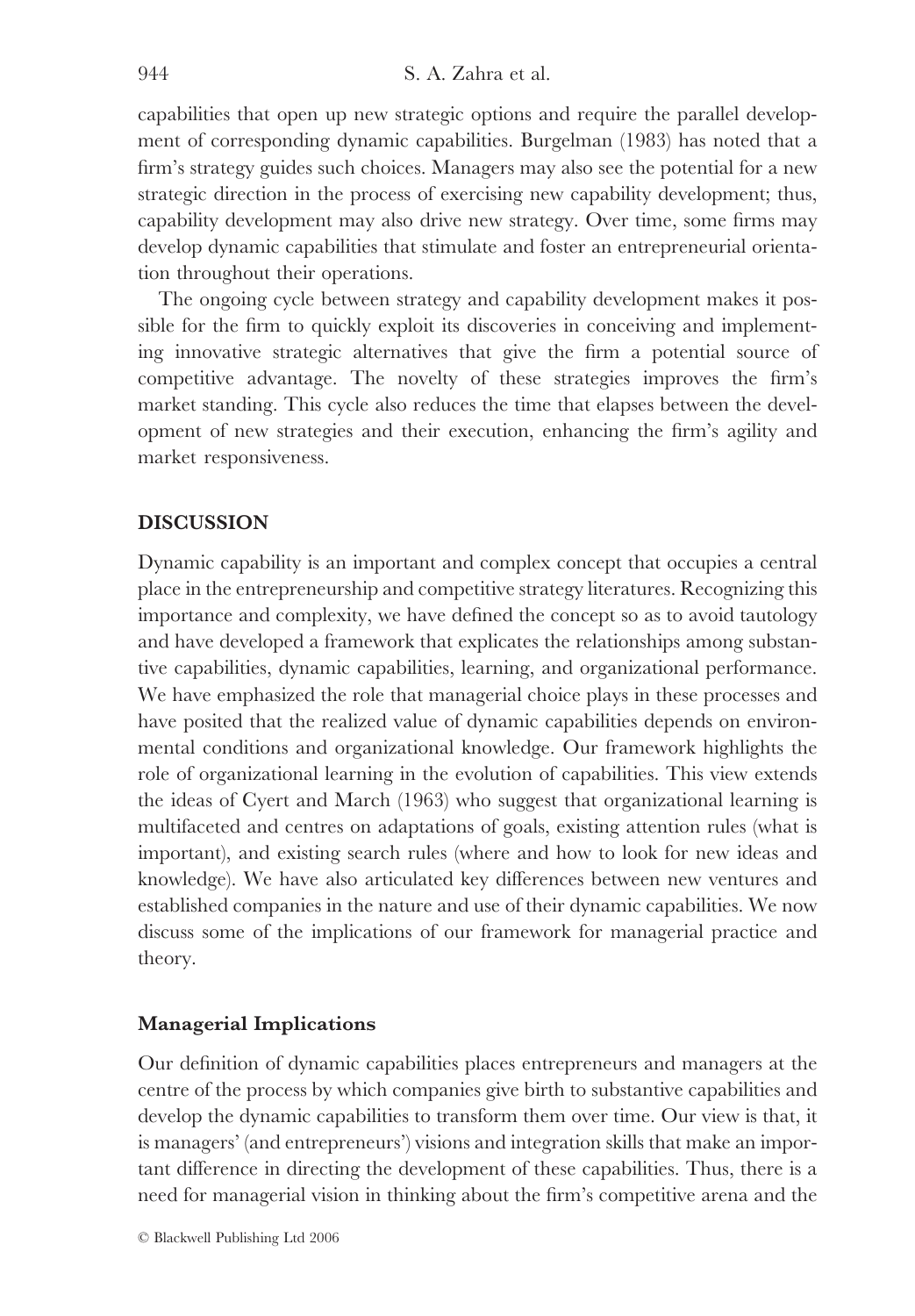trajectory of its future evolution. Luck, of course, can play a role in which firms survive and thrive, but our propositions collectively suggest that over time those firms that develop the substantive capabilities that address current challenges *and* the dynamic capabilities to redeploy or reconfigure those capabilities are the ones that will be most likely to succeed as things change. Ultimately, firms that survive for a long period of time are those that keep fresh both these first-order and second-order talents.

The literature also highlights a need for dynamic capability development in dynamic environments. The assumption that volatility and uncertainty of such environments exacerbates the salience of the ability to rapidly change direction has great validity. However, it is likely that firms in these environments are acutely aware of the value of such capacities. More insidious might be the circumstances of firms, especially mature firms, in stable environments that overlook the need to keep current through their capacity for renewal of stale routines. These capacities are kept fresh through improvisation, trial-and-error learning, and experimentation. Use of dynamic capabilities keeps substantive capabilities fresh and helps firms avoid some of the traps related to pure efficiency seeking repetition.

Dynamic capabilities evolve from attempts to deal directly with the challenges of keeping substantive capabilities vibrant and with the organizational learning that occurs through the acquisition of new internal and external knowledge. Moorman and Miner (1998a, 1998b) observe that the capacity to adjust routines on the fly can result from encountering a situation for which the organization is not prepared. New situations and new challenges provide opportunities for organizational learning, setting a foundation for creating dynamic capabilities. Although unanticipated circumstances may provide opportunities for learning, the greatest learning may occur if firms consciously experiment. Moorman and Miner (1998b) speculate that improvisation does not necessarily lead to learning, and McGrath (1995) cautions that unless firms carefully measure what they do, define roles, and explicitly communicate results, little may be gained by a mere 'bias for action'. Indeed, the notion that systematic planning may be detrimental for emerging ventures has recently been challenged (Delmar and Shane, 2003).

The challenge for new and established firms is to create  $-$  to a degree sufficient to meet the challenges of their environment – a systematic openness to upgrading and revising their substantive capabilities, through a variety of learning modes. Autio et al. (2000) posit that such openness (or lack thereof ) becomes embedded in a firm's culture by its early choices. Sapienza et al. (2005) also found evidence that firms develop a degree to which they operate as a 'learning culture'; i.e. they have found that firms tend to expend high or low levels of learning effort in all the markets in which they operate as opposed to being highly active in one and reactive in another. For established companies that have developed a proactive approach, the trick is to continually renew the system itself in order to retain the dynamism of their capabilities. Companies that have not operated in this fashion face a more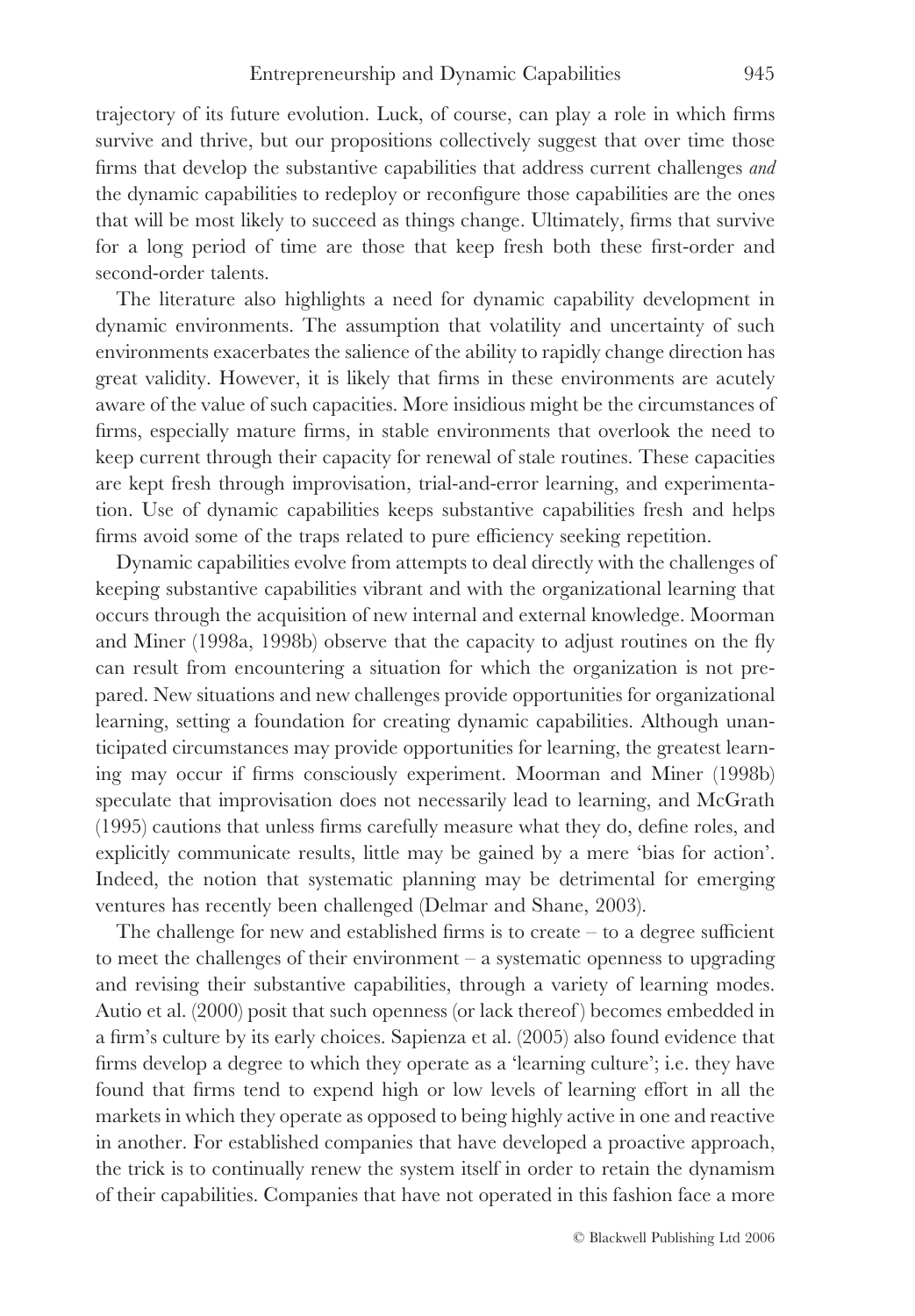daunting task: they have to break old habits, replace them with new ones, and then ensure that no reversion occurs. These firms have to learn how to develop and hone their dynamic capabilities.

### **Theoretical Implications and Future Research Directions**

Our article underscores the usefulness of integrating learning theory (Cohen and Levinthal, 1990; Zahra and George, 2002a), the behavioural theory of the firm (March and Simon, 1958) and the dynamic capabilities literature (Nelson and Winter, 1982) to better understand how organizations adapt and create value (Mahoney, 2005). Our model (Figure 1) and our nine propositions provide new ways of seeing current literature and suggest several avenues for future research.

*Our model.* Figure 1 indicates that entrepreneurial activities directly affect organizational performance which in turn feeds back to new entrepreneurial activity choices. However, it also indicates a much more complex set of relationships among resources, learning processes, capability development, and organizational outcomes. The key feature of the model is that dynamic capabilities mediate the relationships between substantive capabilities and organizational knowledge, resulting in an indirect impact of dynamic capabilities on performance.

One implication of this model is that the nature and quality of both substantive capabilities and organizational knowledge stem from the resources and learning processes the venture puts in place early on. New ventures and established companies might have different types of advantages of their own when it comes to developing and harvesting dynamic capabilities. These differences are not well catalogued in the literature, and future research can enrich our understanding of these issues. Such understanding can help us form different prescriptions for new and established firms. For example, one of the most widely held assumptions is the malleability of new ventures' routines, making it easier for founders and entrepreneurs to develop radically new capabilities (Autio et al., 2000). Is it reasonable to assume that the routines of younger firms are relatively more malleable? What causes these routines to calcify in later stages? How may they be kept flexible? Do established companies have unique advantages in developing dynamic capabilities? What is their source? Can they leverage their greater resources to an advantage? How do older firms renew different routines and develop capabilities? These are a few of the questions we need to consider as we contemplate the differences between newer and established firms' dynamic capabilities.

*Relationship between dynamic and substantive capabilities.* Our propositions regarding the utilization of substantive and dynamic capabilities and their relationship to one another hold some interesting dilemmas or paradoxes for ventures, young and old. First, consistent with learning theory we propose that both types of capabilities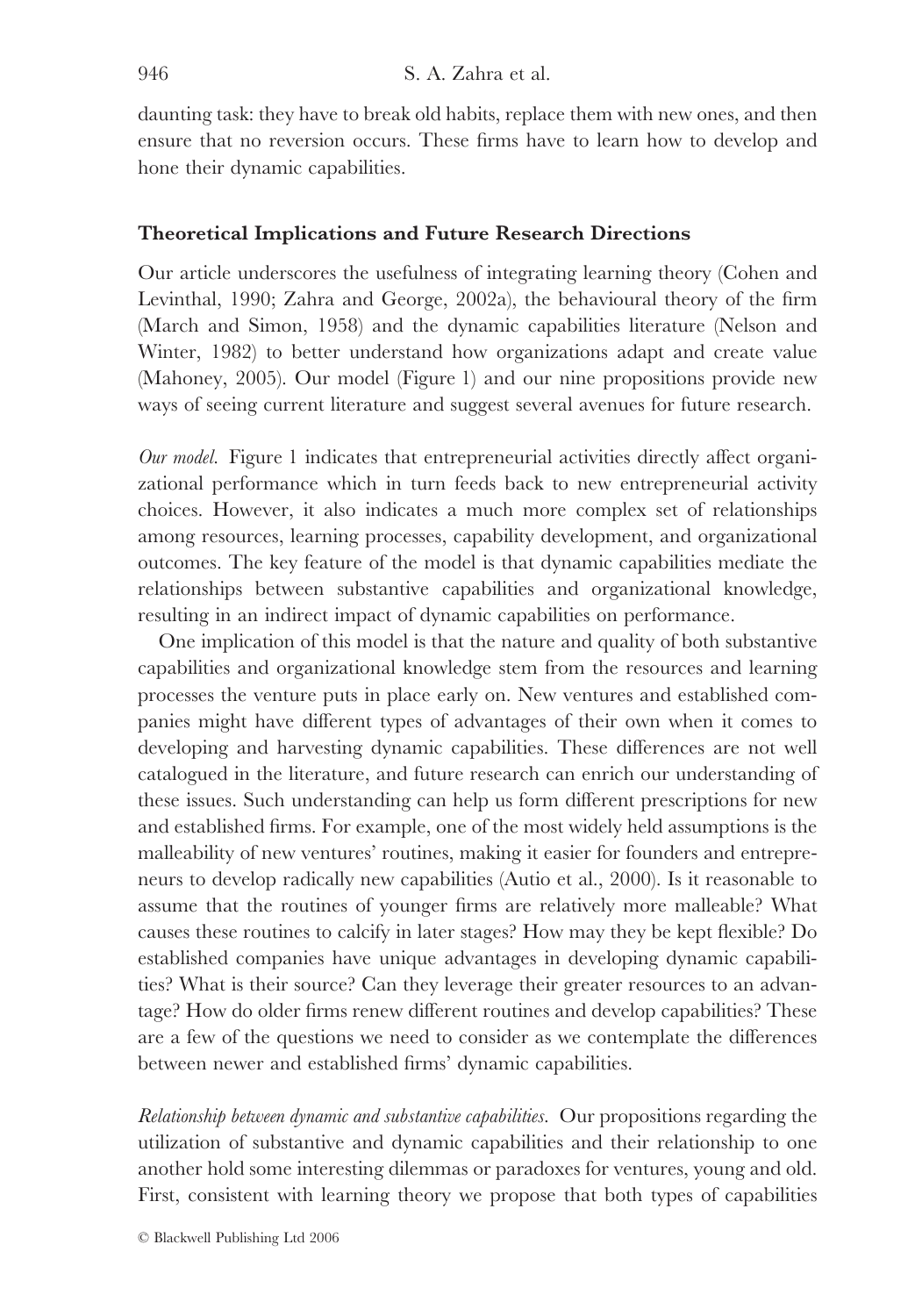'strengthen' with use. Here, we imply two qualities: they become better controlled and more 'fit' for their purposes, but they also become more persistent or resistant to extermination. Furthermore, because of the path dependent nature of learning, this also implies that the earlier in the firm's formation such capabilities are developed, the more deeply embedded in the culture of the firm is the propensity to develop and use such capabilities (Autio et al., 2000).

A second implication is that dynamic capabilities are needed to keep substantive capabilities vibrant. On the one hand, substantive capabilities atrophy without use; on the other, they become so embedded in organizational memory if not altered that flexibility is harmed. It is the function of dynamic capabilities to keep strong, exercised substantive capabilities supple. Yet, we have not addressed here how a firm may keep its dynamic capabilities fresh. Theoretically, a kind of 'infinite spiral' of capabilities to renew capabilities could be conceived.[6] A fruitful avenue for future research would be to develop, explore and test ideas about how firms resolve this issue.

Another implication of the first set of propositions is that the positive effects (if any) of dynamic capabilities require time to appear because of the costs involved in developing and exercising them. Thus, if researchers are sampling and testing the effects of dynamic capabilities, it might be wise for them to expect that measurable positive outcomes will take some time to appear. The longer the time period sampled following the development of a dynamic capability, the more positive the observed relationship will likely be. Further, Proposition 8 suggests that the more volatile the environment during this period, the greater will be the likelihood of a large, positive effect. It is also possible that although frequent changes prevent optimizing current substantive capabilities, the frequent changes may occasionally result in early innovations (in 'crude' form) with substantial cost or quality advantage over competition.

Many other fruitful areas of investigation of the relationship between substantive and dynamic capabilities may be explored. For example, an interesting question is whether different substantive capabilities demand different skills in developing relevant dynamic capabilities. If so, how do these vary? Are some more difficult to develop than others? Is there an optimal sequence for developing these capabilities? Finally, an interesting question is whether there is a core dynamic capability skill that is common to all of the various dynamic capabilities the firm develops. If there is something common or at the core, is it truly a skill or is it more an attitude or orientation (Lumpkin and Dess, 1996; Sapienza et al., 2006)?

*Triggers for dynamic capabilities.* Assumptions central to the strategic choice framework (Bazerman, 2002; Child, 1972, 1997; Friend and Hickling, 2005; King and Tucci, 2002) are implicit in our model of the triggers for dynamic capability development and use. More specifically, we assume that entrepreneurs and other key organizational decision makers are boundedly rational and undertake choices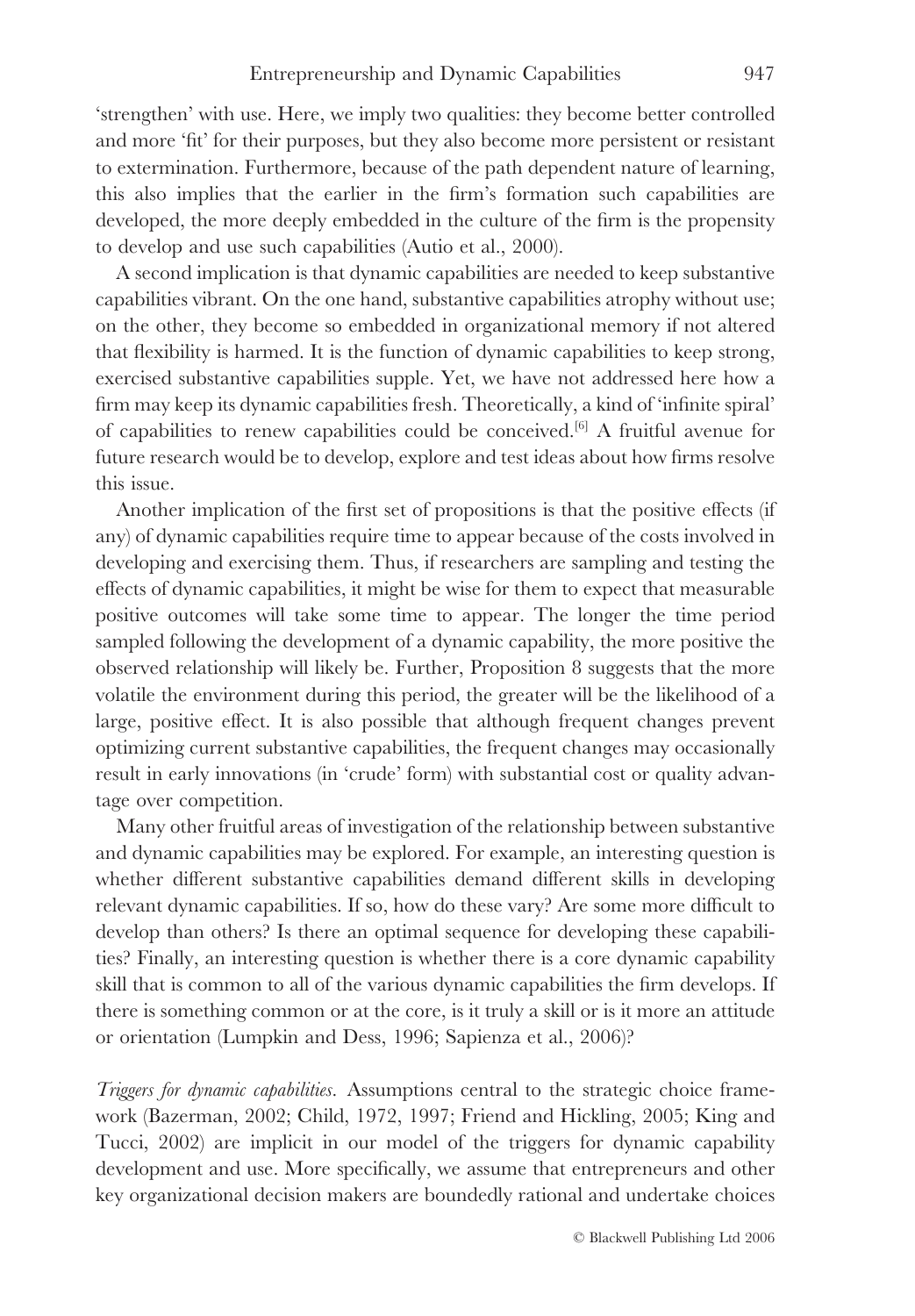designed to maximize organizational goals. Fittingly, then, Proposition 3 posits that firms with greater integration skills are more inclined to leverage these skills as the positive feedback from their application encourages further use. Proposition 4 holds that failing with current applications spurs attempts to change, and Proposition 5 implies that when the environment changes rational decision makers will change what they are doing. What we do not take up is when decision makers may be inclined to deviate from these expectations.

Two categories of deviance from these expectations may be worth exploring. One category is factors that cause suspension of rational economic decision making. This suspension could be the result of adopting, at least temporarily, goals other than the maximization of return. For example, decision makers may adopt, or be pressured to adopt, employment maximization as its central goal. This shift would certainly affect what would or would not trigger the development and use of dynamic capabilities. Alternatively, rational thinking itself may be disrupted without changing avowed goals. For example, phenomena such as threat rigidity response (Staw et al., 1981) may occur in the face of certain types of threats but not others.

Another category is the circumstances that lead managers to conclude that the development and use of dynamic capabilities may be harmful. For example, perhaps firms that are operating on the margins of existence would conclude that any change (in the short run) would spell termination of the business. Alternatively, implicit or explicit contracts may render change illegal or a violation of agreements. A third possibility is when managers judge drastic environmental change or disruption as temporary and there is a high likelihood of 'return' to former circumstances. Investigating what kinds of signals or circumstances would induce this type of judgment would be interesting in its own right. In short, there are many potential contingencies that scholars may deem best to define the boundaries or qualifications of our propositions regarding the triggers for dynamic capability development.

*Organizational age and learning modes.* One contribution of this article is our delineation of potential differences between new and established firms in the processes and attributes of dynamic capability creation (Table IV ). Future researchers could expand upon our logic, empirically examine the suggested differences, and relate them to performance. It might also be insightful to attempt to link differences in learning processes not only to organizational age but to differences in competitive positions and growth trajectories.

Assumptions about older and younger firms should also be examined in greater depth in future research. As with our earlier propositions, we highlight here general tendencies rather than 'laws' regarding the relationships between age and learning mode choice. However, some have noted that new and established companies also differ in their resources, managerial processes, systems, their entrepreneurial inten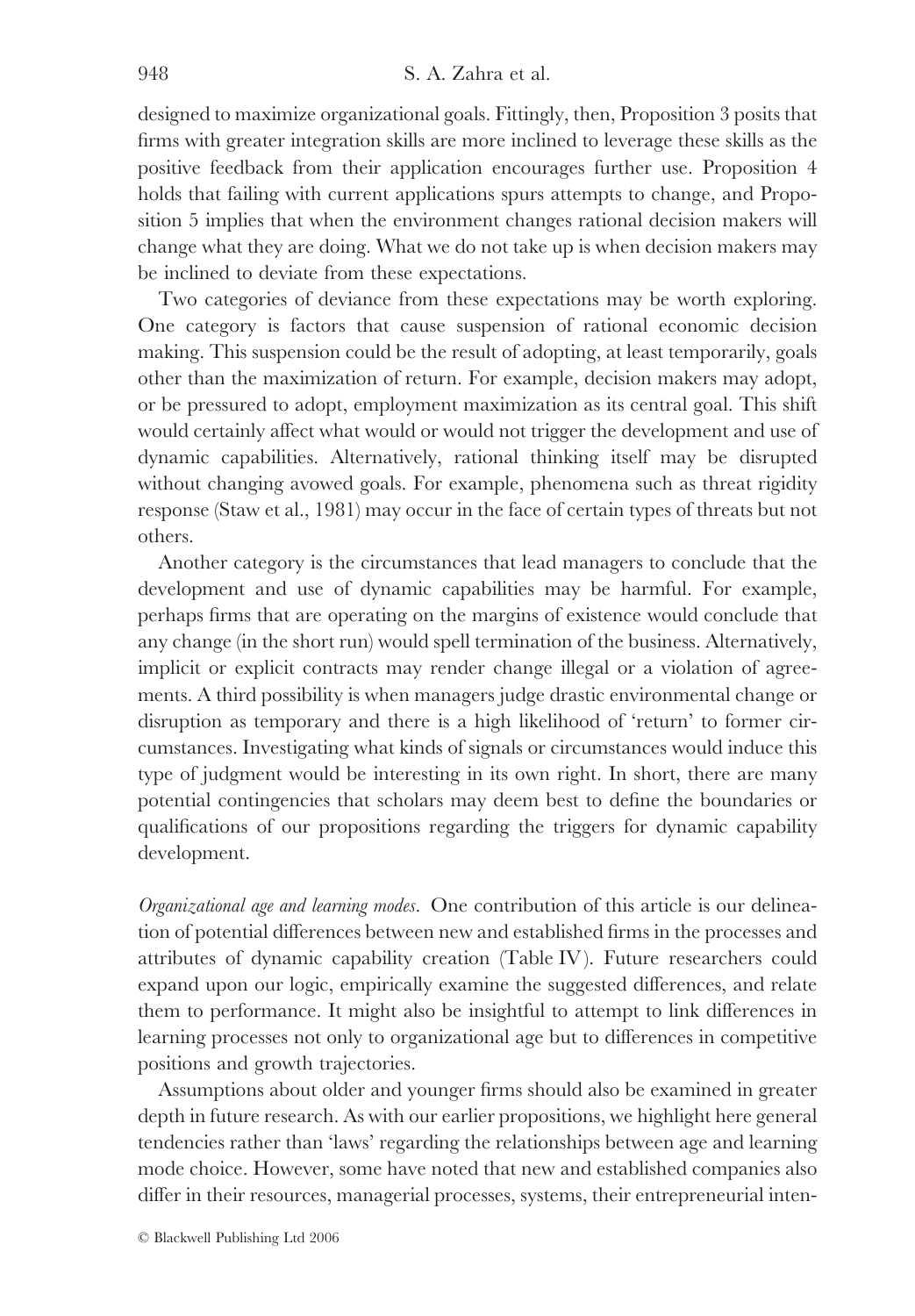sity, and their focus (e.g. Autio et al., 2000; Lumpkin and Dess, 1996). The implication of these differences would be not only that companies might make different choices regarding learning modes, but also that if they made the *same* choices, the consequences might differ.

In our quest for parsimony, we portrayed expected activities and phenomena in starkly different terms. However, some researchers claim that differences are overstated in the literature (e.g. Majumdar, 2000). Empirical documentation of these differences, as well as their sources and magnitude, are required to fully understand the links between organizational age, choice, and capability configuration. Research designs that include tracking new ventures over time should improve our understanding of these phenomena.

Researchers should also recognize that firms vary significantly in their origins, history and goals. Different founding conditions may cause ventures to evolve differently and, as a result, to develop different types of learning capabilities at different stages of their evolution (Vohora et al., 2004). These variables are likely to shape how these ventures reconfigure their resources and build different dynamic capabilities at different stages of their evolution. Penrose (1959), among others (Mahoney, 2005) also highlight the importance of differences in top teams in their firm-specific experiences as a key source of innovation, especially in transforming resources (notably managerial resources) to a key source of innovation that fosters organizational growth.

The literature (and our own elaboration of propositions) implies that studied experimentation, trial-and-error learning, and improvisation are useful. Even if this assumption is correct, it is too broad to be of much use in guiding managerial choices. What kinds of experimentation should be undertaken? By whom, and across which activities? When might such processes be more or less likely to lead to disruptive technologies or breakthrough process innovations?

Finally, our brief coverage of learning types suggest many additional areas to be studied. For example, is it important to balance across the types of learning modes in order to ensure learning or to prevent 'lopsided learning'? How do other types of learning (such as learning-before-doing) relate to organizational age, and are there interactive effects of modes of learning? For example, it could be that improvisation and experimentation are powerful in conjunction with one another because the former keeps the firm agile and the latter disciplined. It may be that imitation is more efficacious early or late in organizational development, even if it is no more or less common. Clearly, much remains to be explored in regards to learning modes and organizational development.

*Dynamic capabilities and organizational performance.* We have suggested that the creation of dynamic capabilities is not necessarily associated with higher performance. For one thing, an inevitable outcome of a high number attempts to change and improve is a high number of 'failed' experiments. For new ventures, too many of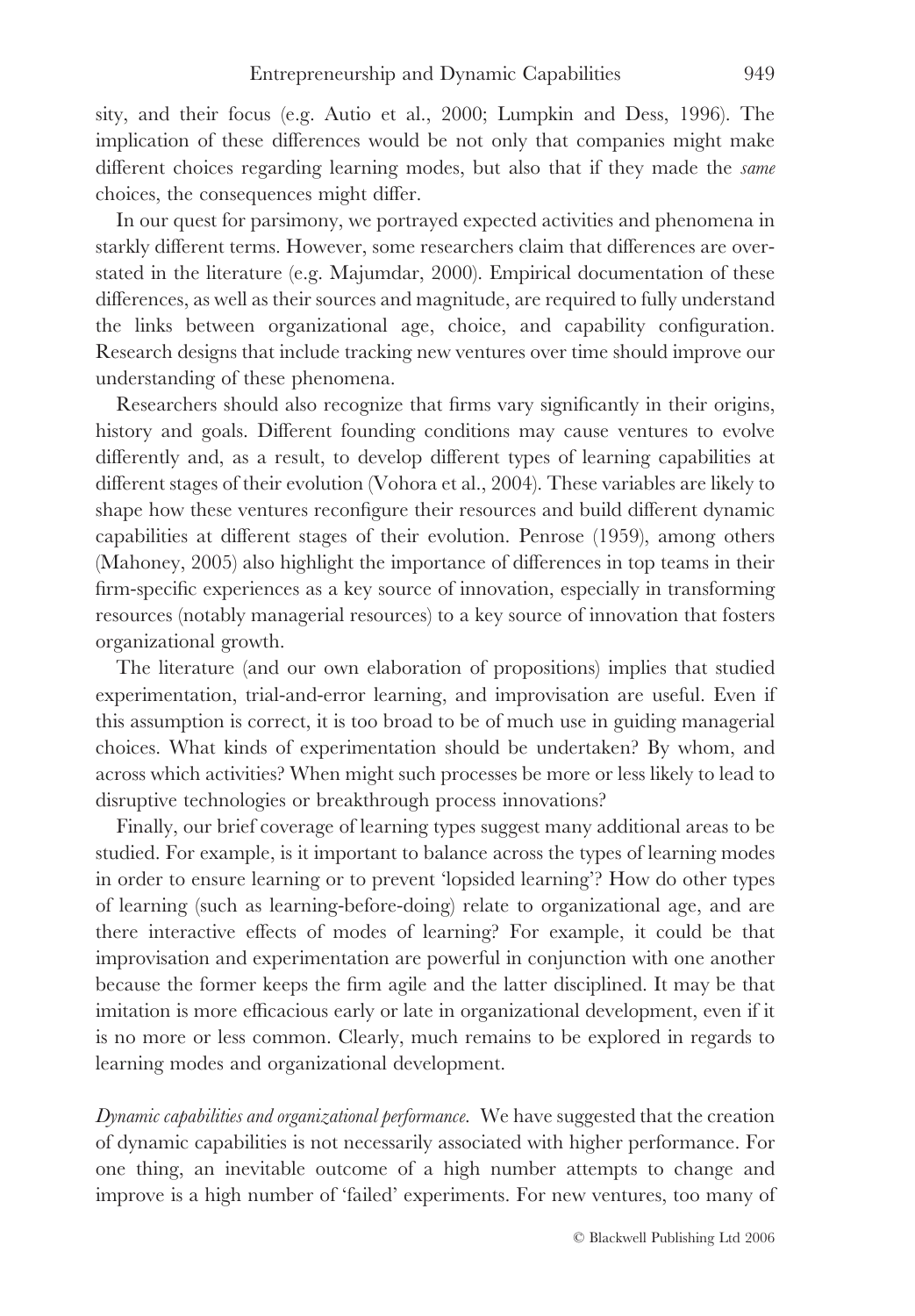these consecutive attempts could damage a new venture's credibility and even lead to its demise. Established companies also pay dearly for failed experiments, though these firms are buffered somewhat by their slack resources. Competitors also learn vicariously and through competitive intelligence from the actions of the innovating firm. Some of these capabilities might become a source of rigidity as the firm overuses them in their operations.

At the same time, errors themselves provide new, useful and important information that could facilitate the building of sustainable advantage. McGrath (1995) directly examines the impact of unsuccessful innovation and concludes that in order to create capabilities, companies must be able to live with these errors. Building dynamic capabilities allows firms to conceive of new resources and explore new uses for their resources. Firms that have this orientation are less likely to be caught in the various maturity, familiarity, and propinquity traps (Ahuja and Lampert, 2001) than those that never experiment for fear of failure. They also enable strategic renewal (Sathe, 2003; Zahra et al., 1999), enhance the strategic variety of the firm's decision-making process (Burgelman, 1991; Miller, 1993), and keep competition off-balance by leaving open many alternative paths. Proposition 8 states our position that dynamic environments afford the greatest number or size of opportunities for the realization of such advantages through the use of dynamic capabilities.

Figure 1 and Proposition 9 indicate that the impact of dynamic capabilities occurs through substantive capabilities and depends upon the quality of the knowledge upon which the choices are based. Given that managers are choosing in uncertain environments, errors in judgment are always possible and may lead to suboptimal performance (note 4). Our framework does not explicitly address how this information or knowledge may be best maintained to lead to the best judgments. Implicitly, however, our argumentation and framework suggest that, on average, the more active a firm is in developing and exercising its capabilities, the more likely these choices will be superior. A great deal of room is left here for future researchers to fill out our theoretical reasoning and to test these ideas.

A key question in the evolving dynamic capabilities literature is whether dynamic capabilities give a firm a sustainable competitive advantage. Eisenhardt and Martin (2000) advance that dynamic capabilities are not a source of sustainable strategic advantage because firms can reach the same resource configurations via different processes or paths. Thus, they point out, a degree of *equifinality* (i.e. same end result via multiple different paths) exists with regard to these capabilities. Their view is that similar dynamic capabilities exist across different firms and thus that 'idiosyncratic firm effects' are overstated in the literature. We agree with them in part, but in part we disagree. We agree that unbounded sustainable competitive advantage itself is likely a myth. The competitive landscape simply changes too much, too often, and too unpredictably for any capability to confer a permanently *sustainable* advantage. The emphasis is on the fact that multiple firms may arrive at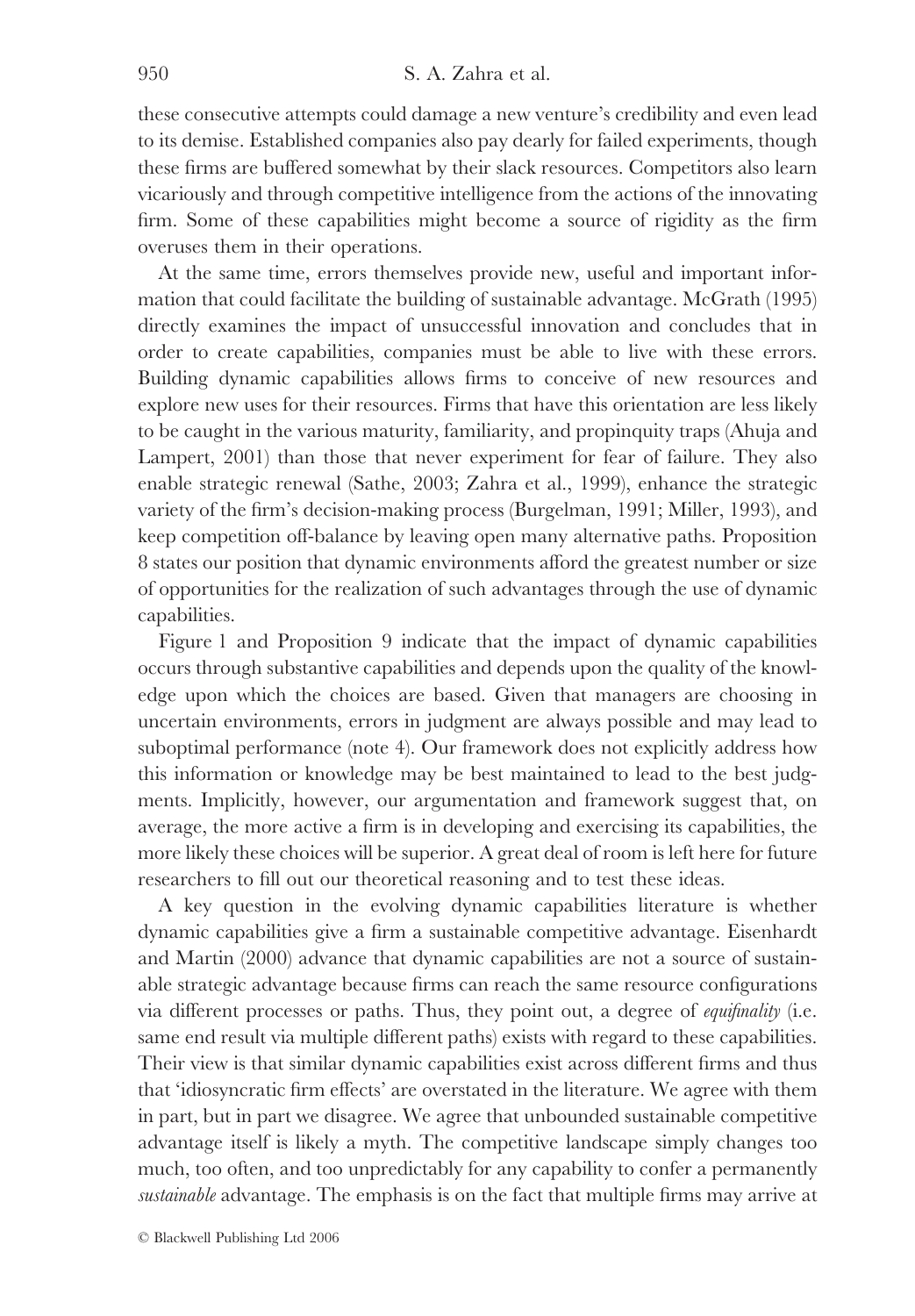the same (or very similar) resource configurations via different means; hence, they conclude that the two are essentially equivalent. However, we hold that even if the same resource configuration or substantive capability (which they call 'best practices') is achieved, the differences in means to get there (dynamic capabilities) *do* matter. The reason they matter is that for two firms in exactly the same place (metaphorically), where they go next and how quickly they get there will differ if their dynamic capabilities are different. The relative validity of these two positions is open to further theorizing and testing.

## **Conclusion**

A growing body of research highlights the importance of entrepreneurial activities for the conception, development, configuration and maintenance of dynamic capabilities in new ventures and established companies. Building on this emergent literature, we have proposed a model of the various links among these variables and how dynamic capabilities might influence a company's performance. We have offered in this article a definition intended to make clear separations of dynamic capabilities from substantive capabilities, environmental conditions, and performance outcomes. We have also introduced the role of the strategic decision maker into our definition.

Our model (Figure 1) highlights a firm's entrepreneurial process as the 'starting point' in conceptualizing the process by which both substantive and dynamic capabilities come into existence. This process itself is fertile territory for theoretical and empirical investigation. Here, we have focused on developing several testable propositions intended to advance the understanding of the relationships among variables central to dynamic capabilities inquiry, their antecedents, and their outcomes. We hope that other scholars will take up the challenge of further exploring and testing these ideas.

### **NOTES**

\*We have benefited from the suggestions of participants in the Academy of Management's Doctoral Consortia and showcase symposia. James C. Hayton, Barbara Larraneta, Gerry George, Alex McKelvie, Carla Pavone, Isabell Welpe, Patricia H. Zahra, and Pei Zhang provided informative and helpful comments on various drafts of this article. We appreciate the thoughtful, developmental, and helpful comments of three anonymous *JMS* reviewers. Mike Wright and Steve Floyd were especially helpful throughout the review process.

[1] This distinction identifies the primary difference between our definition and that of Eisenhardt and Martin (2000); they see, for example, product development capability as a dynamic capability because it results in new products for the firm, whereas as we see new product development as a substantive capability operating through a set of routines. For us, the ability to change product development routines would be a dynamic capability – a dynamic new product development capability if you will. The firm may have a strong substantive product development capability while having a weak or no corresponding dynamic capability to change. Without a substantive product development capability it cannot have a dynamic product development capability.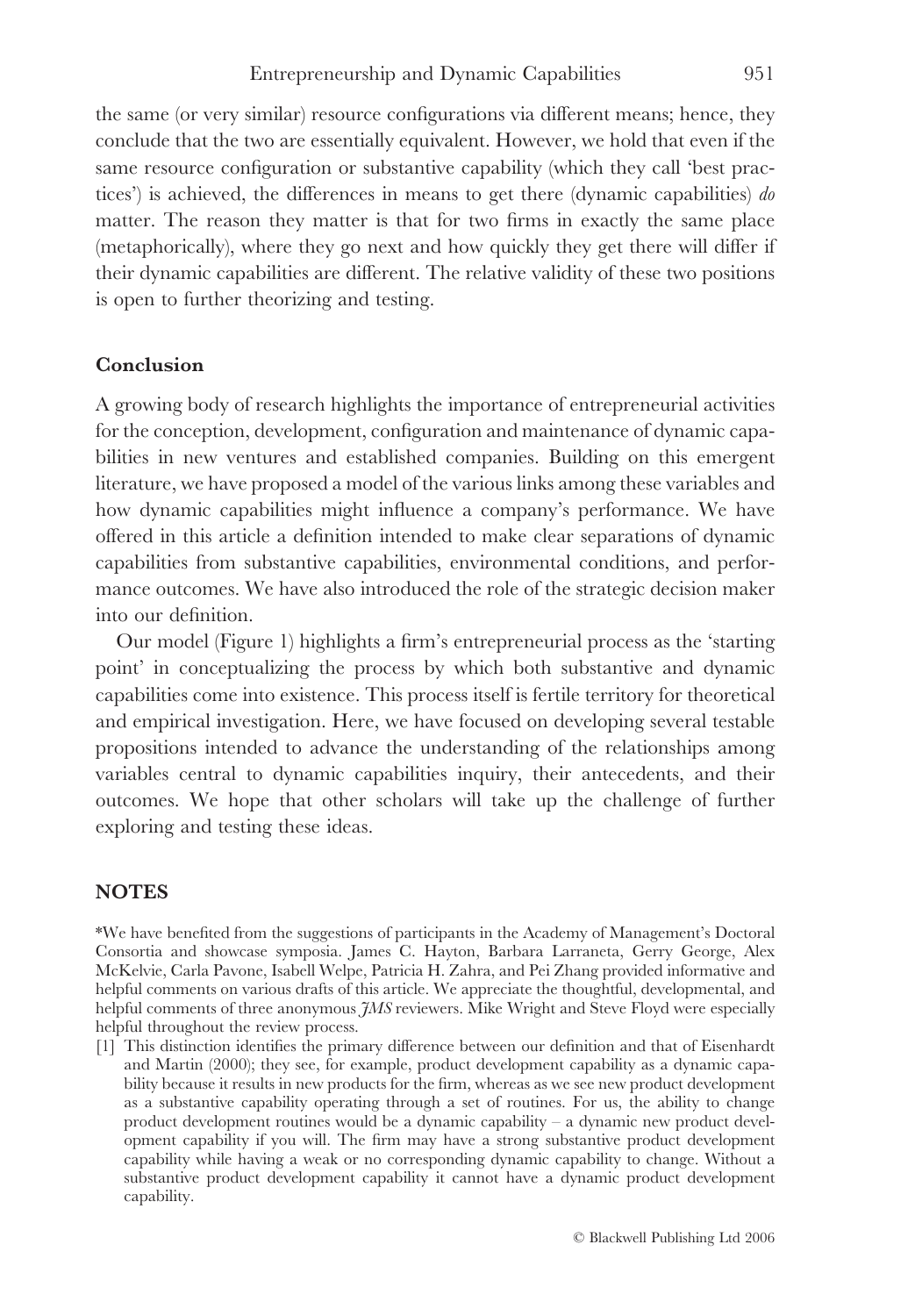### 952 S. A. Zahra et al.

- [2] Again, Anand's rendering would be what we would call a substantive capability; the ability to *reconfigure* how this partnering operates would be the dynamic alliance capability.
- [3] A repeated theme of ours is that having dynamic capabilities is potentially very valuable, but creating value is not what determines whether the firm has a dynamic capability. Just as a sword is potentially valuable in combat, one may fall on it as well; whether you have a sword is not determined by whether you succeed. We believe it is very important to make the distinction between a dynamic capability (i.e. the ability to change existing substantive capabilities) and its effects (which may include a whole host of outcomes from increased costs, to organizational resistance, to sustainably superior performance).
- [4] By principal decision-makers we mean all those empowered to conceive or implement changes to the core substantive capabilities of the firm. In small or new firms this set probably includes but a relatively small number of top managers; in larger firms this set includes not only 'top' managers but the set of middle managers key in strategy implementation and formation. There is still the following issue to note in our definition. Imagine two firms with identical substantive capabilities in the same environment. An objective environmental change occurs which requires a change of magnitude x to be optimally met. Firm A's managers perceive a need for a change of magnitude  $x/4$  and succeed in accomplishing this. Firm B's managers correctly perceive a need for change of magnitude x, but only accomplish  $x/2$ . By our definition, Firm A's managers have greater dynamic capability for they can achieve closer to what they aim. Yet Firm B's managers have greater knowledge and hence achieve greater results. This aspect of our definition preserves its non-tautological quality. The explanation given here shows why knowledge moderates effects (see Figure 1) and is consistent with Proposition 9 developed later.
- [5] We acknowledge that this is not a comprehensive review of all studies potentially related to this topic.
- [6] We thank the editor and reviewers for suggesting this idea.

#### **REFERENCES**

- Alchian, A. (1950). 'Uncertainty, evolution and economic theory'. *Journal of Political Economy*, **58**, 3, 211–21.
- Aldrich, H. (1999). *Organizations Evolving*. Newbury Park, CA: Sage.
- Ahuja, G. and Lampert, C. M. (2001). 'Entrepreneurship in the large corporation: a longitudinal study of how established firms create breakthrough inventions'. *Strategic Management Journal*, **22**, 6, 521–44.
- Anand, J. (2001). 'An examination of dynamic capabilities: is evolutionary theory under determined?'. [http://www.utdt.edu/congresos/pdf-sri/eee-363.pdf.](http://www.utdt.edu/congresos/pdf-sri/eee-363.pdf)
- Arthurs, J. and Busenitz, L. (2005). 'Dynamic capabilities and venture performance: the effects of venture capitalists'. *Journal of Business Venturing*, **21**, 2, 195–215.
- Autio, E., Sapienza, H. J. and Almeida, J. G. (2000). 'Effects of age at entry, knowledge intensity, and imitability on international growth'. *Academy of Management Journal*, **43**, 5, 909–24.
- Baum, J. R. (1996). 'Organizational ecology'. In Clegg, S. R., Hardy, C. and Nord, W. (Eds), *Handbook of Organizational Studies*. London: Sage, 77–114.
- Bazerman, M. H. (2002). *Judgment in Managerial Decision Making*. New York: Wiley.
- Blyler, M. and Coff, R. W. (2003). 'Dynamic capabilities, social capital, and rent appropriation: ties that split pies'. *Strategic Management Journal*, **24**, 7, 677–86.
- Bosch, F. A. J. V. D., Volberda, H. W. and Boer, M. D. (1999). 'Coevolution of firm absorptive capacity and knowledge environment: organizational forms and combinative capabilities'. *Organization Science*, **10**, 5, 551–68.
- Bowman, C. and Ambrosini, V. (2003). 'How the resource-based and the dynamic capability views of the firm inform corporate-level strategy'. *British Journal of Management*, **14**, 4, 289–303.
- Brown, S. L. and Eisenhardt, K. M. (1997). 'The art of continuous change: linking complexity theory and time-paced evolution in relentlessly shifting organizations'. *Administrative Science Quarterly*, **42**, 1, 1–34.
- Burgelman, R. A. (1983). 'Corporate entrepreneurship and strategic management: insights from a process study'. *Management Science*, **29**, 12, 1349–64.
- Burgelman, R. A. (1991). 'Intraorganizational ecology of strategy making and organizational adaptation: theory and field research'. *Organization Science*, **2**, 3, 239–62.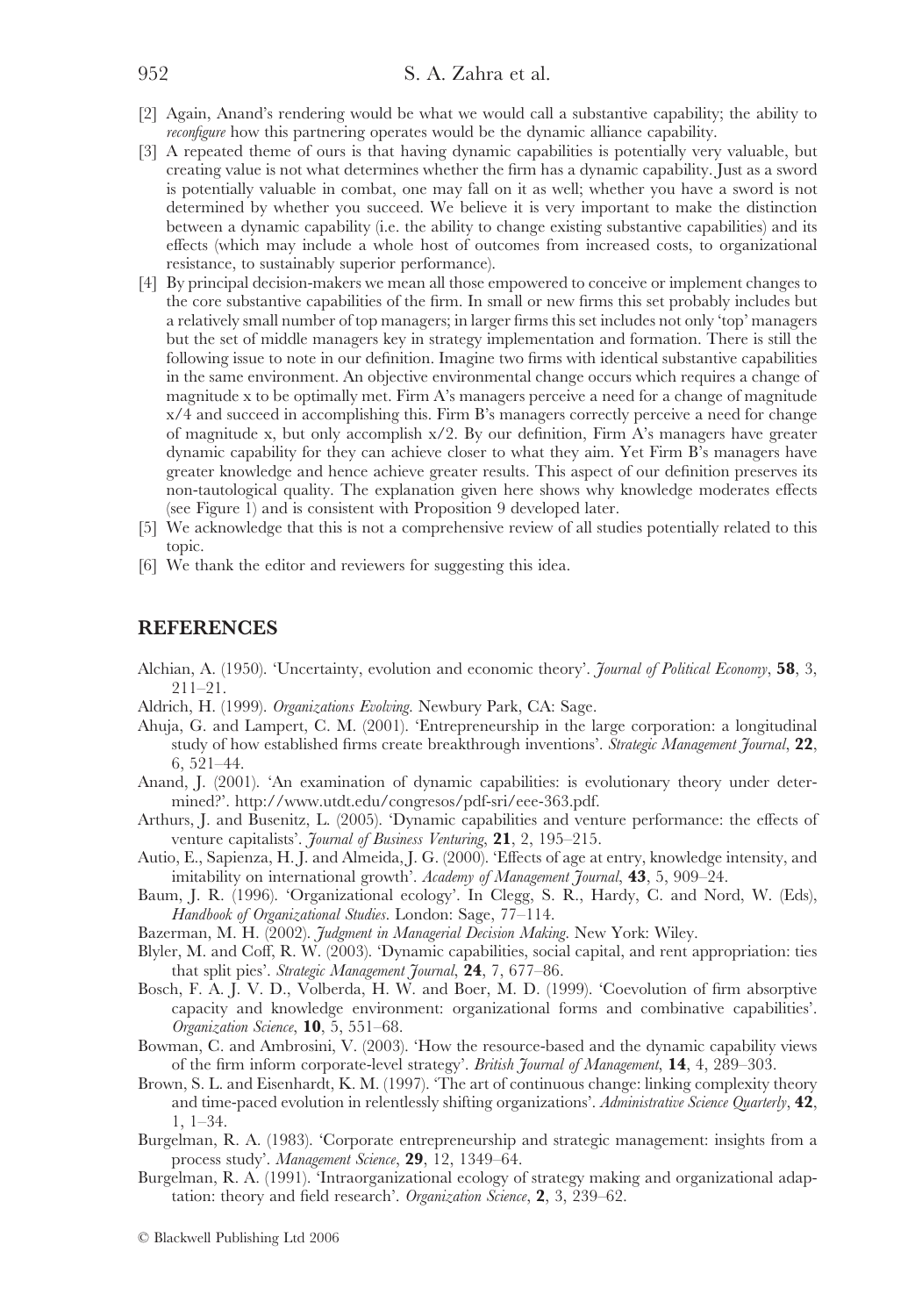- Campbell, W. K. and Sedikides, C. (1999). 'Self-threat magnifies the self-serving bias: a meta-analytic integration'. *Review of General Psychology*, **3**, 23–43.
- Child, J. (1972). 'Organizational structure, environment and performance: the role of strategic choice'. *Sociology*, **6**, 1–22.
- Child, J. (1997). 'Strategic choice in the analysis of action, structure, organizations and environment: retrospect and prospect'. *Organization Studies*, **18**, 43–76.
- Christensen, C. and Raynor, M. (2003). *The Innovator's Solution: Creating and Sustaining Successful Growth*. Boston, MA: Harvard Business School Press.
- Churchill, C. and Lewis, V. L. (1983). 'The five stages of small business growth'. *Harvard Business Review*, **61**, 3, 30–50.
- Cohen, W. M. and Levinthal, D. A. (1990). 'Absorptive capacity: a new perspective on learning and innovation'. *Administrative Science Quarterly*, **35**, 1, 128–52.
- Cyert, R. M. and March, J. (1963). *A Behavioral Theory of the Firm*. Englewood Cliffs, NJ: Prentice Hall.
- Daniel, E. and Wilson, H. N. (2003). 'The role of dynamic capabilities in business transformation'. *European Journal of Information Systems*, **12**, 4, 282–96.
- Davidsson, P. (2004). *Researching Entrepreneurship*. Boston, MA: Springer.
- Delmar, F. and Shane, S. (2003). 'Does business planning facilitate the development of new ventures?'. *Strategic Management Journal*, **24**, 12, 1165–86.
- Eisenhardt, K. M. and Martin, M. (2000). 'Dynamic capabilities: what are they?'. *Strategic Management Journal*, **21**, 10/11, 1105–21.
- Eisenhardt, K. M. and Tabrizi, B. N. (1995). 'Accelerating adaptive processes: product innovation in the global computer industry'. *Administrative Science Quarterly*, **40**, 1, 84–110.
- Friend, J. and Hickling, H. (2005). *Planning Under Pressure: The Strategic Choice Approach*, 3rd edition. Amsterdam: Elsevier.
- Geiger, D. and Kliesch, M. (2005). 'Organizations as knowledge systems: knowledge, learning and dynamic capabilities'. *Organization Studies*, **26**, 1, 143–50.
- George, G. (2005). 'Learning to be capable: patenting and licensing at the Wisconsin Alumni Research Foundation 1925–2002'. *Industrial and Corporate Change*, **14**, 1, 119–51.
- George, G., Zahra, S. A., Autio, E. and Sapienza, H. (2004). 'By leaps and rebounds: learning and the development of international market entry capabilities in start-ups'. *Academy of Management Proceedings*, B1–B6.
- Ghoshal, S. (2005). 'Bad management theories are destroying good management'. *Academy of Management Learning and Education*, **4**, 1, 75–91.
- Griffith, D. A. and Harvey, M. G. (2001). 'A resource perspective of global dynamic capabilities'. *Journal of International Business Studies*, **32**, 3, 597–606.
- Hambrick, D. C. and Crozier, L. M. (1985). 'Stumblers and stars in the management of rapid growth'. *Journal of Business Venturing*, **1**, 1, 31–45.
- Hamel, G. and Prahalad, C. K. (1994). *Competing for the Future*. Boston, MA: Harvard Business School Press.
- Helfat, C. E. (1997). 'Know-how and asset complementarity and dynamic capability accumulation: the case of R&D'. *Strategic Management Journal*, **18**, 5, 239–60.
- Helfat, C. E. and Peteraf, M. A. (2003). 'The dynamic resource-based view: capability lifecycles'. *Strategic Management Journal*, **24**, 10, 997–1010.
- Huber, G. P. (1991). 'Organizational learning: the contributing processes and the literatures'. *Organization Science*, **2**, 1, 88–115.
- Iansiti, M. and Clark, K. B. (1994). 'Integration and dynamic capability: evidence from product development in automobiles and mainframe computers'. *Industrial and Corporate Change*, **3**, 3, 557–606.
- Katila, R. and Ahuja, G. (2002). 'Something old, something new: a longitudinal study of search behavior and new product introduction'. *Academy of Management Journal*, **45**, 6, 1183–94.
- Katona, G. (1951). *Psychological Analysis of Economic Behavior*. New York: McGraw-Hill.
- Kazanjian, R. K. and Rao, H. (1999). 'The creation of capabilities in new ventures a longitudinal study'. *Organization Studies*, **20**, 1, 125–42.
- King, A. A. and Tucci, C. L. (2002). 'Incumbent entry into new market niches: the role of experience and managerial choice in the creation of dynamic capabilities'. *Management Science*, **48**, 2, 171–86.
- Kogut, B. and Zander, U. (1992). 'Knowledge of the firm, combinative capabilities, and the replication of technology'. *Organization Science*, **3**, 3, 383–97.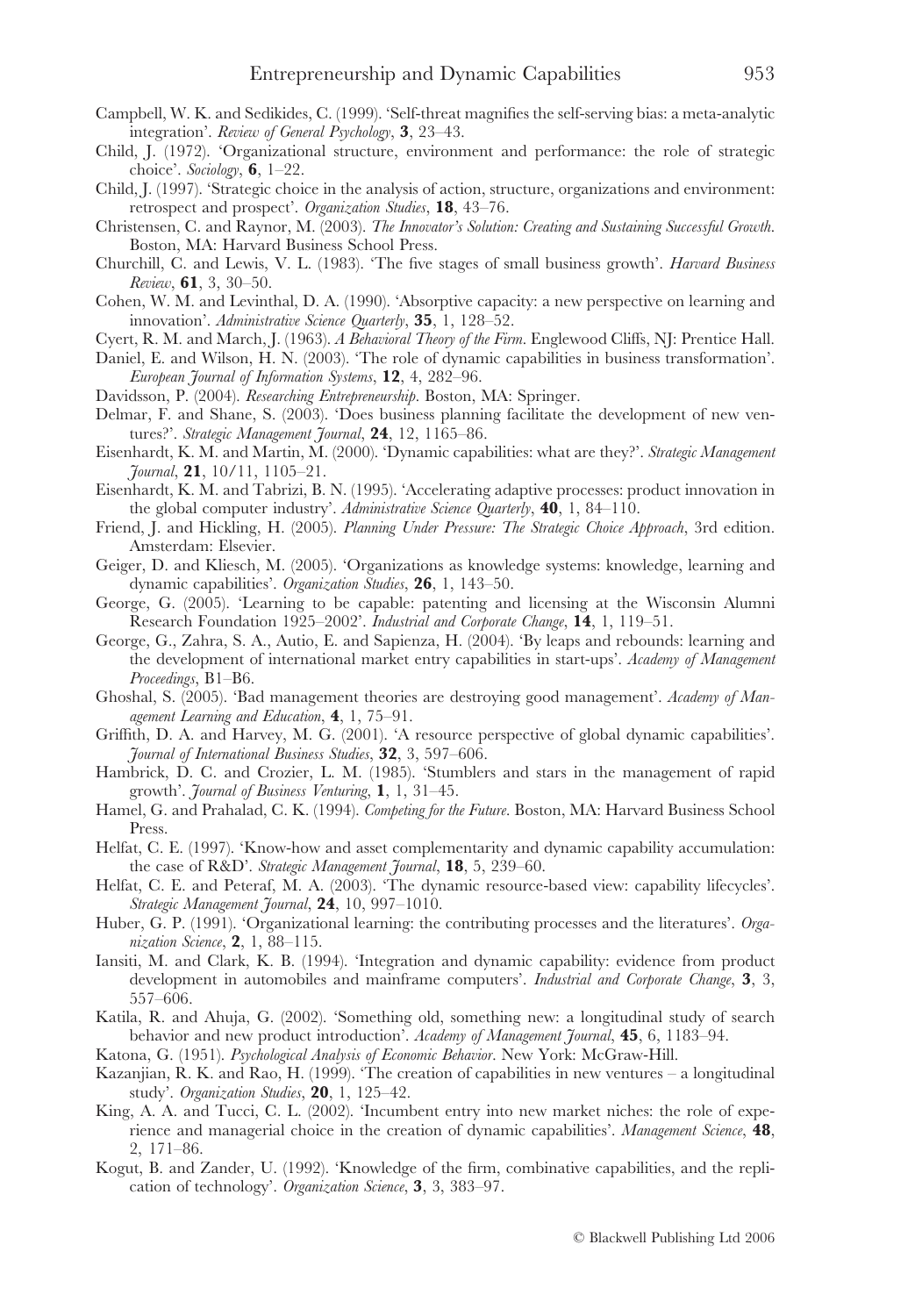- Korr, Y. Y. and Mahoney, J. T. (2005). 'How dynamics, management, and governance of resource deployments influence firm-level performance'. *Strategic Management Journal*, **26**, 489–96.
- Kroll, M. J., Toombs, L. A. and Wright, P. (2000). 'Napoleon's tragic march home from Moscow: lessons in hubris'. *The Academy of Management Executive*, **14**, 1, 117–28.
- Lampel, J. and Shamsie, J. (2003). 'Capabilities in motion: new organizational forms and the reshaping of the Hollywood movie industry'. *Journal of Management Studies*, **40**, 8, 2189– 210.
- Lazonick, W. and Prencipe, A. (2005). 'Dynamic capabilities and sustained innovation: strategic control and financial commitment at Rolls-Royce plc'. *Industrial and Corporate Change*, **14**, 501– 42.
- Lee, J., Lee, K. and Rho, S. (2002). 'An evolutionary perspective on strategic group emergence: a genetic algorithm-based model'. *Strategic Management Journal*, **23**, 8, 727–47.
- Lenox, M. and King, A. (2004). 'Prospects for developing absorptive capacity through internal information provision'. *Strategic Management Journal*, **25**, 4, 331–45.
- Lumpkin, G. T. and Dess, G. G. (1996). 'Clarifying the entrepreneurial orientation construct and linking it to performance'. *Academy of Management Review*, **21**, 1, 135–73.
- Mahoney, J. T. (2005). *Economic Foundations of Strategy*. Thousand Oaks, CA: Sage.
- Majumdar, S. K. (2000). 'Sluggish giants, sticky cultures, and dynamic capability transformation'. *Journal of Business Venturing*, **15**, 1, 59–78.
- March, J. G. (1991). 'Exploration and exploitation in organizational learning'. *Organization Science*, **2**, 71–8.
- March, J. G. and Simon, H. A. (1958). *Organizations*. New York: Wiley.
- March, J. and Simon, H. (1993). *Organizations*, 2nd edition. Cambridge, MA: Blackwell Business.
- Marsh, S. J. and Stock, G. N. (2003). 'Building dynamic capabilities in new product development through inter temporal integration'. *Journal of Product Innovation Management*, **20**, 2, 136–48.
- McGrath, R. G. (1995). 'Advantage from adversity: learning from disappointment in internal corporate ventures'. *Journal of Business Venturing*, **10**, 2, 121–33.
- Miller, D. (1983). 'The correlates of entrepreneurship in three types of firms'. *Management Science*, **29**, 7, 770–91.
- Miller, D. (1993). 'The architecture of simplicity'. *Academy of Management Review*, **18**, 1, 116–39.
- Miner, A. S., Raghavan, S. V. and Haunschild, P. S. (1999). 'Models of imitation and the convergence of routines in a population'. In Baum, J. R. and McKelvey, B. (Eds), *Variations in Organization Science in Honor of Donald T. Campbell*. Newbury Park, CA: Sage.
- Miner, A. S., Bassoff, P. and Moorman, C. (2001). 'Organizational improvisation and learning: a field study'. *Administrative Science Quarterly*, **46**, 2, 304–37.
- Minniti, M. and Bygrave, W. (2001). 'A dynamic model of entrepreneurial learning'. *Entrepreneurship: Theory and Practice*, **25**, 3, 5–17.
- Moorman, C. and Miner, A. S. (1998a). 'Organizational improvisation and organizational memory'. *Academy of Management Review*, **23**, 4, 698–723.
- Moorman, C. and Miner, A. S. (1998b). 'The convergence of planning and execution: improvisation in new product development'. *Journal of Marketing*, **62**, 3, 1–20.
- Mosey, S. (2005). 'Understanding new-to-market product development in SMEs'. *International Journal of Operations and Production Management*, **25**, 114–30.
- Nelson, R. R. and Winter, S. G. (1982). *An Evolutionary Theory of Economic Change*. Cambridge, MA: Belknap Press.
- Newbert, S. L. (2005). 'New firm formation: a dynamic capability perspective'. *Journal of Small Business Management*, **43**, 1, 55–77.
- Penrose, E. (1959). *The Theory of the Growth of the Firm*. Oxford: Oxford University Press.
- Repenning, N. P. and Sterman, J. D. (2002). 'Capability traps and self-confirming attribution errors in the dynamics of process improvement'. *Administrative Science Quarterly*, **47**, 2, 265–95.
- Rindova, V. P. and Kotha, S. (2001). 'Continuous "morphing": competing through dynamic capabilities, form, and function'. *Academy of Management*, **44**, 6, 1263–80.
- Rindova, V. and Taylor, S. (2002). 'Dynamic capabilities as macro and micro organizational evolution'. [www.rhsmith.umd.edu/hcit/docs/dynamic.pdf.](http://www.rhsmith.umd.edu/hcit/docs/dynamic.pdf)
- Salvato, C. (2003). 'The role of micro-strategies in the engineering of firm evolution'. *Journal of Management Studies*, **40**, 1, 83–108.
- Sapienza, H. J., De Clercq, D. and Sandberg, W. R. (2005). 'Antecedents of international and domestic learning effort'. *Journal of Business Venturing*, **20**, 4, 437–57.